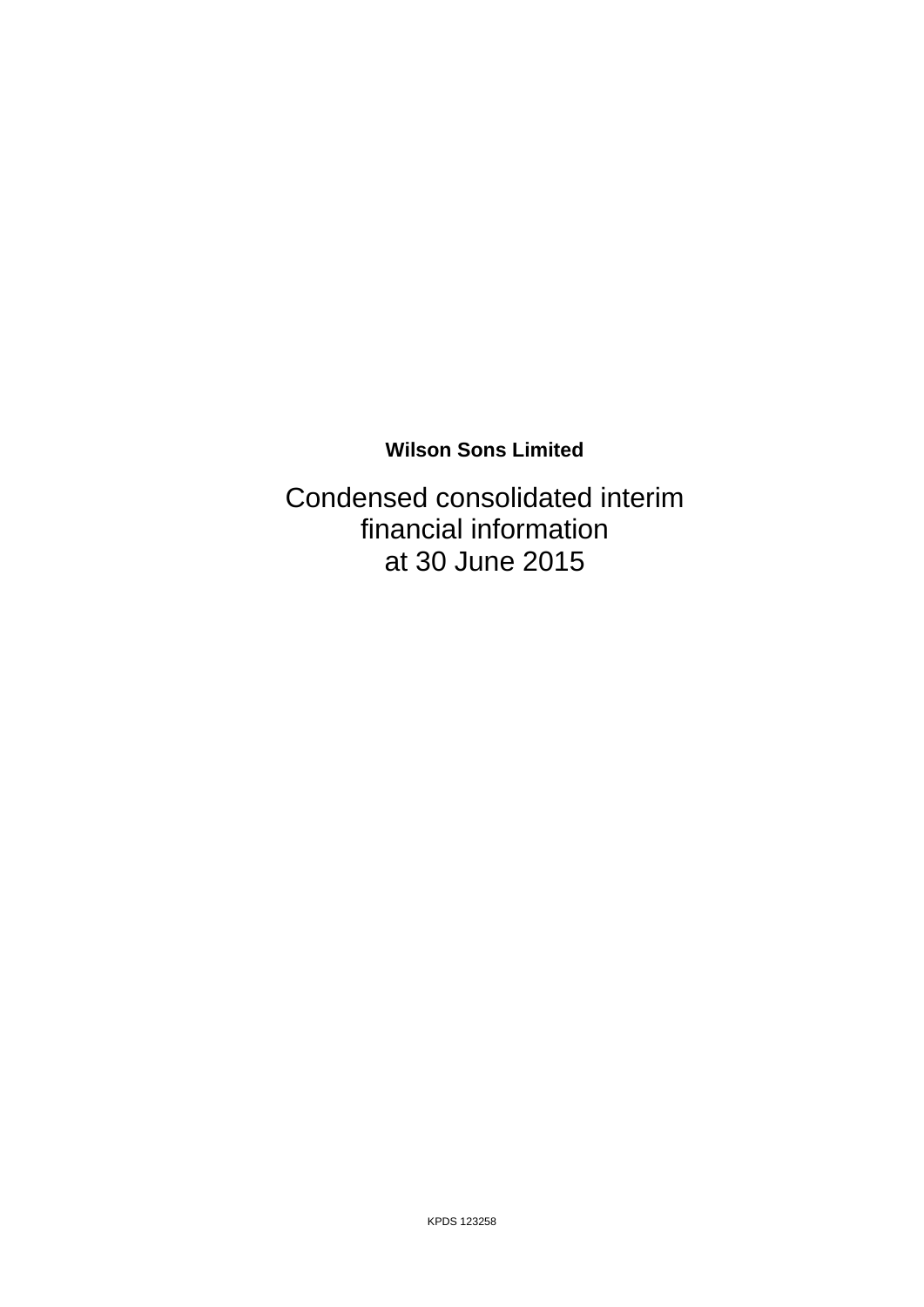## **Contents**

| Independent accountant's review report on the condensed consolidated interim financial<br>information | $3 - 4$ |
|-------------------------------------------------------------------------------------------------------|---------|
| Condensed consolidated interim statements of profit or loss and other comprehensive<br>income         | 5.      |
| Condensed consolidated interim statements of financial position                                       | 6.      |
| Condensed consolidated interim statements of changes in equity                                        | 7-8     |
| Condensed consolidated interim statements of cash flows                                               | 9       |
| Notes to the condensed consolidated interim financial information                                     | 10-62   |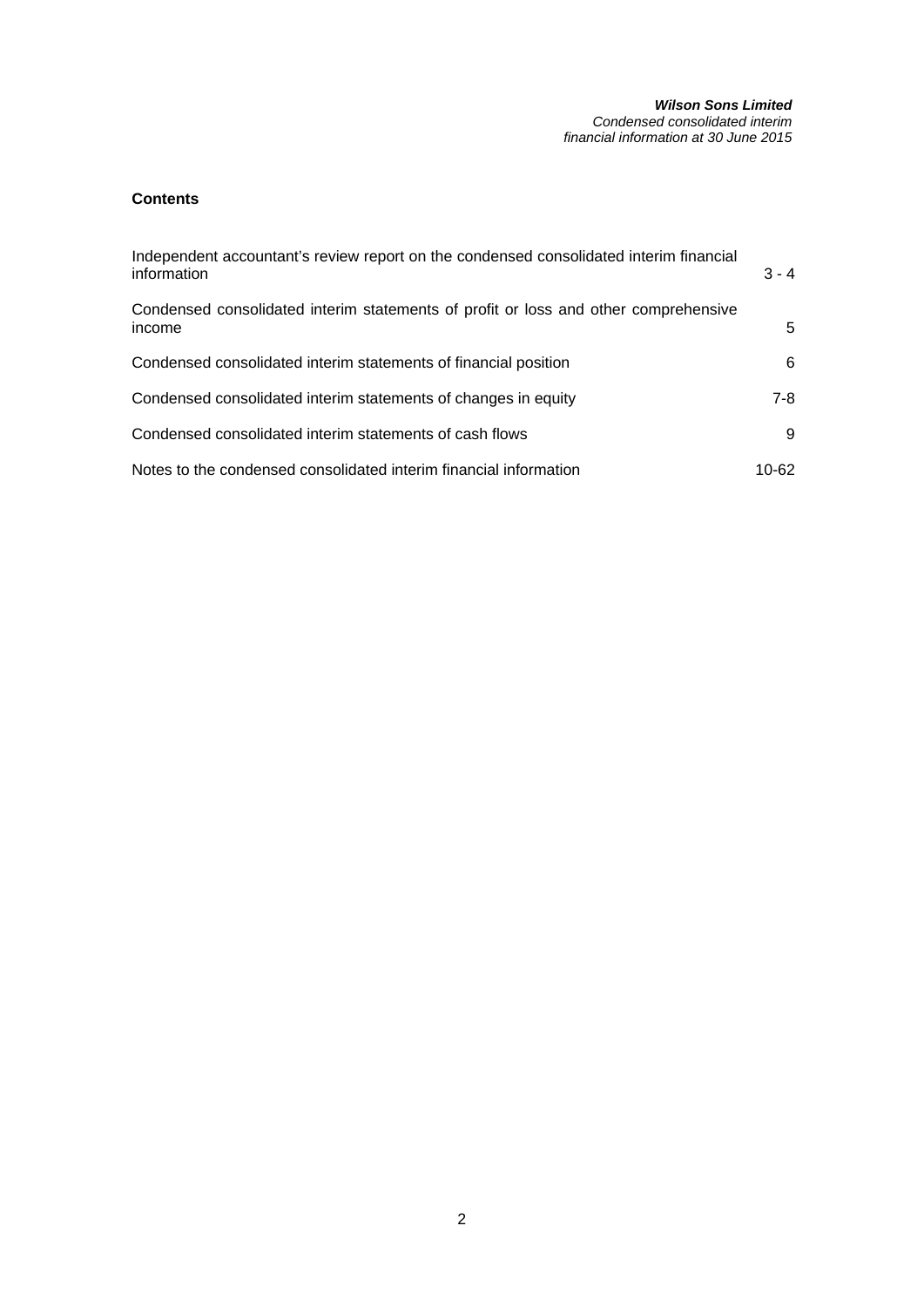

**KPMG Auditores Independentes**  Av. Almirante Barroso, 52 - 4º 20031-000 - Rio de Janeiro, RJ - Brasil Caixa Postal 2888 20001-970 - Rio de Janeiro, RJ - Brasil

Central Tel 55 (21) 3515-9400 Fax 55 (21) 3515-9000 Internet www.kpmg.com.br

# **Independent accountants' review report on the condensed consolidated interim financial information**

To

The Board of Directors and Shareholders of Wilson Sons Limited Hamilton - Bermuda

## **Introduction**

We have reviewed the condensed consolidated interim financial information of Wilson Sons Limited ("the Company"), contained in the quarterly information form for the quarter ended June 30, 2015, which comprises the condensed consolidated statement of financial position as of June 30, 2015 and the respective condensed consolidated statements of profit or loss and other comprehensive income for the three and six -month periods ended at that date and changes in shareholders' equity and cash flows for the six-month period ended at that date, as well as the explanatory notes.

Management is responsible for the preparation of the interim financial information in accordance with the IAS 34 - Interim Financial Reporting, as issued by the International Accounting Standard Board (IASB), applicable to the preparation of quarterly information. Our responsibility is to express our conclusion on this condensed consolidated interim financial information based on our review.

## **Scope of the review**

We conducted our review in accordance with International Interim Information Review Standards (ISRE 2410 - Review of Interim Financial Information Performed by the Independent Auditor of the Entity). A review of interim information consists of making inquiries primarily to persons responsible for financial and accounting matters and applying analytical and other review procedures. The scope of a review is significantly less than an audit conducted in accordance with International Standards on Auditing and, accordingly, we were unable to obtain reasonable assurance that we were aware of all the material issues that would have been identified in an audit. Therefore, we do not express an audit opinion.

3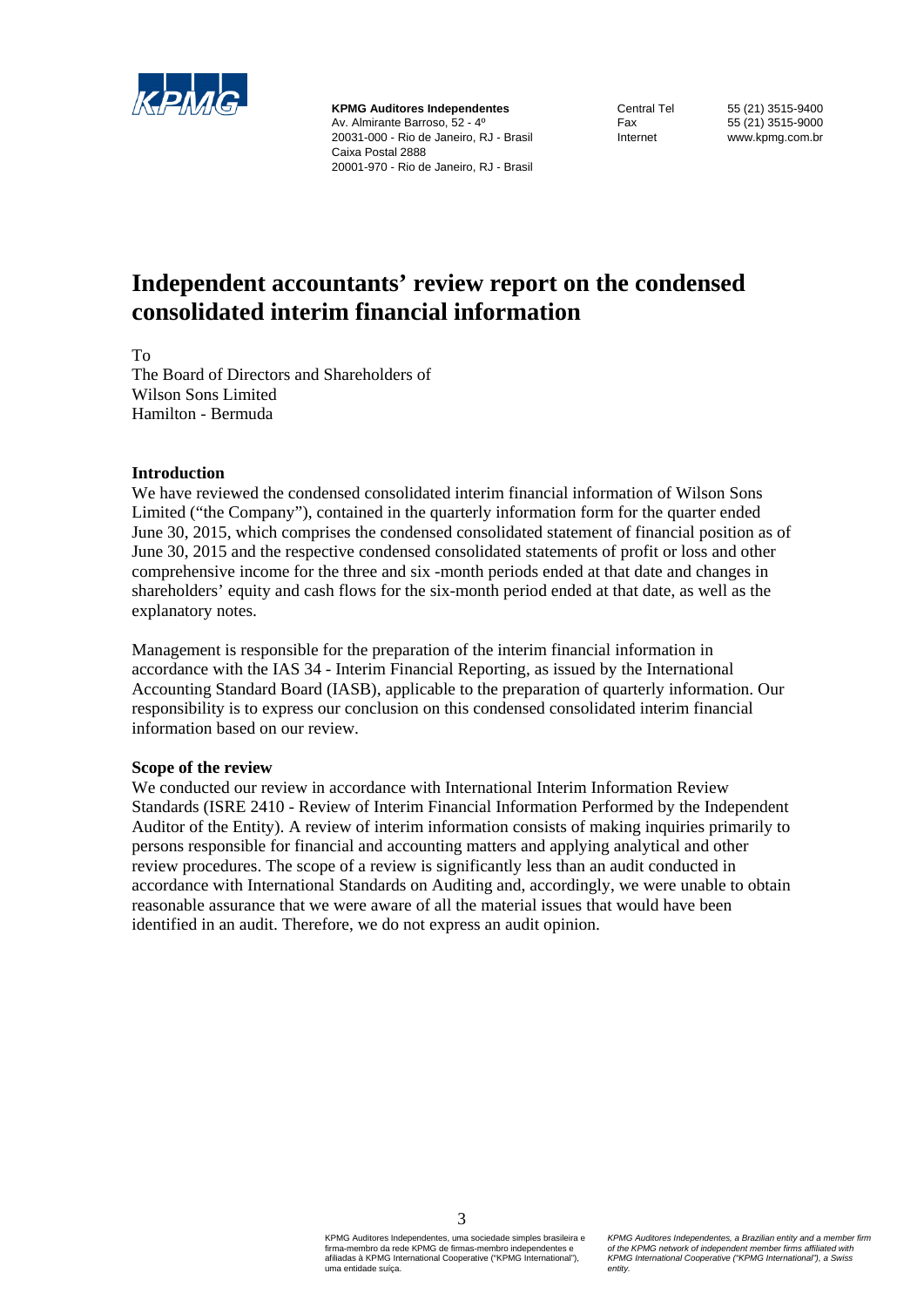

## **Conclusion on the condensed consolidated interim financial information**

Based on our review, we are not aware of any fact that might lead us to believe that the condensed consolidated interim financial information included in the aforementioned quarterly information was not prepared, in all material respects, in accordance with IAS 34 applicable to the preparation of the interim information.

Rio de Janeiro, Brazil, August 13, 2015

KPMG Auditores Independentes CRC SP-014428/O-6 F-RJ

 $\mathcal{V}\in\mathcal{G}$  $\overline{\phantom{a}}$ 

Marcelo Luiz Ferreira Accountant CRC RJ-087095/O-7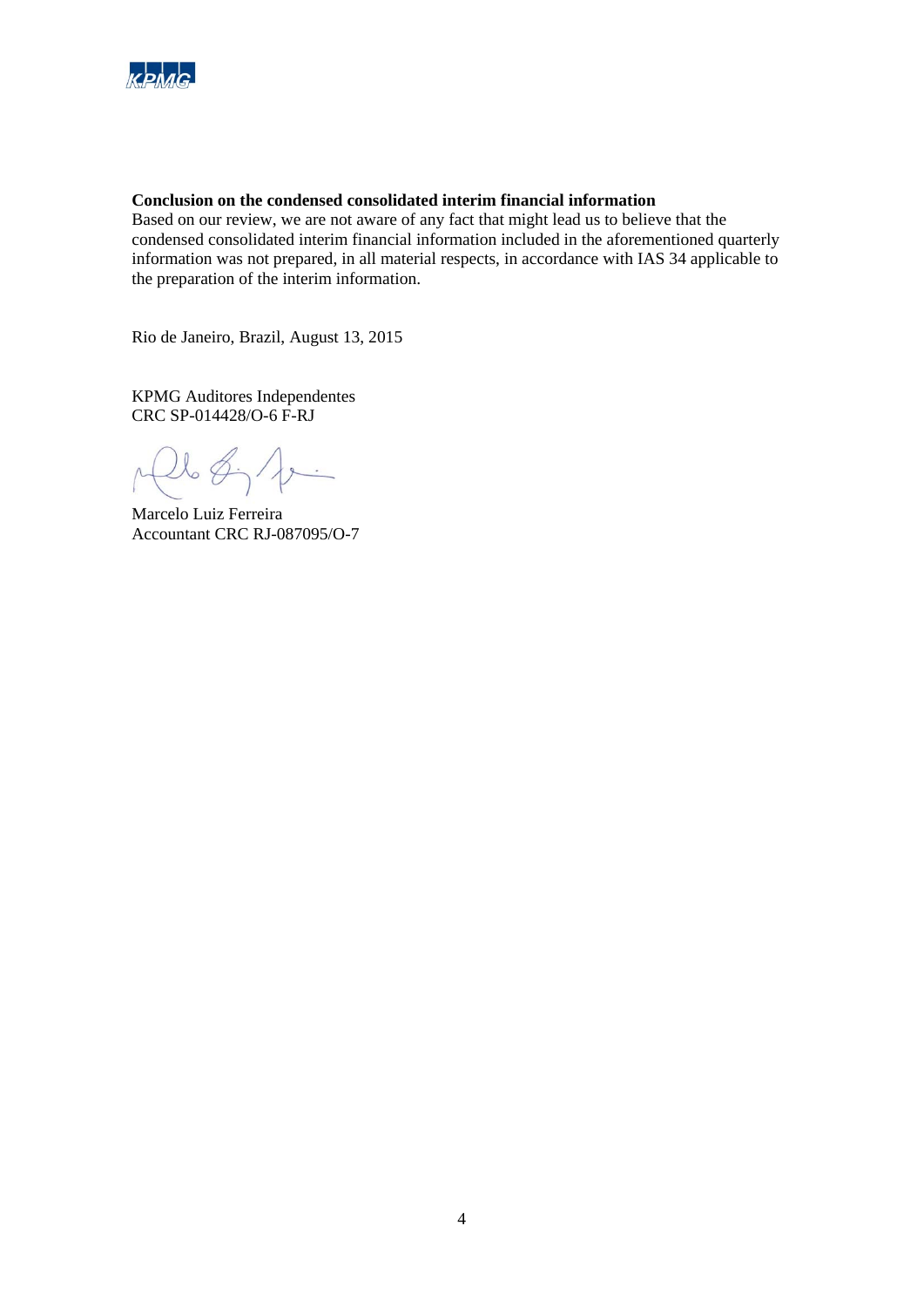# **Condensed consolidated interim statements of profit or loss and other comprehensive income**

## **For the period ended 30 June 2015 and 2014 (***Unaudited***)**

## *(Amounts expressed in thousands of U.S. Dollars and Brazilian Reais, unless otherwise noted)*

|                                                                                                                                                                                       |                                                    |                                                  | Three-month period<br>ended                     |                                                 | Six-month period<br>ended                         |                                                    | Three-month period<br>ended                        |                                                    | Six-month period<br>ended                          |
|---------------------------------------------------------------------------------------------------------------------------------------------------------------------------------------|----------------------------------------------------|--------------------------------------------------|-------------------------------------------------|-------------------------------------------------|---------------------------------------------------|----------------------------------------------------|----------------------------------------------------|----------------------------------------------------|----------------------------------------------------|
|                                                                                                                                                                                       | <b>Notes</b>                                       | 30 June<br>2015<br>US\$                          | 30 June<br>2014<br>US\$                         | 30 June<br>2015<br>US\$                         | 30 June<br>2014<br>US\$                           | 30 June<br>2015<br>R\$                             | 30 June<br>2014<br>R\$                             | 30 June<br>2015<br>R\$                             | 30 June<br>2014<br>R\$                             |
| Revenue                                                                                                                                                                               | 4                                                  | 130.218                                          | 152,179                                         | 269,408                                         | 299,907                                           | 399.884                                            | 338.185                                            | 798.806                                            | 684,489                                            |
| Raw materials and consumables used<br>Employee benefits expense<br>Depreciation and amortisation expenses<br>Other operating expenses<br>Profit (loss) on disposal of property, plant | 5<br>6                                             | (14, 615)<br>(40, 761)<br>(12, 861)<br>(36, 219) | (17,789)<br>(58, 861)<br>(15, 898)<br>(47, 439) | (33, 286)<br>(81, 250)<br>(28, 903)<br>(71,099) | (39, 824)<br>(101, 287)<br>(31, 675)<br>(90, 267) | (44, 876)<br>(125, 113)<br>(39, 436)<br>(111, 294) | (41, 222)<br>(131, 075)<br>(31, 352)<br>(104, 706) | (98, 049)<br>(240, 355)<br>(85, 217)<br>(211, 603) | (92, 712)<br>(231, 369)<br>(62, 115)<br>(204, 598) |
| and equipment                                                                                                                                                                         |                                                    | 96                                               | 6                                               | 141                                             | (242)                                             | 291                                                | 209                                                | 434                                                | (45)                                               |
| Results from operating activities                                                                                                                                                     |                                                    | 25,858                                           | 12,198                                          | 55,011                                          | 36,612                                            | 79,456                                             | 30,039                                             | 164,016                                            | 93,650                                             |
| Share of result of joint ventures                                                                                                                                                     |                                                    | 3,217                                            | 2,428                                           | 2,093                                           | 1,612                                             | 9,868                                              | 6,600                                              | 6,700                                              | 6,464                                              |
| Finance income<br>Finance costs<br>Exchange gain (loss) on translation                                                                                                                | $\overline{7}$<br>$\overline{7}$<br>$\overline{7}$ | 2,861<br>(270)<br>4,025                          | 2,249<br>(1,295)<br>3,803                       | 5,663<br>(20, 408)<br>(6, 762)                  | 3,960<br>(1,695)<br>9,931                         | 8,799<br>(863)<br>10,991                           | 5,430<br>(2,893)<br>6,819                          | 16,722<br>(60, 789)<br>(14, 432)                   | 10,793<br>(4,265)<br>21,501                        |
| Profit before tax                                                                                                                                                                     |                                                    | 35,691                                           | 19,383                                          | 35,597                                          | 50,420                                            | 108,251                                            | 45,995                                             | 112,217                                            | 128,143                                            |
| Income tax expense                                                                                                                                                                    | 8                                                  | (11, 694)                                        | (4,659)                                         | (19, 722)                                       | (11, 410)                                         | (35, 975)                                          | (10, 314)                                          | (59,067)                                           | (26, 408)                                          |
| Profit for the period                                                                                                                                                                 |                                                    | 23,997                                           | 14,724                                          | 15,875                                          | 39,010                                            | 72,276                                             | 35,681                                             | 53,150                                             | 101,735                                            |
| Profit for the period attributable to:<br>Owners of the Company<br>Non controlling interests                                                                                          |                                                    | 23,271<br>726                                    | 13,881<br>843                                   | 14,890<br>985                                   | 37,512<br>1,498                                   | 70.049<br>2,227                                    | 33,694<br>1,987                                    | 50,251<br>2,899                                    | 98,127<br>3,608                                    |
|                                                                                                                                                                                       |                                                    | 23,997                                           | 14,724                                          | 15,875                                          | 39,010                                            | 72,276                                             | 35,681                                             | 53,150                                             | 101,735                                            |
| Other comprehensive income<br>Items that are or may be reclassified to<br>profit or loss                                                                                              |                                                    |                                                  |                                                 |                                                 |                                                   |                                                    |                                                    |                                                    |                                                    |
| Exchange differences on translating<br>Effective portion of changes in fair value                                                                                                     |                                                    | 6,458                                            | 2,544                                           | (35, 521)                                       | 5,681                                             | (27, 409)                                          | (30, 175)                                          | 114,207                                            | (75, 259)                                          |
| of cash flow hedges                                                                                                                                                                   |                                                    | 82                                               | (539)                                           | (852)                                           | (484)                                             | 213                                                | (1, 211)                                           | (2, 453)                                           | (1, 149)                                           |
| Total comprehensive income for the<br>period                                                                                                                                          |                                                    | 30,537                                           | 16,729                                          | (20, 498)                                       | 44,207                                            | 45,080                                             | 4,295                                              | 164,904                                            | 25,327                                             |
| Total comprehensive income for the<br>period attributable to:                                                                                                                         |                                                    |                                                  |                                                 |                                                 |                                                   |                                                    |                                                    |                                                    |                                                    |
| Owners of the Company<br>Non controlling interests                                                                                                                                    |                                                    | 29,720<br>817                                    | 15.744<br>985                                   | (20, 968)<br>470                                | 42.371<br>1,836                                   | 42.840<br>2,240                                    | 2.399<br>1,896                                     | 162.189<br>2,715                                   | 21.806<br>3,521                                    |
|                                                                                                                                                                                       |                                                    | 30,537                                           | 16,729                                          | (20, 498)                                       | 44,207                                            | 45,080                                             | 4,295                                              | 164,904                                            | 25,327                                             |
| Earnings per share from continuing                                                                                                                                                    |                                                    |                                                  |                                                 |                                                 |                                                   |                                                    |                                                    |                                                    |                                                    |
| operations<br>Basic (cents per share)<br>Diluted (cents per share)                                                                                                                    | 21<br>21                                           | 32.71c<br>31.46c                                 | 19.51c<br>18.74c                                | 20.93c<br>20.13c                                | 52.73c<br>50.65c                                  | 98.46c<br>94.70c                                   | 47.36c<br>45.50c                                   | 70.63c<br>67.94c                                   | 137.93c<br>132.50c                                 |

The accompanying notes are an integral part of the condensed consolidated interim financial information.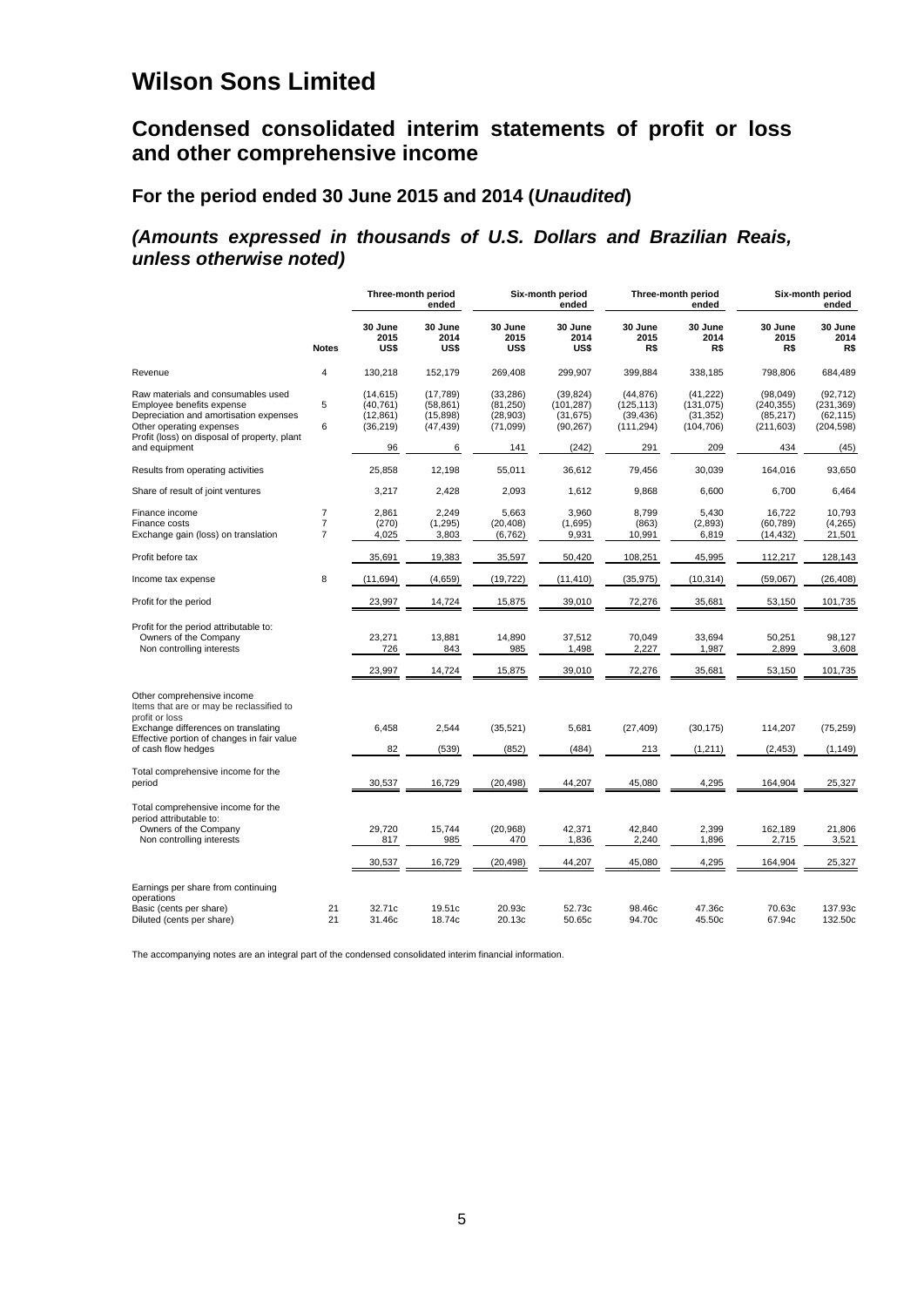# **Condensed consolidated interim statements of financial position**

## **For the period ended 30 June 2015 and year ended 31 December 2014**

## *(Amounts expressed in thousands of U.S. Dollars and Brazillian Reais, unless otherwise noted)*

|                                              |              | 30 June             | 31 December | 30 June            | 31 December |
|----------------------------------------------|--------------|---------------------|-------------|--------------------|-------------|
|                                              |              | 2015                | 2014        | 2015               | 2014        |
|                                              | <b>Notes</b> | US\$<br>(Unaudited) | US\$        | R\$<br>(Unaudited) | R\$         |
| <b>Assets</b>                                |              |                     |             |                    |             |
| Non-current assets                           |              |                     |             |                    |             |
| Goodwill                                     | 9            | 31.588              | 35,024      | 98.005             | 93,031      |
| Other intangible assets                      | 10           | 31,766              | 38,565      | 98,557             | 102,436     |
| Property, plant and equipment                | 11           | 601,586             | 639,470     | 1,866,481          | 1,698,560   |
| Deferred tax assets                          | 16           | 32,481              | 31,665      | 100,776            | 84,109      |
| Investment in joint ventures                 | 23           | 14,998              | 11,500      | 46,533             | 30,546      |
| Other receivables                            | 13           | 45,485              | 51,535      | 141,122            | 136,887     |
| Other non-current assets                     |              | 11,347              | 11,838      | 35,203             | 31,443      |
| Total non-current assets                     |              | 769,251             | 819,597     | 2,386,677          | 2,177,012   |
| <b>Current assets</b>                        |              |                     |             |                    |             |
| Inventories                                  | 12           | 33,762              | 32,460      | 104,750            | 86,220      |
| Operational trade receivables                | 13           | 45,820              | 49,178      | 142,160            | 130,627     |
| Other receivables                            | 13           | 37,232              | 46,619      | 115,515            | 123,829     |
| Short-term investments                       | 14           | 20,620              | 24,000      | 63,976             | 63,749      |
| Cash and cash equivalents                    | 14           | 94,278              | 85,533      | 292,507            | 227,193     |
| Total current assets                         |              | 231,712             | 237,790     | 718,908            | 631,618     |
| <b>Total assets</b>                          |              | 1,000,963           | 1,057,387   | 3,105,585          | 2,808,630   |
| <b>Equity and liabilities</b>                |              |                     |             |                    |             |
| Capital and reserves                         |              |                     |             |                    |             |
| Share capital                                | 21           | 9,905               | 9,905       | 26,815             | 26,815      |
| Capital reserves                             |              | 94,324              | 94,324      | 208,550            | 208,550     |
| Profit reserve and derivatives               |              | (895)               | (593)       | (3,729)            | (2,652)     |
| <b>Share Options</b>                         |              | 4,719               | 3,066       | 11,206             | 7,453       |
| Retained earnings                            |              | 397,458             | 411,595     | 37,154             | 874,651     |
| <b>Translation reserve</b>                   |              | (42, 915)           | (7, 845)    | 355,251            | 241,044     |
| Equity attributable to owners of the Company |              | 462,596             | 510,452     | 1,435,247          | 1,355,861   |
| Non-controlling interests                    |              | 2,132               | 2,880       | 6,615              | 7,650       |
| Total equity                                 |              | 464,728             | 513,332     | 1,441,862          | 1,363,511   |
| Non-current liabilities                      |              |                     |             |                    |             |
| Bank loans                                   | 15           | 329,336             | 343,990     | 1,021,798          | 913,706     |
| Deferred tax liabilities                     | 16           | 50,971              | 45,197      | 158,143            | 120,052     |
| Derivatives                                  | 25           | 1,836               | 1,843       | 5,698              | 4,895       |
| Post-employment benefits                     | 20.3         | 1,428               | 1,570       | 4,429              | 4,171       |
| Provisions for tax, labour and civil risks   | 17           | 15,804              | 15,702      | 49,033             | 41,708      |
| Obligations under finance leases             | 18           | 2,351               | 3,253       | 7,294              | 8,641       |
| Total non-current liabilities                |              | 401,726             | 411,555     | 1,246,395          | 1,093,173   |
| <b>Current liabilities</b>                   |              |                     |             |                    |             |
| Operational trade payables                   | 19           | 68,395              | 51,573      | 212,202            | 136,988     |
| Other payables                               | 19           | 23,501              | 26,138      | 72,914             | 69,428      |
| Derivatives                                  | 25           | 656                 | 156         | 2,034              | 414         |
| Current tax liabilities                      |              | 794                 | 1,994       | 2,466              | 5,296       |
| Obligations under finance leases             | 18           | 1,531               | 1,444       | 4,750              | 3,836       |
| <b>Bank loans</b>                            | 15           | 39,632              | 51,195      | 122,962            | 135,984     |
| <b>Total current liabilities</b>             |              | 134,509             | 132,500     | 417,328            | 351,946     |
| <b>Total liabilities</b>                     |              | 536,235             | 544,055     | 1,663,723          | 1,445,119   |
| Total equity and liabilities                 |              | 1,000,963           | 1,057,387   | 3,105,585          | 2,808,630   |

The accompanying notes are an integral part of the condensed consolidated interim financial information.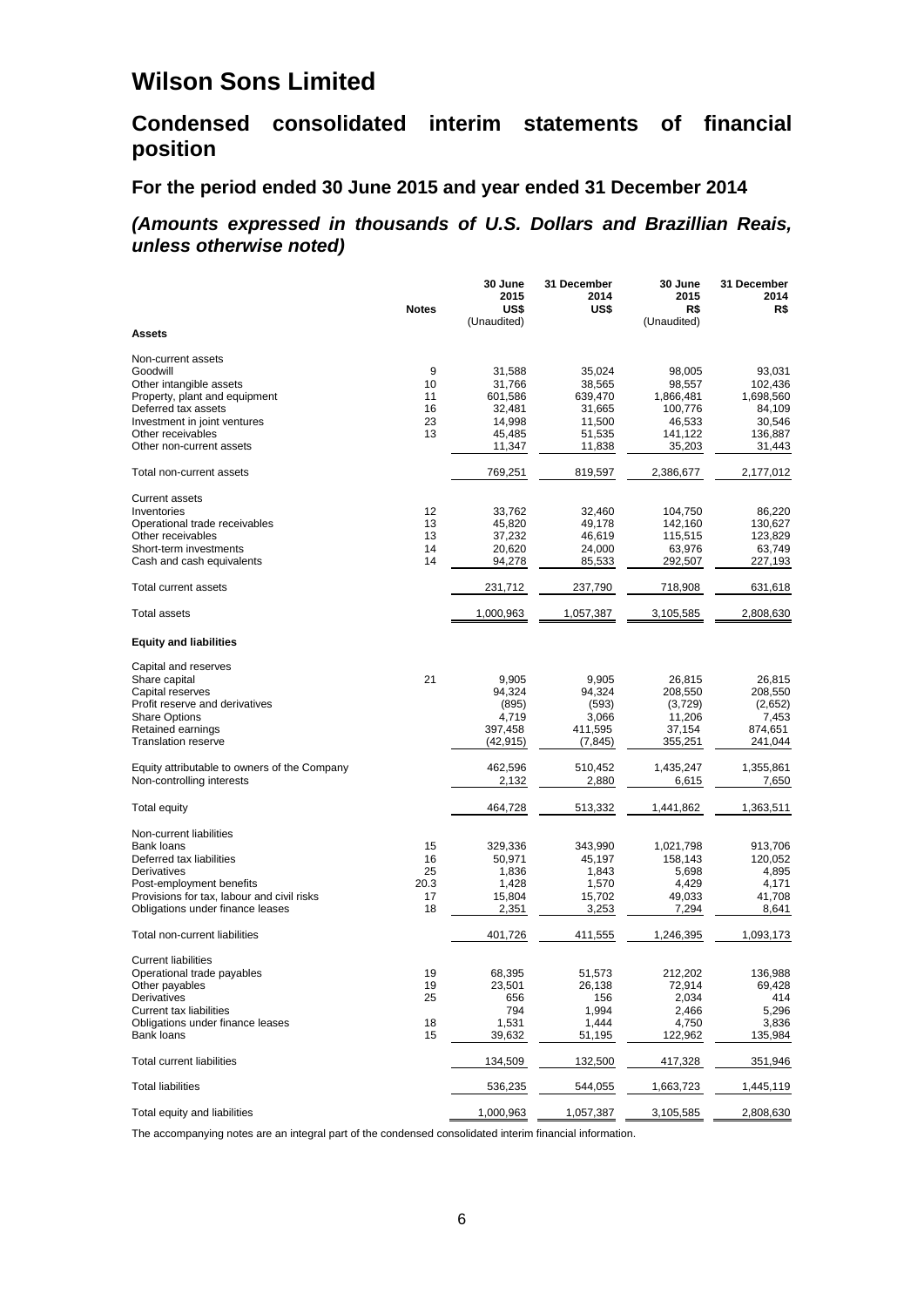# **Condensed consolidated interim statements of changes in equity**

**For the period ended 30 June 2015 and 2014 (***Unaudited)*

## *(Amounts expressed in thousands of U.S. Dollars and Brazilian Reais, unless otherwise noted)*

|                                                                        |    |                                       |                          | <b>Capital reserves</b> |                                               |                            |                           |                                        |                                     |                                       | Attributable<br>Non-                |                                  |                      |
|------------------------------------------------------------------------|----|---------------------------------------|--------------------------|-------------------------|-----------------------------------------------|----------------------------|---------------------------|----------------------------------------|-------------------------------------|---------------------------------------|-------------------------------------|----------------------------------|----------------------|
|                                                                        |    | <b>Share</b><br>Notes capital<br>US\$ | Share<br>premium<br>US\$ | <b>Others</b><br>US\$   | <b>Additional</b><br>paid- in capital<br>US\$ | <b>Derivatives</b><br>US\$ | Profit<br>reserve<br>US\$ | <b>Share</b><br><b>Options</b><br>US\$ | <b>Retained</b><br>earnings<br>US\$ | <b>Translation</b><br>Reserve<br>US\$ | to owners of<br>the Company<br>US\$ | controlling<br>interests<br>US\$ | <b>Total</b><br>US\$ |
| Balance at 1 January 2014                                              | 21 | 9,905                                 | 67,951                   | 28,383                  | (2,010)                                       | (1, 174)                   | 1,981                     | $\overline{\phantom{a}}$               | 409,315                             | (1,052)                               | 513,299                             | 3,699                            | 516,998              |
| Profit for the period<br>Effective portion of changes in fair value of |    |                                       |                          |                         |                                               |                            |                           | $\sim$                                 | 37,512                              | $\blacksquare$                        | 37,512                              | 1,498                            | 39,010               |
| cash flow hedges                                                       |    |                                       |                          |                         |                                               | (448)                      |                           |                                        |                                     |                                       | (448)                               | (36)                             | (484)                |
| Other comprehensive income                                             |    |                                       |                          |                         |                                               |                            |                           |                                        |                                     | 5,307                                 | 5,307                               | 374                              | 5,681                |
| Total comprehensive income for the period                              |    |                                       |                          |                         |                                               | (448)                      |                           |                                        | 37,512                              | 5,307                                 | 42,371                              | 1,836                            | 44,207               |
| <b>Share Options</b>                                                   |    |                                       |                          |                         |                                               |                            |                           | 1,477                                  |                                     |                                       | 1,477                               |                                  | 1,477                |
| <b>Dividends</b>                                                       |    |                                       |                          |                         |                                               |                            |                           |                                        | (27, 035)                           |                                       | (27, 035)                           |                                  | (27, 035)            |
| Balance at 30 June 2014                                                | 21 | 9,905                                 | 67,951                   | 28,383                  | (2,010)                                       | (1,622)                    | 1,981                     | 1,477                                  | 419,792                             | 4,255                                 | 530,112                             | 5,535                            | 535,647              |
| Balance at 1 January 2015                                              | 21 | 9,905                                 | 67,951                   | 28,383                  | (2,010)                                       | (2,574)                    | 1,981                     | 3,066                                  | 411,595                             | (7, 845)                              | 510,452                             | 2,880                            | 513,332              |
| Profit for the period                                                  |    |                                       |                          |                         |                                               |                            |                           |                                        | 14,890                              | ٠                                     | 14,890                              | 985                              | 15,875               |
| Effective portion of changes in fair value of<br>cash flow hedges      |    |                                       |                          |                         |                                               | (788)                      |                           |                                        |                                     |                                       | (788)                               | (64)                             | (852)                |
| Other comprehensive income (loss)                                      |    |                                       |                          |                         |                                               |                            |                           |                                        |                                     | (35,070)                              | (35,070)                            | (451)                            | (35, 521)            |
| Total comprehensive income (loss) for the                              |    |                                       |                          |                         |                                               |                            |                           |                                        |                                     |                                       |                                     |                                  |                      |
| period                                                                 |    |                                       |                          |                         |                                               | (788)                      |                           | $\overline{a}$                         | 14,890                              | (35,070)                              | (20, 968)                           | 470                              | (20, 498)            |
| <b>Derivatives</b>                                                     |    |                                       |                          |                         |                                               | 486                        |                           |                                        |                                     |                                       | 486                                 |                                  | 486                  |
| <b>Share Options</b>                                                   |    |                                       |                          |                         |                                               |                            |                           | 1,653                                  |                                     |                                       | 1,653                               |                                  | 1,653                |
| <b>Dividends</b>                                                       |    |                                       |                          |                         |                                               |                            |                           |                                        | (29, 027)                           |                                       | (29, 027)                           | (1,218)                          | (30, 245)            |
| Balance at 30 June 2015                                                | 21 | 9,905                                 | 67,951                   | 28,383                  | (2,010)                                       | (2,876)                    | 1,981                     | 4,719                                  | 397,458                             | (42, 915)                             | 462,596                             | 2,132                            | 464,728              |

(continues)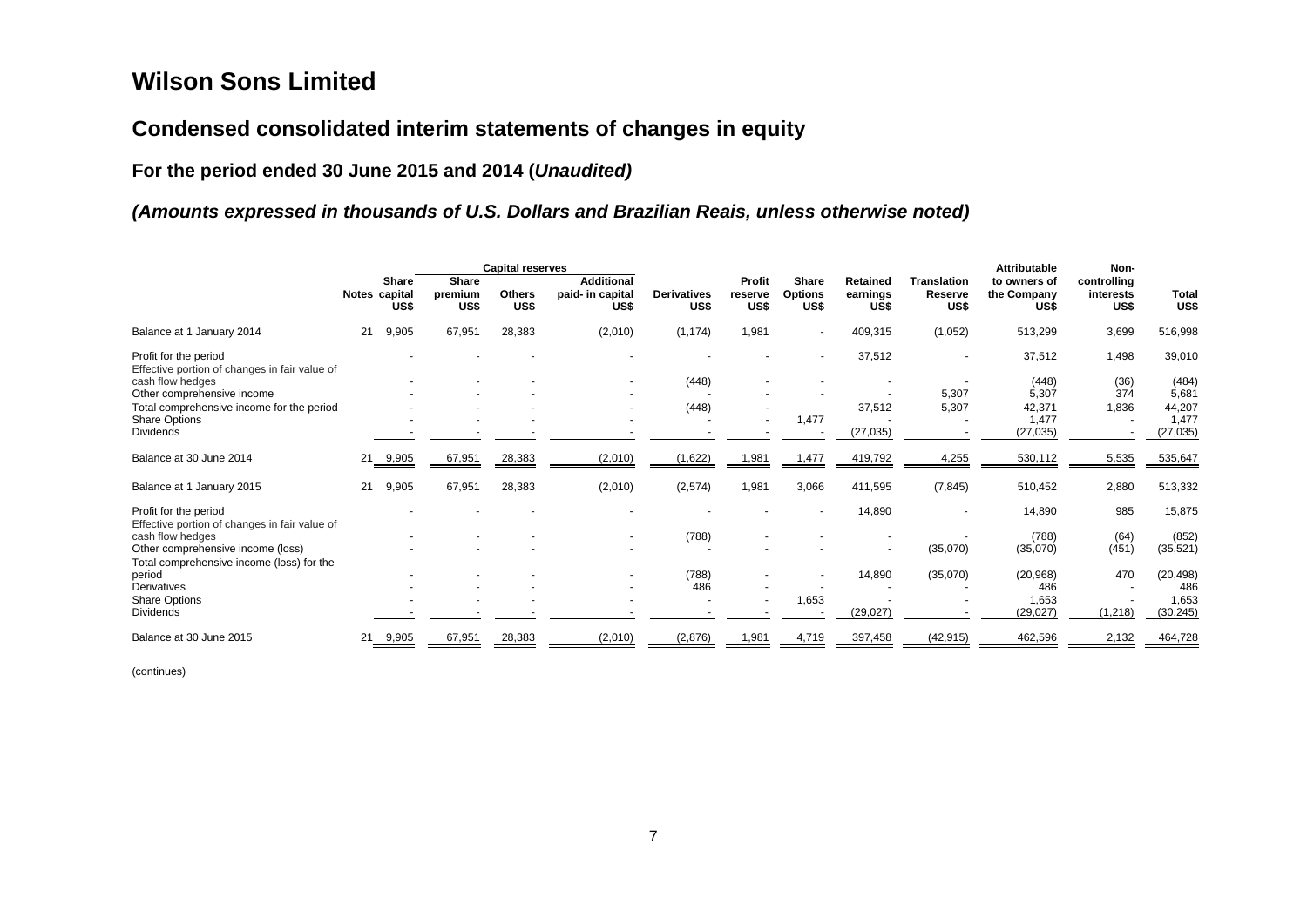# **Condensed consolidated interim statements of changes in equity**

**For the period ended 30 June 2015 and 2014 (***Unaudited***)** 

## *(Amounts expressed in thousands of U.S. Dollars and Brazilian Reais, unless otherwise noted)*

|                                                                        |              |                         |                                | <b>Capital reserves</b> |                                              |                           |                          |                                |                             |                                      | <b>Attributable</b>                | Non-                            |                       |
|------------------------------------------------------------------------|--------------|-------------------------|--------------------------------|-------------------------|----------------------------------------------|---------------------------|--------------------------|--------------------------------|-----------------------------|--------------------------------------|------------------------------------|---------------------------------|-----------------------|
|                                                                        | <b>Notes</b> | Share<br>capital<br>R\$ | <b>Share</b><br>premium<br>R\$ | <b>Others</b><br>R\$    | <b>Additional</b><br>paid- in capital<br>R\$ | <b>Derivatives</b><br>R\$ | Profit<br>reserve<br>R\$ | Share<br><b>Options</b><br>R\$ | Retained<br>earnings<br>R\$ | <b>Translation</b><br>Reserve<br>R\$ | to owners of<br>the Company<br>R\$ | controlling<br>interests<br>R\$ | <b>Total</b><br>R\$   |
| Balance at 1 January 2014                                              |              | 26,815                  | 136,396                        | 76,018                  | (3,864)                                      | (2,606)                   | 3,342                    |                                | 837,083                     | 129,266                              | 1,202,450                          | 8,670                           | 1,211,120             |
| Profit for the period<br>Effective portion of changes in fair value of |              |                         |                                |                         |                                              |                           |                          |                                | 98,127                      |                                      | 98,127                             | 3,608                           | 101,735               |
| cash flow hedges<br>Other comprehensive income (loss)                  |              |                         |                                |                         |                                              | (1,062)                   |                          |                                |                             | (75, 259)                            | (1,062)<br>(75, 259)               | (87)                            | (1, 149)<br>(75, 259) |
| Total comprehensive income for the period                              |              |                         |                                |                         |                                              | (1,062)                   |                          |                                | 98,127                      | (75, 259)                            | 21,806                             | 3,521                           | 25,327                |
| <b>Share Options</b>                                                   |              |                         |                                |                         |                                              |                           |                          | 3,393                          |                             |                                      | 3,393                              |                                 | 3,393                 |
| <b>Dividends</b>                                                       |              |                         |                                |                         |                                              |                           |                          |                                | (60, 077)                   |                                      | (60,077)                           |                                 | (60, 077)             |
| Balance at 30 June 2014                                                | 21           | 26,815                  | 136,396                        | 76,018                  | (3,864)                                      | (3,668)                   | 3,342                    | 3,393                          | 815,133                     | 54,007                               | 1,167,572                          | 12,191                          | 1,179,763             |
| Balance at 1 January 2015                                              |              | 26,815                  | 136,396                        | 76,018                  | (3,864)                                      | (5,994)                   | 3,342                    | 7,453                          | 874,651                     | 241,044                              | 1,355,861                          | 7,650                           | 1,363,511             |
| Profit for the period                                                  |              |                         |                                |                         |                                              |                           |                          |                                | 50,251                      |                                      | 50,251                             | 2,899                           | 53,150                |
| Effective portion of changes in fair value of<br>cash flow hedges      |              |                         |                                |                         |                                              | (2, 269)                  |                          |                                |                             |                                      | (2,269)                            | (184)                           | (2, 453)              |
| Other comprehensive income (loss)                                      |              |                         |                                |                         |                                              |                           |                          |                                |                             | 114,207                              | 114,207                            |                                 | 114,207               |
| Total comprehensive income (loss) for the                              |              |                         |                                |                         |                                              |                           |                          |                                |                             |                                      |                                    |                                 |                       |
| period                                                                 |              |                         |                                |                         |                                              | (2, 269)                  |                          |                                | 50,251                      | 114,207                              | 162,189                            | 2,715                           | 164,904               |
| <b>Derivatives</b>                                                     |              |                         |                                |                         |                                              | 1,192                     |                          |                                |                             |                                      | 1,192                              |                                 | 1,192                 |
| <b>Share Options</b>                                                   |              |                         |                                |                         |                                              |                           |                          | 3,753                          |                             |                                      | 3,753                              |                                 | 3,753                 |
| <b>Dividends</b>                                                       |              |                         |                                |                         |                                              |                           |                          |                                | (87, 748)                   |                                      | (87, 748)                          | (3,750)                         | (91, 498)             |
| Balance at 30 June 2015                                                | 21           | 26,815                  | 136,396                        | 76,018                  | (3,864)                                      | (7,071)                   | 3,342                    | 11,206                         | 837,154                     | 355,251                              | 1,435,247                          | 6,615                           | 1,441,862             |

The accompanying notes are an integral part of the condensed consolidated interim financial information.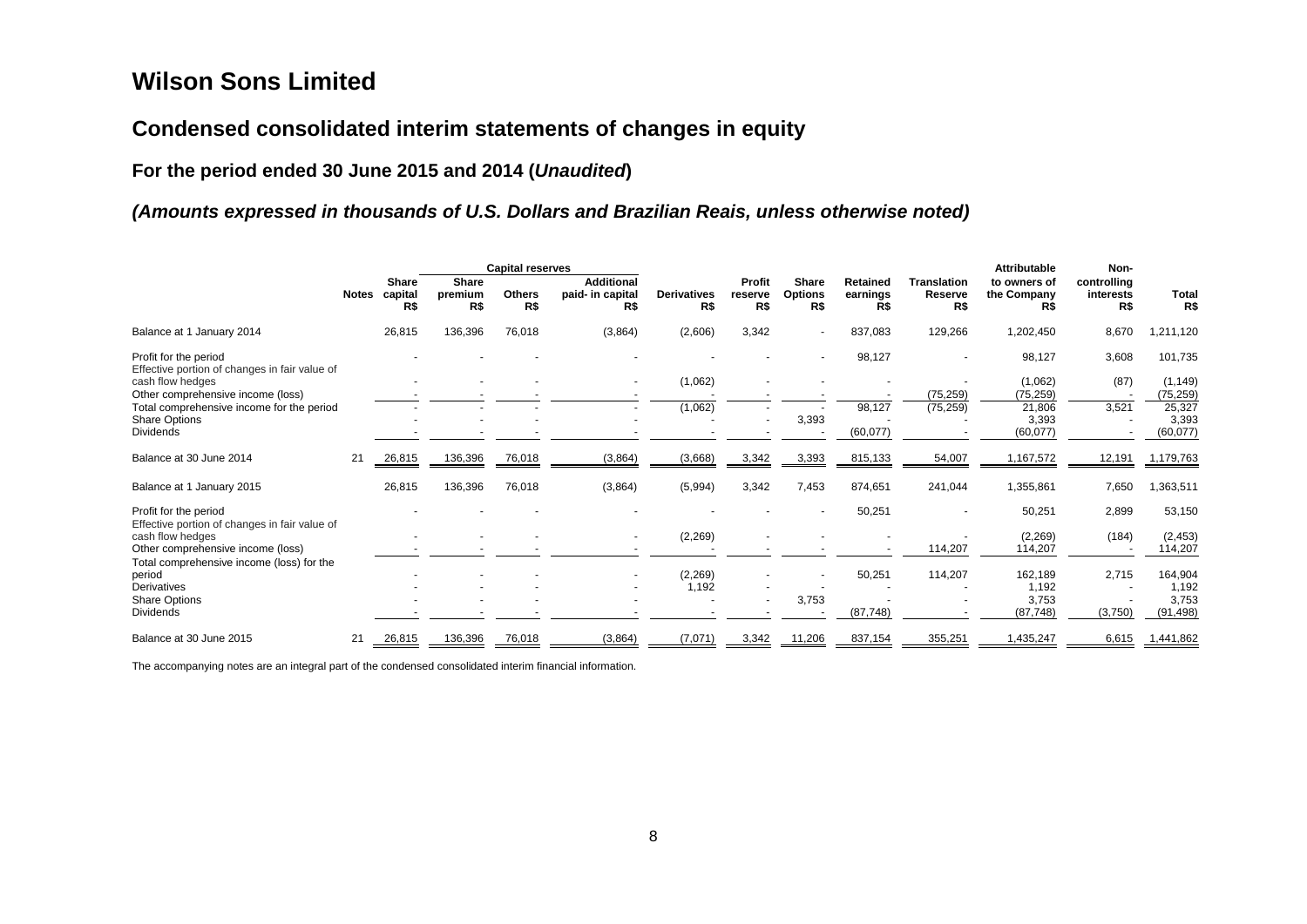# **Condensed consolidated interim statements of cash flows**

## **For the period ended 30 June 2015 and 2014 (***Unaudited***)**

## *(Amounts expressed in thousands of U.S. Dollars and Brazilian Reais, unless otherwise noted)*

|                                                       | <b>Note</b> | 2015<br>US\$ | 2014<br>US\$ | 2015<br>R\$ | 2014<br>R\$ |
|-------------------------------------------------------|-------------|--------------|--------------|-------------|-------------|
| Net cash generated by operating activities            | 27          | 92,002       | 28,988       | 272,495     | 73,781      |
| Cash flow from investing activities                   |             |              |              |             |             |
| Interest received                                     |             | 4,405        | 4,043        | 13,142      | 9,241       |
| Proceeds on disposal of property, plant and equipment |             | 228          | 133          | 703         | 485         |
| Purchases of property, plant and equipment            |             | (32, 657)    | (57, 591)    | (94, 473)   | (130, 545)  |
| Other intangible assets                               |             | (255)        | (496)        | (764)       | (1, 125)    |
| Investment - short term and long term investment      |             | 3,380        | 15,000       | 10,044      | 37,661      |
| Net cash used in investing activities                 |             | (24, 899)    | (38, 911)    | (71, 348)   | (84, 283)   |
| Cash flow from financing activities                   |             |              |              |             |             |
| Dividends paid                                        |             | (29, 027)    | (27, 035)    | (87, 748)   | (60,077)    |
| Dividends paid - non controlling interest             |             | (1,218)      |              | (3,750)     |             |
| Repayments of borrowings                              |             | (28, 855)    | (20, 332)    | (86, 266)   | (46, 987)   |
| Repayments of obligation under finance leases         |             | (568)        | (1,015)      | (1,701)     | (2,302)     |
| Derivative paid                                       |             | (72)         | (71)         | (212)       | (162)       |
| New bank loans raised                                 |             | 9,804        | 32,815       | 30,613      | 74,963      |
| Net cash used in financing activities                 |             | (49,936)     | (15, 638)    | (149,064)   | (34, 565)   |
| Net increase (decrease) in cash and                   |             |              |              |             |             |
| cash equivalents                                      |             | 17,167       | (25, 561)    | 52,083      | (45,067)    |
| Cash and cash equivalents at beginning of the period  |             | 85,533       | 97,946       | 227,193     | 229,448     |
| Effect of foreign exchange rate changes               |             | (8, 422)     | 4,778        | 13,231      | (14,429)    |
| Cash and cash equivalents at end of the period        |             | 94,278       | 77,163       | 292,507     | 169,952     |

The accompanying notes are an integral part of the condensed consolidated interim financial information.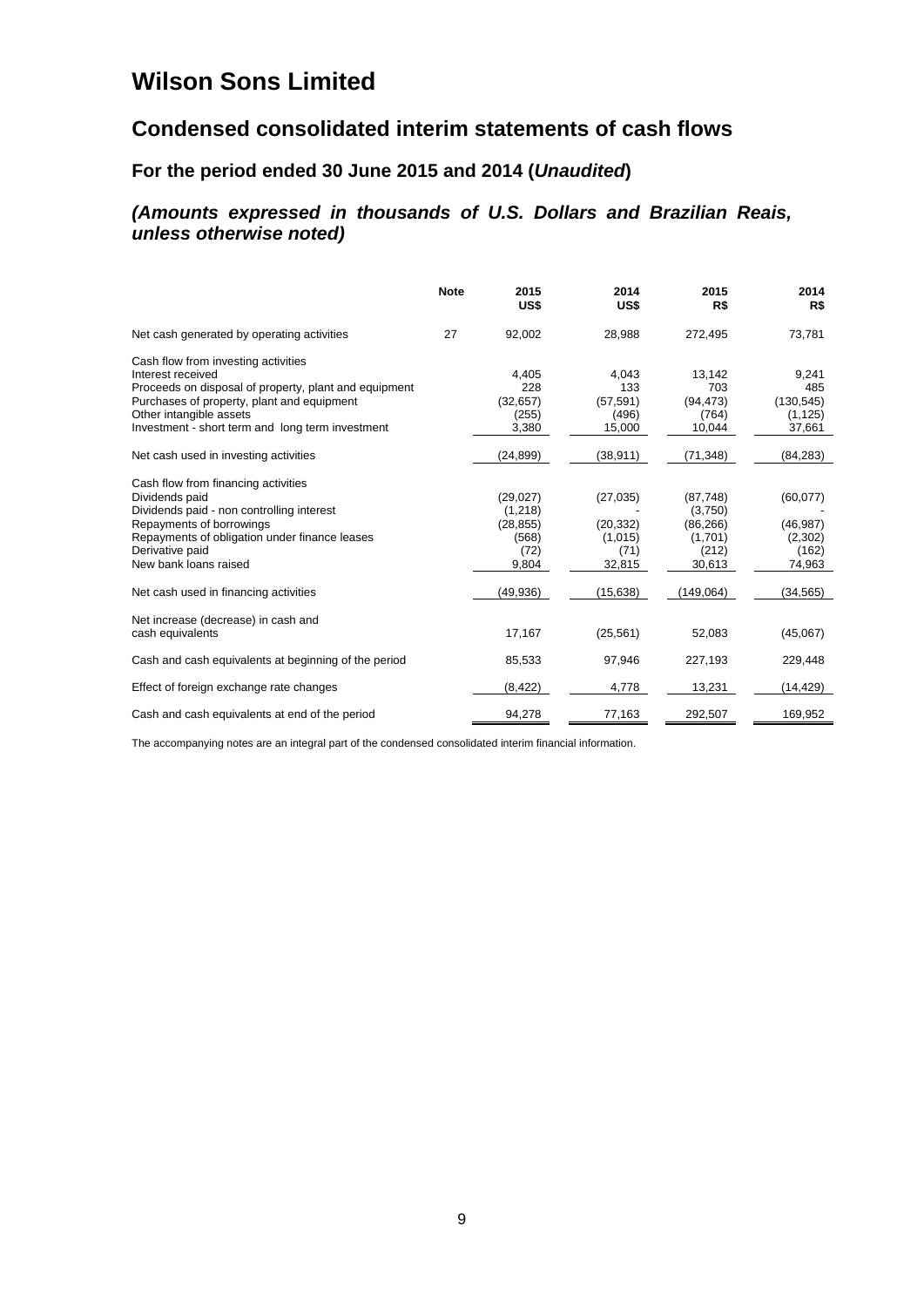## **Notes to the condensed consolidated interim financial information**

## *(Amounts expressed in thousands of U.S. Dollars and Brazilian Reais, unless otherwise noted) - Unaudited*

## **1 General information**

Wilson Sons Limited (the "Group" or "Company") is a limited company incorporated in Bermuda under the Companies Act 1981. The address of the registered office is Clarendon House, 2 Church Street, Hamilton, HM11, Bermuda. The Group is one of the largest providers of integrated port and maritime logistics and supply chain solutions in Brazil. Throughout over 178 years in the Brazilian market, the Company has developed a nation-wide network and provides a variety of services related to international trade and the oil and gas industry, particularly in the port and maritime sectors. The Company's principal activities are divided into the following segments: operation of port terminals, towage and agency services, logistics, support to offshore oil and natural gas platforms through bases and vessels, and shipyards.

## **2 Significant accounting policies and critical accounting judgements**

## **Statement of compliance**

The condensed consolidated interim financial information has been prepared in accordance with International Financial Reporting Standards ("IFRS"), as issued by the International Accounting Standards Board - IASB.

## **Basis of preparation**

The condensed consolidated interim financial information is presented in US Dollars, which is the Company's functional currency, because that is the currency of the primary economic environment in which the Group operates. Entities with a functional currency other than US Dollars are included in accordance with the accounting policies described below. All financial information presented in dollar has been rounded to the nearest thousands, except when otherwise indicated.

The condensed consolidated interim financial information has been prepared on the historical cost basis except for derivatives that are measured at fair values, as explained in the accounting policies.

The accounting policies and most significant judgements adopted by the Group's management were not modified in relation to those presented in the consolidated financial statements for the year ended 31 December 2014 approved on 23 March 2015.

As allowed by IAS 21 - The Effects of Changes in Foreign Exchange Rates, the Company also presents condensed consolidated interim financial information considering the Brazilian Real (R\$) as presentation currency. The following procedures have been applied:

- Assets and liabilities for each statement of financial position presented have been translated at the closing, exchange rate at the date of that statement of financial position;
- Income and expenses for each statement of comprehensive income or separate income statement presented have been translated at average rate for the period, and
- All resulting exchange differences have been recognized as foreign currency translation in other comprehensive income.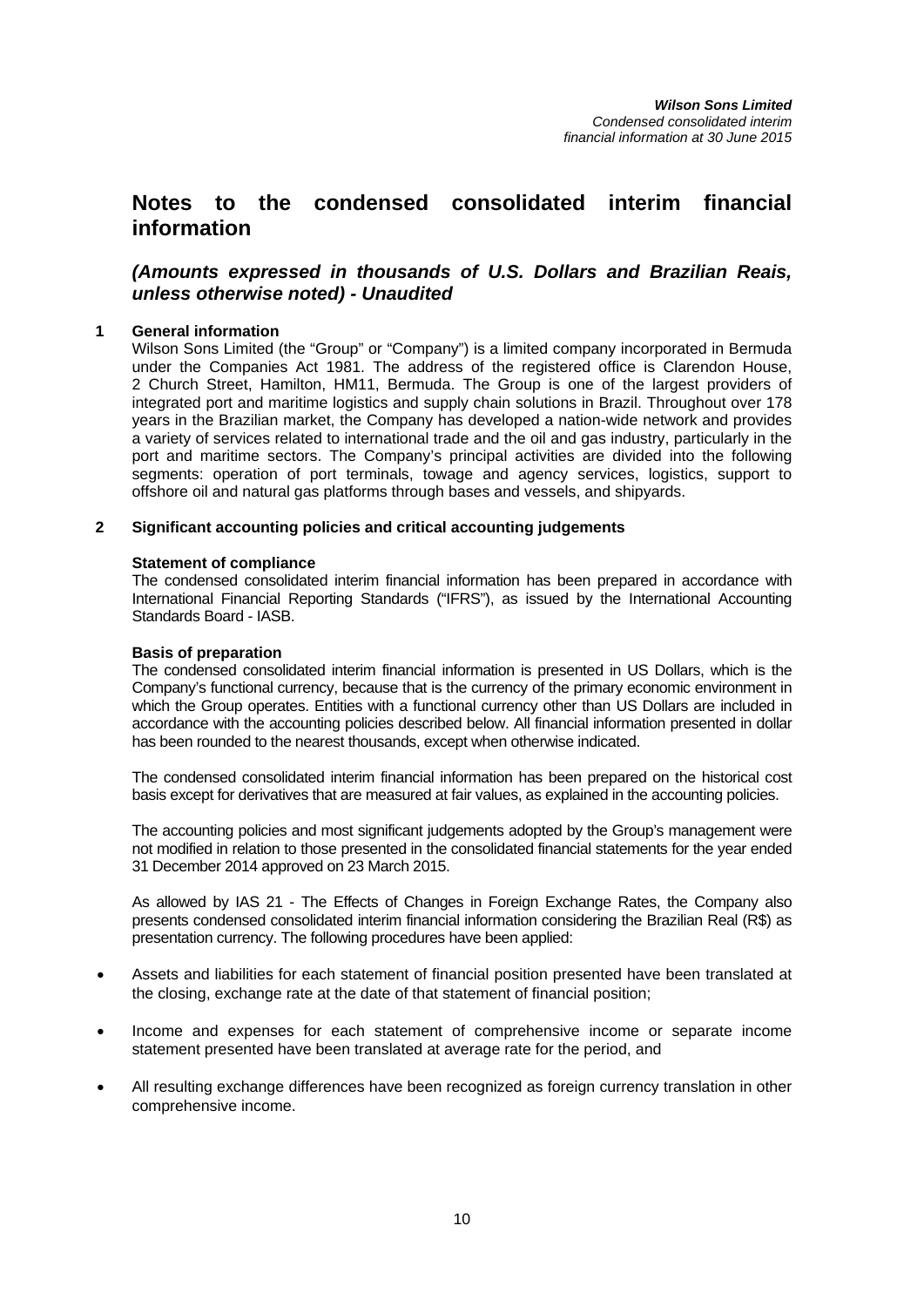### **Change in functional currency**

In accordance with as IAS 21, the functional currency of an entity reflects the underlying transactions, events and conditions that are relevant to the entity. Accordingly, once the functional currency is determined, it can be changed only if there is a change to those underlying transactions, events and conditions.

The Group considers the following factors in determining the functional currency of each entity:

- The currency that mainly influences sales prices for goods and services; and
- The currency that mainly influences costs of providing goods or services.

Following trends over the recent years and projections that corroborate these trends, there have been significant changes in relation to underlying transactions, events and circumstances, mainly related to the flow of generation of revenues and expenses of some companies. As a result, there has been a change in functional currency of the following entities (from US Dollars to Brazilian Real): Tecon Rio Grande S.A, Wilson, Sons Operadores Portuários Ltda and Wilson Sons Comércio Indústria e Agência de Navegação Ltda.

As allowed by IAS 21, when there is a change in an entity's functional currency, the entity shall apply the translation procedures applicable to the new functional currency prospectively from the date of the change.

### **Estimates**

The preparation of condensed consolidated interim financial information requires management to make judgments, estimates and assumptions that affect the applications of accounting policies and the reported amounts of assets, liabilities, income and expenses. Actual results may differ from these estimates.

In preparing these condensed consolidated interim financial information, significant judgments made by management in applying the Group's accounting policies and the key source of estimation uncertainty were the same as those applied to the consolidated financial statements as at and for the year ended 31 December 2014.

## **3 Segment information**

#### **Reportable segments**

For management purposes, the Group is currently organized into five reportable segments: towage and agency services, port terminals, offshore, logistics and shipyards. These divisions are reported to the Group's chief operating decision makers for the purposes of resource allocation and assessment of segment performance.

Finance costs relating to liabilities were allocated to reporting segments based on the loans taken to finance the acquisition or the construction of fixed assets in that segment.

Finance income arising from bank balances held by Brazilian operating segments, including foreign exchange differences on such balances, were not allocated to the reporting segments as cash management is performed centrally by the corporate function. Administrative expenses are presented as non-segment activities.

Segment information relating to these businesses is presented below: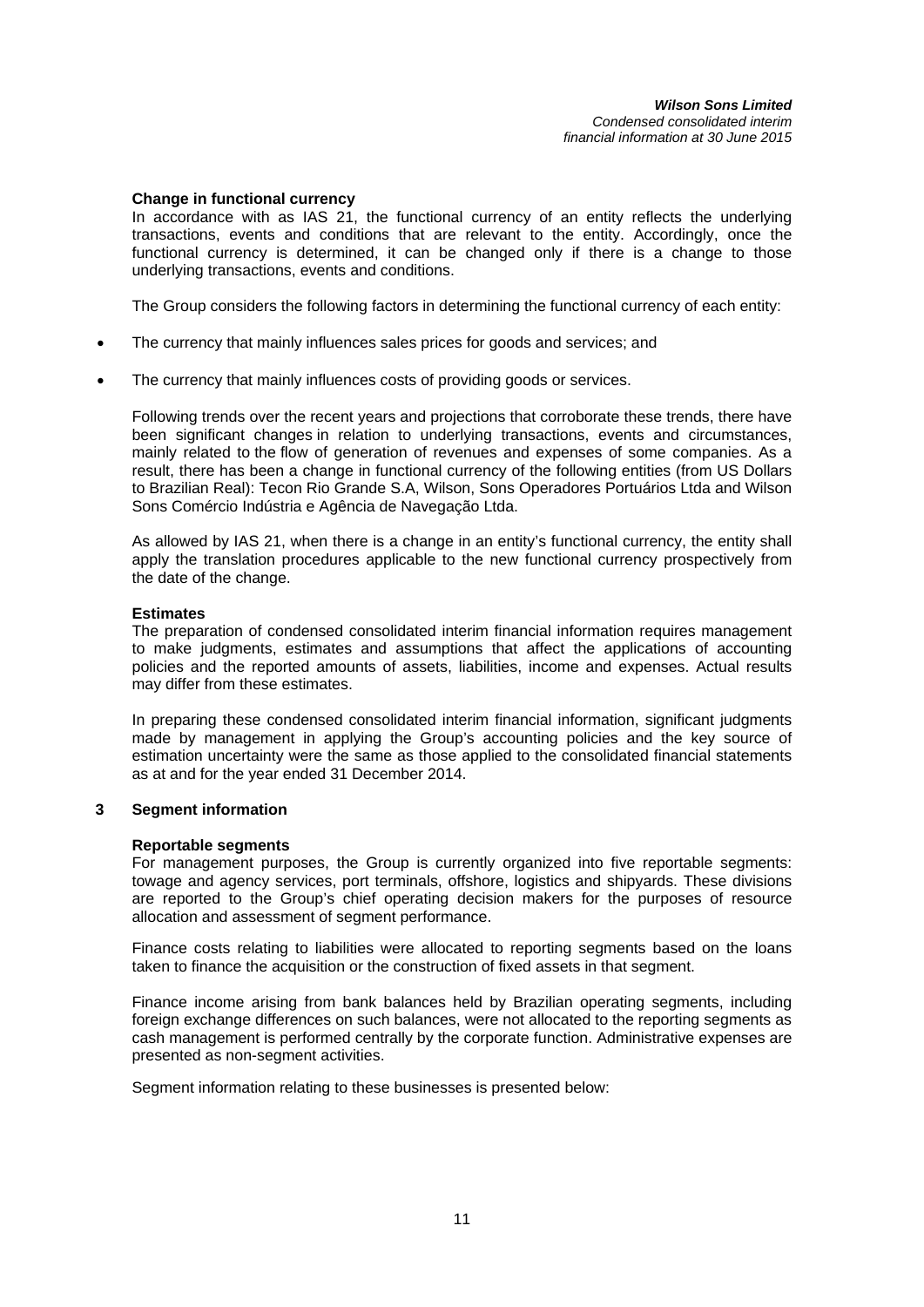|                                                                             |                                          |                           |       |                                     | 2015              |                                               |                            |                       |
|-----------------------------------------------------------------------------|------------------------------------------|---------------------------|-------|-------------------------------------|-------------------|-----------------------------------------------|----------------------------|-----------------------|
| 30 June 2015                                                                | Towage and<br>agency<br>services<br>US\$ | Port<br>terminals<br>US\$ | US\$  | Offshore Logistics Shipyard<br>US\$ | US\$              | <b>Non</b><br>segmented<br>activities<br>US\$ | <b>Elimination</b><br>US\$ | Consolidated<br>US\$  |
| (Three-month period ended)                                                  |                                          |                           |       |                                     |                   |                                               |                            |                       |
| Revenue                                                                     | 60,370                                   | 44,694                    |       | 12,597                              | 20,876            |                                               | (8,319)                    | 130,218               |
| Operating profit<br>Finance costs                                           | 21,357<br>(1, 543)                       | 11,784<br>898             |       | 815<br>(239)                        | (1, 557)<br>(240) | (7,610)<br>854                                | 1,069                      | 25,858<br>(270)       |
| Operating profit adjusted by<br>finance cost                                | 19,814                                   | 12,682                    |       | 576                                 | (1,797)           | (6, 756)                                      | 1,069                      | 25,588                |
| Share of result of joint ventures                                           |                                          |                           | 3,217 |                                     |                   |                                               |                            | 3,217                 |
| Finance income                                                              |                                          |                           |       |                                     |                   |                                               |                            | 2,861                 |
| Exchange gain / loss on<br>translation<br>Profit before tax                 |                                          |                           |       |                                     |                   |                                               |                            | 4,025<br>35,691       |
| Other information:<br>Capital expenditures<br>Depreciation and amortisation | (8,085)<br>(5, 565)                      | (4,221)<br>(4,880)        |       | (107)<br>(707)                      | (394)<br>(163)    | (97)<br>(1, 546)                              |                            | (12,904)<br>(12, 861) |

|                                                                             |                                          |                           |       |                                     | 2014           |                                             |                            |                       |
|-----------------------------------------------------------------------------|------------------------------------------|---------------------------|-------|-------------------------------------|----------------|---------------------------------------------|----------------------------|-----------------------|
| 30 June 2014                                                                | Towage and<br>agency<br>services<br>US\$ | Port<br>terminals<br>US\$ | US\$  | Offshore Logistics Shipyard<br>US\$ | US\$           | <b>Non</b><br>segment<br>activities<br>US\$ | <b>Elimination</b><br>US\$ | Consolidated<br>US\$  |
| (Three-month period ended)                                                  |                                          |                           |       |                                     |                |                                             |                            |                       |
| Revenue                                                                     | 58,115                                   | 58,004                    |       | 19,046                              | 34,419         |                                             | (17, 405)                  | 152,179               |
| Operating profit<br>Finance costs                                           | 12,987<br>(1,508)                        | 9,905<br>(185)            |       | (1,649)<br>(207)                    | 1,944<br>(461) | (10,609)<br>897                             | (380)<br>169               | 12,198<br>(1, 295)    |
| Operating profit adjusted by<br>finance cost                                | 11,479                                   | 9,720                     |       | (1,856)                             | 1,483          | (9, 712)                                    | (211)                      | 10,903                |
| Share of result of joint ventures                                           |                                          |                           | 2,428 |                                     |                |                                             |                            | 2,428                 |
| Finance income<br>Exchange gain / loss on                                   |                                          |                           |       |                                     |                |                                             |                            | 2,249                 |
| translation<br>Profit before tax                                            |                                          |                           |       |                                     |                |                                             |                            | 3,803<br>19,383       |
| Other information:<br>Capital expenditures<br>Depreciation and amortisation | (15, 397)<br>(4, 414)                    | (14, 143)<br>(8,887)      |       | (1, 335)<br>(1,408)                 | (118)<br>(152) | (263)<br>(1,037)                            |                            | (31,256)<br>(15, 898) |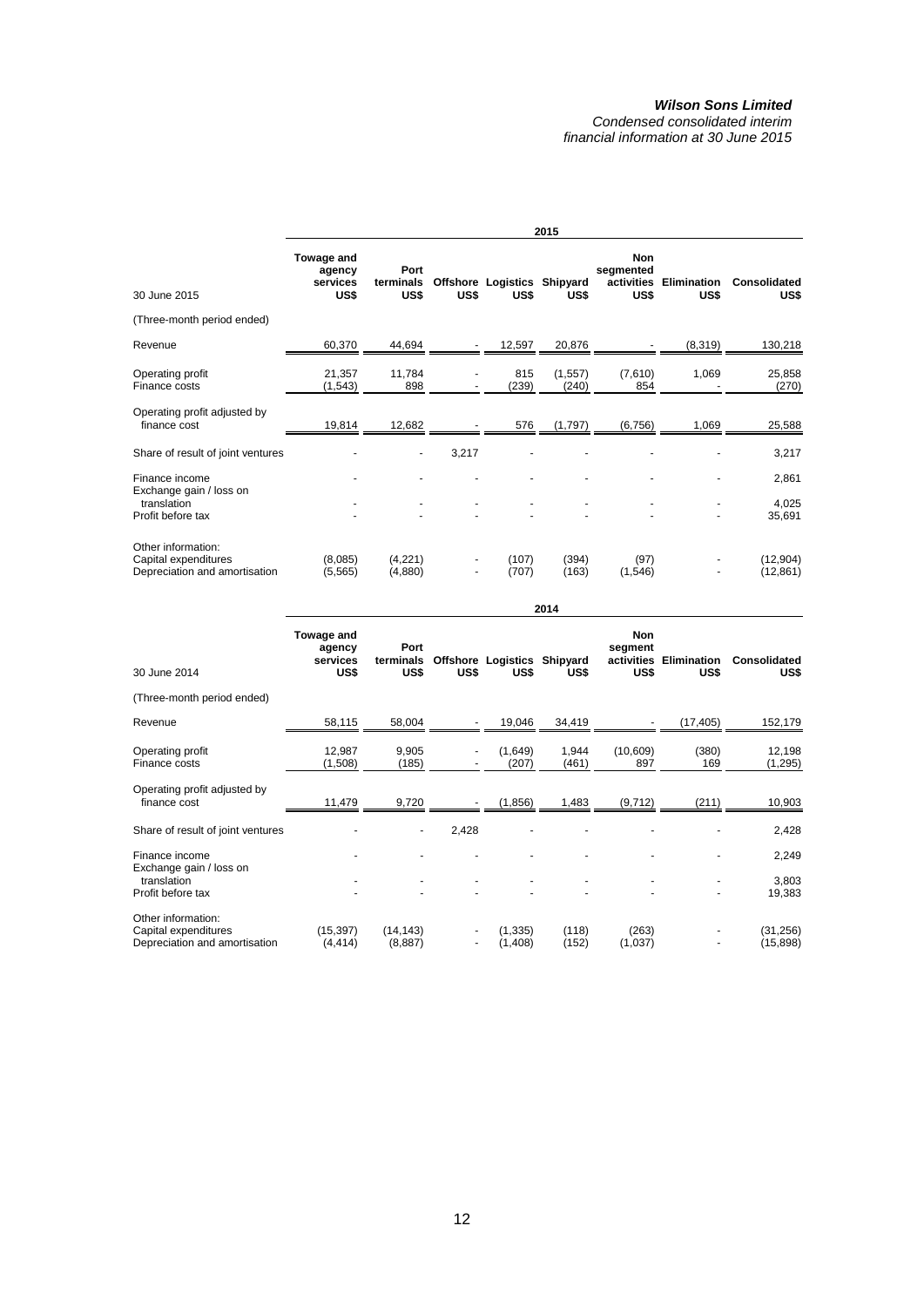|                                                                             |                                          | 2015                      |       |                                     |                |                                               |                            |                             |  |  |  |
|-----------------------------------------------------------------------------|------------------------------------------|---------------------------|-------|-------------------------------------|----------------|-----------------------------------------------|----------------------------|-----------------------------|--|--|--|
| 30 June 2015                                                                | Towage and<br>agency<br>services<br>US\$ | Port<br>terminals<br>US\$ | US\$  | Offshore Logistics Shipyard<br>US\$ | US\$           | <b>Non</b><br>segmented<br>activities<br>US\$ | <b>Elimination</b><br>US\$ | <b>Consolidated</b><br>US\$ |  |  |  |
| (Six-month period ended)                                                    |                                          |                           |       |                                     |                |                                               |                            |                             |  |  |  |
| Revenue                                                                     | 115,267                                  | 92,675                    |       | 28,277                              | 52,857         |                                               | (19,668)                   | 269,408                     |  |  |  |
| Operating profit<br>Finance costs                                           | 40,216<br>(3, 126)                       | 23,435<br>(18,032)        |       | 1,976<br>(499)                      | 2,896<br>(484) | (14, 971)<br>1,733                            | 1,459                      | 55,011<br>(20,408)          |  |  |  |
| Operating profit adjusted by<br>finance cost                                | 37,090                                   | 5,403                     |       | 1,477                               | 2,412          | (13, 238)                                     | 1,459                      | 34,603                      |  |  |  |
| Share of result of joint ventures                                           |                                          | $\blacksquare$            | 2,093 |                                     |                |                                               |                            | 2,093                       |  |  |  |
| Finance income                                                              |                                          |                           |       |                                     |                |                                               |                            | 5,663                       |  |  |  |
| Exchange gain / loss on<br>translation<br>Profit before tax                 |                                          |                           |       |                                     |                |                                               |                            | (6, 762)<br>35,597          |  |  |  |
| Other information:<br>Capital expenditures<br>Depreciation and amortisation | (24, 523)<br>(10, 899)                   | (7,883)<br>(13,012)       |       | (565)<br>(1,518)                    | (621)<br>(236) | (130)<br>(3,238)                              |                            | (33, 722)<br>(28, 903)      |  |  |  |

|                                                                              | 2014                                     |                           |                               |                                     |                   |                                             |                            |                          |  |
|------------------------------------------------------------------------------|------------------------------------------|---------------------------|-------------------------------|-------------------------------------|-------------------|---------------------------------------------|----------------------------|--------------------------|--|
| 30 June 2014                                                                 | Towage and<br>agency<br>services<br>US\$ | Port<br>terminals<br>US\$ | US\$                          | Offshore Logistics Shipyard<br>US\$ | US\$              | <b>Non</b><br>Segment<br>activities<br>US\$ | <b>Elimination</b><br>US\$ | Consolidated<br>US\$     |  |
| (Six-month period ended)                                                     |                                          |                           |                               |                                     |                   |                                             |                            |                          |  |
| Revenue                                                                      | 110,460                                  | 113,308                   |                               | 39,507                              | 65,567            |                                             | (28, 935)                  | 299,907                  |  |
| Operating profit<br>Finance costs                                            | 28,818<br>(2,971)                        | 22,203<br>505             |                               | (894)<br>(424)                      | 2,187<br>(714)    | (16, 965)<br>1,740                          | 1,263<br>169               | 36,612<br>(1,695)        |  |
| Operating profit adjusted by<br>finance cost                                 | 25,847                                   | 22,708                    |                               | (1,318)                             | 1,473             | (15, 225)                                   | 1,432                      | 34,917                   |  |
| Share of result of joint ventures                                            |                                          | $\overline{\phantom{a}}$  | 1,612                         |                                     |                   |                                             |                            | 1,612                    |  |
| Finance income<br>Exchange gain(loss) on<br>translation<br>Profit before tax |                                          |                           |                               | ٠                                   |                   |                                             |                            | 3,960<br>9,931<br>50,420 |  |
| Other information:<br>Capital expenditures<br>Depreciation and amortisation  | (29, 402)<br>(8,699)                     | (26, 265)<br>(17, 593)    | $\overline{\phantom{a}}$<br>٠ | (1,518)<br>(2,970)                  | (1, 169)<br>(272) | (360)<br>(2, 141)                           |                            | (58, 714)<br>(31, 675)   |  |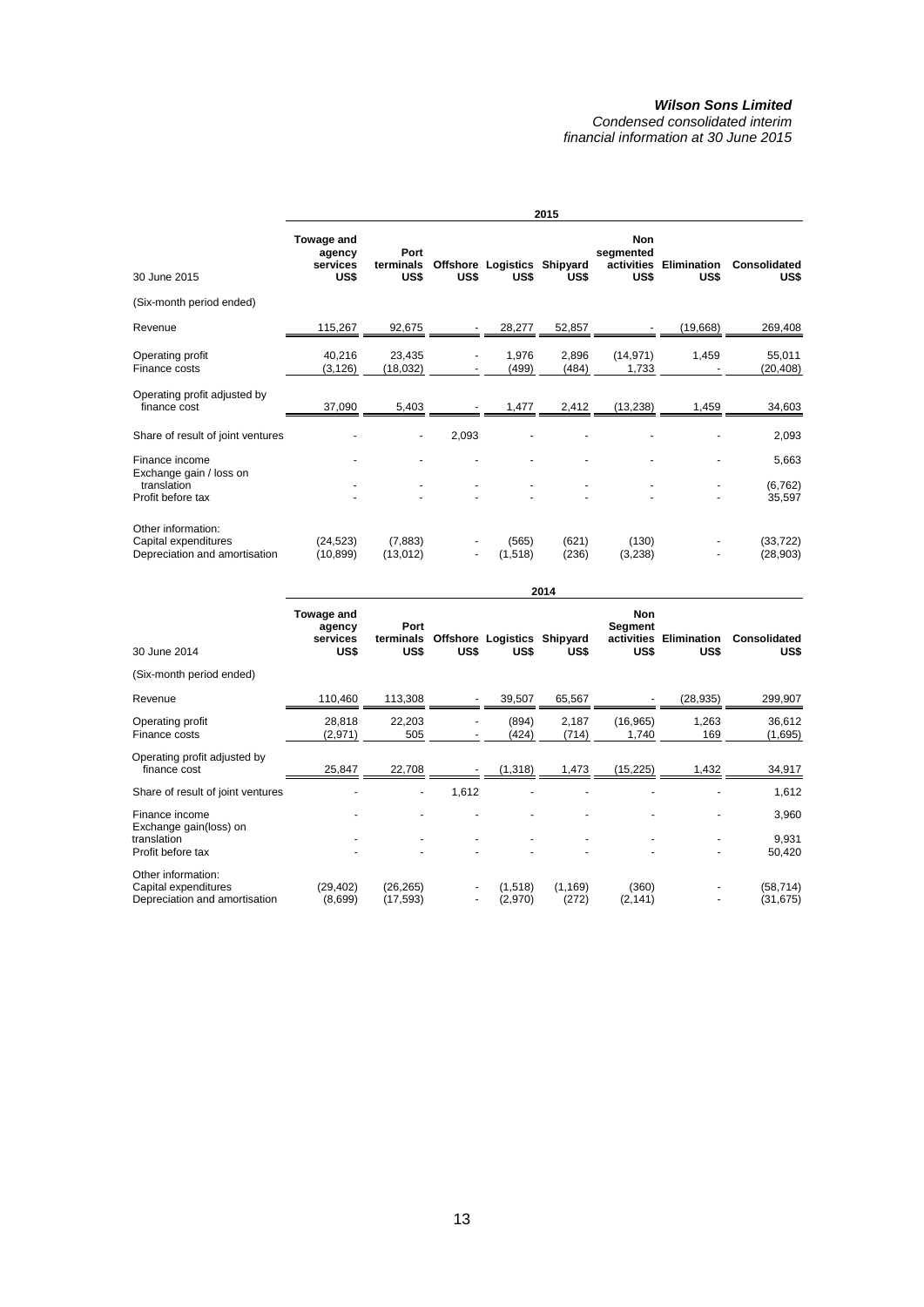|                                                                             |                                         |                          |       |                                    | 2015              |                                              |                    |                        |
|-----------------------------------------------------------------------------|-----------------------------------------|--------------------------|-------|------------------------------------|-------------------|----------------------------------------------|--------------------|------------------------|
| 30 June 2015                                                                | Towage and<br>agency<br>services<br>R\$ | Port<br>terminals<br>R\$ | R\$   | Offshore Logistics Shipyard<br>R\$ | R\$               | <b>Non</b><br>segmented<br>activities<br>R\$ | Elimination<br>R\$ | Consolidated<br>R\$    |
| (Three-month period ended)                                                  |                                         |                          |       |                                    |                   |                                              |                    |                        |
| Revenue                                                                     | 185,366                                 | 137,296                  |       | 38,700                             | 64,101            |                                              | (25, 579)          | 399,884                |
| Operating profit<br>Finance costs                                           | 65,522<br>(4,741)                       | 36,324<br>2,723          |       | 2,501<br>(734)                     | (4,809)<br>(736)  | (23, 354)<br>2,625                           | 3,272              | 79,456<br>(863)        |
| Operating profit adjusted by<br>finance cost                                | 60,781                                  | 39,047                   |       | 1,767                              | (5, 545)          | (20, 729)                                    | 3,272              | 78,593                 |
| Share of result of joint ventures                                           |                                         |                          | 9,868 |                                    |                   |                                              |                    | 9,868                  |
| Finance income                                                              |                                         |                          |       |                                    |                   |                                              |                    | 8,799                  |
| Exchange gain / loss on<br>translation<br>Profit before tax                 |                                         |                          |       |                                    |                   |                                              |                    | 10,991<br>108,251      |
| Other information:<br>Capital expenditures<br>Depreciation and amortisation | (24, 883)<br>(17, 100)                  | (13,005)<br>(14,906)     |       | (332)<br>(2, 171)                  | (1, 135)<br>(509) | (295)<br>(4,750)                             |                    | (39, 650)<br>(39, 436) |

|                                                                                 |                                         |                          |       |                                    | 2014             |                              |                               |                          |
|---------------------------------------------------------------------------------|-----------------------------------------|--------------------------|-------|------------------------------------|------------------|------------------------------|-------------------------------|--------------------------|
| 30 June 2014                                                                    | Towage and<br>agency<br>services<br>R\$ | Port<br>terminals<br>R\$ | R\$   | Offshore Logistics Shipyard<br>R\$ | R\$              | <b>Non</b><br>segment<br>R\$ | activities Elimination<br>R\$ | Consolidated<br>R\$      |
| (Three-month period ended)                                                      |                                         |                          |       |                                    |                  |                              |                               |                          |
| Revenue                                                                         | 129,341                                 | 128,864                  |       | 42,193                             | 75,424           |                              | (37,637)                      | 338,185                  |
| Operating profit<br>Finance costs                                               | 30,092<br>(3, 345)                      | 24,265<br>(426)          |       | (2,941)<br>(460)                   | 2,530<br>(1,026) | (22, 971)<br>1,992           | (936)<br>372                  | 30,039<br>(2,893)        |
| Operating profit adjusted by<br>finance cost                                    | 26,747                                  | 23,839                   |       | (3,401)                            | 1,504            | (20, 979)                    | (564)                         | 27,146                   |
| Share of result of joint ventures                                               |                                         |                          | 6,600 |                                    |                  |                              |                               | 6,600                    |
| Investment income<br>Exchange gain(loss) on<br>translation<br>Profit before tax |                                         |                          |       |                                    |                  |                              |                               | 5,430<br>6,819<br>45,995 |
| Other information:<br>Capital expenditures<br>Depreciation and amortisation     | (33, 234)<br>(8,936)                    | (31,009)<br>(17, 806)    | ٠     | (2,974)<br>(2,687)                 | (338)<br>(361)   | (595)<br>(1, 562)            |                               | (68, 150)<br>(31, 352)   |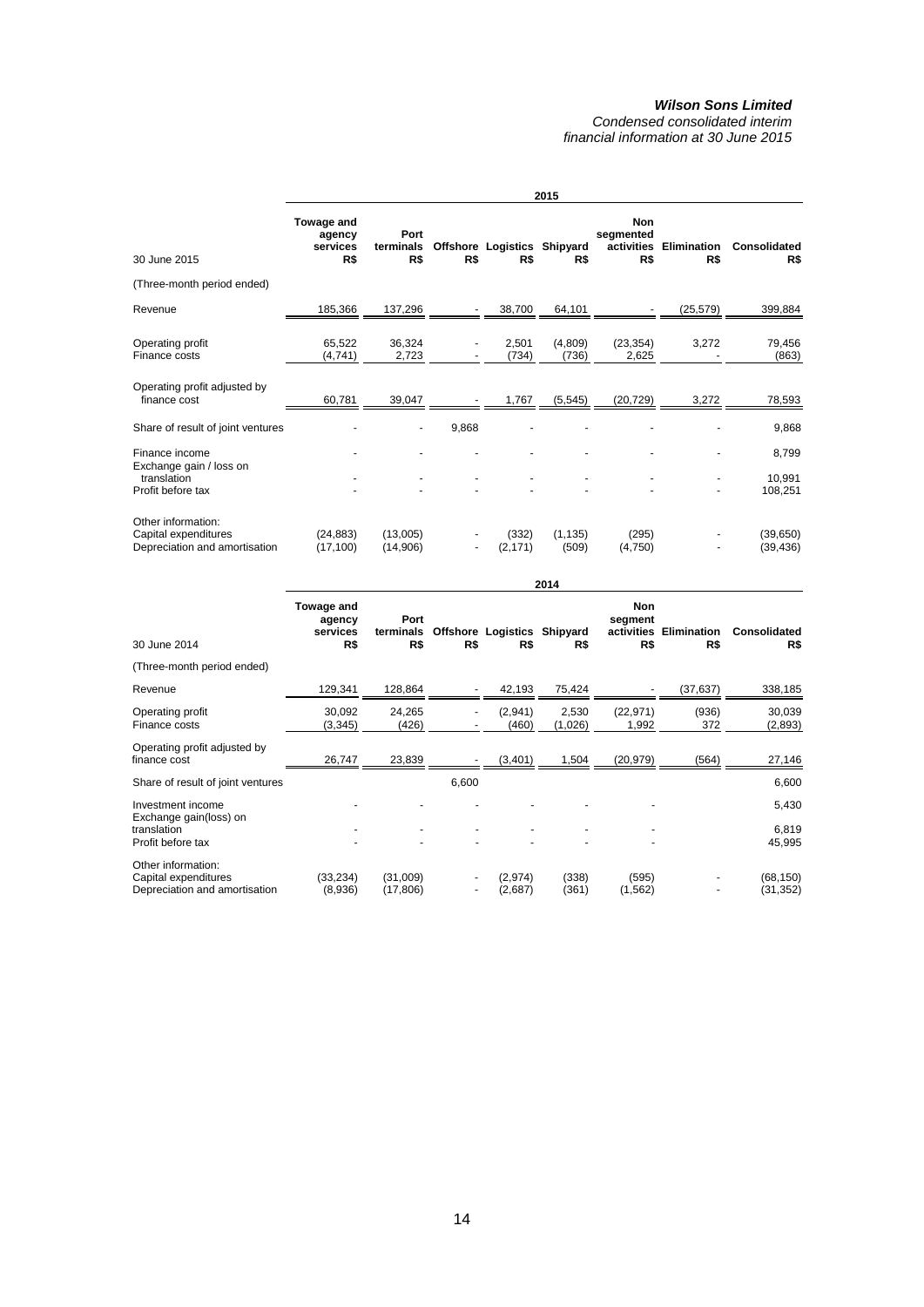*Condensed consolidated interim financial information at 30 June 2015* 

|                                                                             | 2015                                    |                          |       |                                    |                   |                                              |                           |                        |
|-----------------------------------------------------------------------------|-----------------------------------------|--------------------------|-------|------------------------------------|-------------------|----------------------------------------------|---------------------------|------------------------|
| 30 June 2015                                                                | Towage and<br>agency<br>services<br>R\$ | Port<br>terminals<br>R\$ | R\$   | Offshore Logistics Shipyard<br>R\$ | R\$               | <b>Non</b><br>segmented<br>activities<br>R\$ | <b>Elimination</b><br>R\$ | Consolidated<br>R\$    |
| (Six-month period ended)                                                    |                                         |                          |       |                                    |                   |                                              |                           |                        |
| Revenue                                                                     | 343,019                                 | 274,657                  |       | 83,183                             | 156,543           |                                              | (58, 596)                 | 798,806                |
| Operating profit<br>Finance costs                                           | 119,990<br>(9,272)                      | 70,005<br>(53, 735)      |       | 5,737<br>(1, 476)                  | 8,841<br>(1, 435) | (44, 861)<br>5,129                           | 4,304                     | 164,016<br>(60, 789)   |
| Operating profit adjusted by<br>finance cost                                | 110,718                                 | 16,270                   |       | 4,261                              | 7,406             | (39, 732)                                    | 4,304                     | 103,227                |
| Share of result of joint ventures                                           |                                         |                          | 6,700 |                                    |                   |                                              |                           | 6,700                  |
| Finance income                                                              |                                         |                          |       |                                    |                   |                                              |                           | 16.722                 |
| Exchange gain / loss on<br>translation<br>Profit before tax                 |                                         |                          |       |                                    |                   |                                              | $\overline{\phantom{a}}$  | (14, 432)<br>112,217   |
| Other information:<br>Capital expenditures<br>Depreciation and amortisation | (70, 422)<br>(32, 475)                  | (23, 392)<br>(37, 982)   |       | (1,600)<br>(4, 463)                | (1,779)<br>(600)  | (397)<br>(9,697)                             |                           | (97, 590)<br>(85, 217) |

|                                                                             | 2014                                    |                          |                          |                                    |                  |                                       |                           |                            |
|-----------------------------------------------------------------------------|-----------------------------------------|--------------------------|--------------------------|------------------------------------|------------------|---------------------------------------|---------------------------|----------------------------|
| 30 June 2014                                                                | Towage and<br>agency<br>services<br>R\$ | Port<br>terminals<br>R\$ | R\$                      | Offshore Logistics Shipyard<br>R\$ | R\$              | Non<br>segmented<br>activities<br>R\$ | <b>Elimination</b><br>R\$ | <b>Consolidated</b><br>R\$ |
| (Six-month period ended)                                                    |                                         |                          |                          |                                    |                  |                                       |                           |                            |
| Revenue                                                                     | 252,651                                 | 258,909                  |                          | 90,083                             | 146,575          |                                       | (63, 729)                 | 684,489                    |
| Operating profit<br>Finance costs                                           | 69,253<br>(6, 783)                      | 56,720<br>770            | $\overline{\phantom{a}}$ | (171)<br>(971)                     | 2,075<br>(1,623) | (37,009)<br>3,969                     | 2,782<br>373              | 93,650<br>(4,265)          |
| Operating profit adjusted by<br>finance cost                                | 62,470                                  | 57,490                   |                          | (1, 142)                           | 452              | (33,040)                              | 3,155                     | 89,385                     |
| Share of result of joint ventures                                           |                                         |                          | 6,464                    |                                    |                  |                                       |                           | 6,464                      |
| Finance income                                                              |                                         |                          |                          |                                    |                  |                                       |                           | 10,793                     |
| Exchange gain / loss on<br>translation<br>Profit before tax                 |                                         |                          |                          |                                    |                  |                                       |                           | 21,501<br>128,143          |
| Other information:<br>Capital expenditures<br>Depreciation and amortisation | (65, 840)<br>(17, 421)                  | (60,080)<br>(35,225)     |                          | (3,406)<br>(5,649)                 | (2,830)<br>(551) | (933)<br>(3,269)                      |                           | (133,089)<br>(62, 115)     |

## **Geographical information**

The Group's operations are mainly located in Brazil. The Group earns income on cash and cash equivalents and short-term investments in Bermuda and in Brazil and incurs expenses on its activities in the latter country. The Group, through its participation in an Offshore Vessel Joint Venture in Panama, earns income in that country and in Uruguay.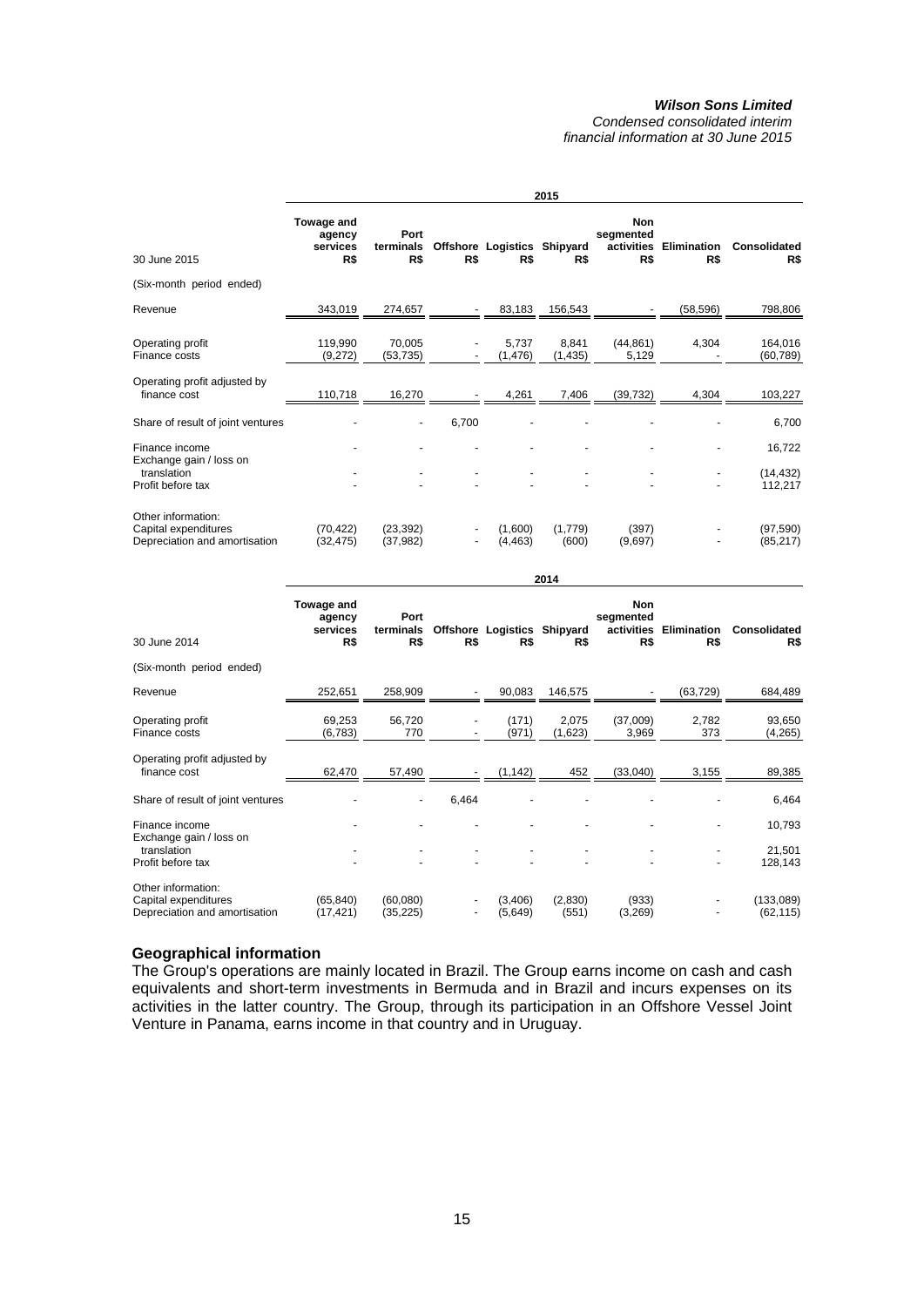## *Wilson Sons Limited Condensed consolidated interim*

*financial information at 30 June 2015* 

## **4 Revenue**

The following is an analysis of the Group's revenue from continuing operations for the period (excluding Finance income - Note 7).

|                                     |                     | Three-month period ended | Six-month period ended |                        |  |
|-------------------------------------|---------------------|--------------------------|------------------------|------------------------|--|
|                                     | 30 June 2015        | 30 June 2014             | 30 June 2015           | 30 June 2014           |  |
|                                     | US\$                | US\$                     | US\$                   | US\$                   |  |
| Sales of services                   | 117.661             | 135,165                  | 236,219                | 263,274                |  |
| Revenue from construction contracts | 12,557              | 17.014                   | 33.189                 | 36,633                 |  |
| Total                               | 130,218             | 152,179                  | 269,408                | 299,907                |  |
|                                     |                     | Three-month period ended |                        | Six-month period ended |  |
|                                     | <b>30 June 2015</b> | 30 June 2014             | 30 June 2015           | 30 June 2014           |  |
|                                     | R\$                 | R\$                      | R\$                    | R\$                    |  |
| Sales of services                   | 361,362             | 300.344                  | 700.859                | 601,668                |  |
| Revenue from construction contracts | 38,522              | 37,841                   | 97,947                 | 82,821                 |  |
| Total                               | 399,884             | 338.185                  | 798.806                | 684.489                |  |

## **5 Employee benefits expense**

|                          |              | Three-month period ended | Six-month period ended |              |  |
|--------------------------|--------------|--------------------------|------------------------|--------------|--|
|                          | 30 June 2015 | 30 June 2014             | 30 June 2015           | 30 June 2014 |  |
|                          | US\$         | US\$                     | US\$                   | US\$         |  |
| Salaries and benefits    | 34,798       | 50,420                   | 68.340                 | 90,403       |  |
| Payroll taxes            | 4,759        | 7.264                    | 10.603                 | 12,547       |  |
| Pension costs            | 258          | 282                      | 514                    | 639          |  |
| Long-term incentive plan | 946          | 895                      | 1,793                  | (2, 302)     |  |
| Total                    | 40,761       | 58,861                   | 81,250                 | 101,287      |  |

|                                        |                     | Three-month period ended | Six-month period ended |                     |  |
|----------------------------------------|---------------------|--------------------------|------------------------|---------------------|--|
|                                        | 30 June 2015<br>R\$ | 30 June 2014<br>R\$      | 30 June 2015<br>R\$    | 30 June 2014<br>R\$ |  |
| Salaries and benefits<br>Payroll taxes | 106,786<br>14,623   | 112.337<br>16.119        | 202.201<br>31,276      | 206.776<br>28,568   |  |
| Pension costs                          | 795                 | 626                      | 1.522                  | 1,468               |  |
| Long-term incentive plan               | 2,909               | 1,993                    | 5,356                  | (5, 443)            |  |
| Total                                  | 125,113             | 131,075                  | 240,355                | 231,369             |  |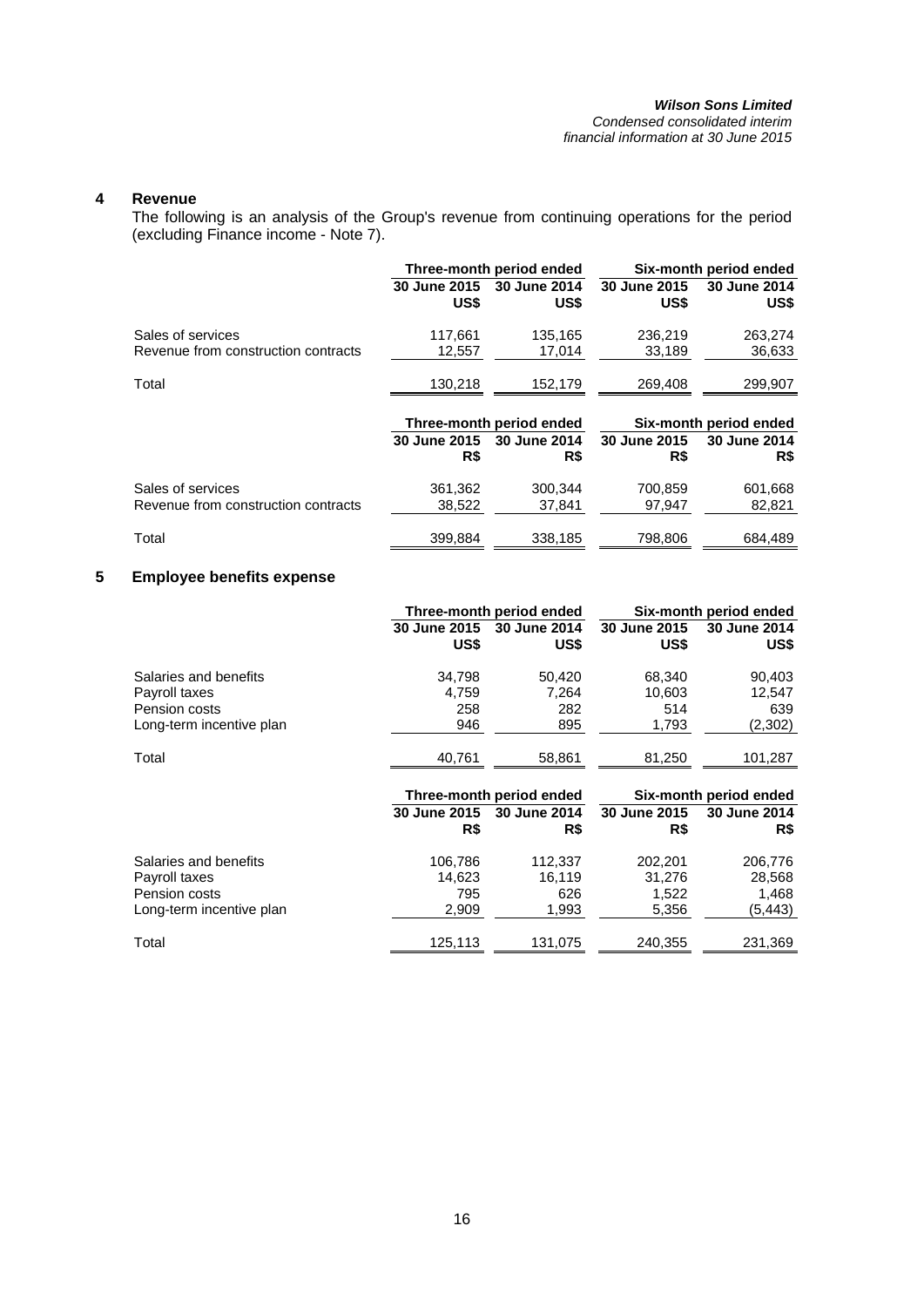*Condensed consolidated interim financial information at 30 June 2015* 

## **6 Other operating expenses**

|                                 |                      | Three-month period ended | Six-month period ended |                      |  |
|---------------------------------|----------------------|--------------------------|------------------------|----------------------|--|
|                                 | 30 June 2015<br>US\$ | 30 June 2014<br>US\$     | 30 June 2015<br>US\$   | 30 June 2014<br>US\$ |  |
| Service cost                    | 9.109                | 15,184                   | 18,894                 | 27,820               |  |
| Rent of tugs                    | 7,549                | 6,741                    | 14,262                 | 13,344               |  |
| Freight                         | 1.756                | 2.215                    | 3.206                  | 4.879                |  |
| Other rentals                   | 4,728                | 5,713                    | 9,248                  | 11,017               |  |
| Energy, water and communication | 4.240                | 5.467                    | 8,508                  | 10,935               |  |
| Container handling              | 2,921                | 3,383                    | 4,996                  | 6,047                |  |
| Insurance                       | 1.184                | 1.090                    | 2.449                  | 2,764                |  |
| Other taxes                     | 2,324                | 2,464                    | 4,953                  | 5,483                |  |
| Other expenses                  | 2,408                | 5,182                    | 4,583                  | 7,978                |  |
| Total                           | 36.219               | 47.439                   | 71.099                 | 90,267               |  |

|                                 |                     | Three-month period ended | Six-month period ended |                     |  |
|---------------------------------|---------------------|--------------------------|------------------------|---------------------|--|
|                                 | 30 June 2015<br>R\$ | 30 June 2014<br>R\$      | 30 June 2015<br>R\$    | 30 June 2014<br>R\$ |  |
| Service cost                    | 27.987              | 33,778                   | 56.118                 | 63,501              |  |
| Rent of tugs                    | 23,211              | 15,038                   | 42.432                 | 30,636              |  |
| Freight                         | 5.397               | 4.948                    | 9.527                  | 11.256              |  |
| Other rentals                   | 14,504              | 12,673                   | 27,466                 | 25,115              |  |
| Energy, water and communication | 13.017              | 12,208                   | 25.200                 | 25,063              |  |
| Container handling              | 8,973               | 7,556                    | 14,956                 | 13,991              |  |
| Insurance                       | 3,633               | 2,381                    | 7.252                  | 6,146               |  |
| Other taxes                     | 7.130               | 5.471                    | 14,522                 | 12,589              |  |
| Other expenses                  | 7,442               | 10,653                   | 14,130                 | 16,301              |  |
| Total                           | 111,294             | 104,706                  | 211,603                | 204,598             |  |

## **7 Finance income and finance costs**

|                                                                 |                      | Three-month period ended | Six-month period ended |                      |  |
|-----------------------------------------------------------------|----------------------|--------------------------|------------------------|----------------------|--|
|                                                                 | 30 June 2015<br>US\$ | 30 June 2014<br>US\$     | 30 June 2015<br>US\$   | 30 June 2014<br>US\$ |  |
| Interest on investments                                         | 2,285                | 1,636                    | 4,150                  | 3,541                |  |
| Exchange gain (loss) on investments                             | 82                   | (197)                    | 90                     | (775)                |  |
| Other interest income                                           | 494                  | 810                      | 1,423                  | 1,194                |  |
| Total finance income                                            | 2,861                | 2,249                    | 5,663                  | 3,960                |  |
| Interest on bank loans                                          | (3,092)              | (3,092)                  | (6, 479)               | (5,939)              |  |
| Exchange gain on loans<br>Interest on obligations under finance | 2,855                | 1,941                    | (13, 811)              | 4,495                |  |
| leases                                                          | (146)                | (227)                    | (314)                  | (506)                |  |
| Total borrowing costs                                           | (383)                | (1,378)                  | (20,604)               | (1,950)              |  |
| Other interest                                                  | 113                  | 83                       | 196                    | 255                  |  |
| Total finance costs                                             | (270)                | (1,295)                  | (20, 408)              | (1,695)              |  |
| Exchange gains (loss) on translation                            | 4,025                | 3,803                    | (6,762)                | 9,931                |  |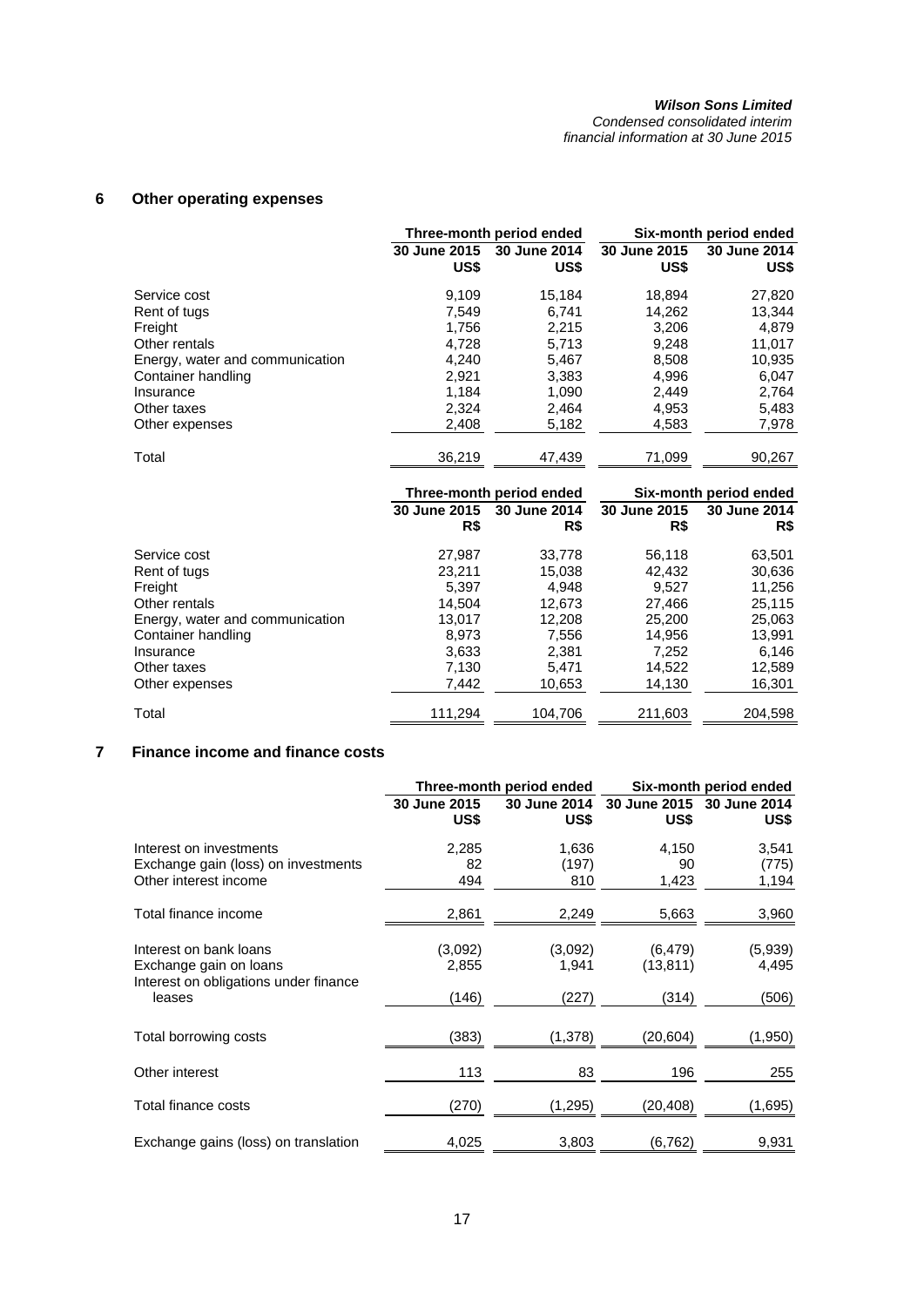*Condensed consolidated interim financial information at 30 June 2015* 

|                                                                                           |                     | Three-month period ended | Six-month period ended           |                    |  |
|-------------------------------------------------------------------------------------------|---------------------|--------------------------|----------------------------------|--------------------|--|
|                                                                                           | 30 June 2015<br>R\$ | 30 June 2014<br>R\$      | 30 June 2015 30 June 2014<br>R\$ | R\$                |  |
| Interest on investments<br>Exchange gain (loss) on investments                            | 7,024<br>251        | 3,640                    | 12,384<br>32                     | 8,129              |  |
| Other interest income                                                                     | 1,524               | 1,790                    | 4,306                            | 2,664              |  |
| Total finance income                                                                      | 8,799               | 5,430                    | 16,722                           | 10,793             |  |
| Interest on bank loans<br>Exchange gain on loans<br>Interest on obligations under finance | (9, 496)<br>8,735   | (6,865)<br>4,302         | (19,201)<br>(41,239)             | (13, 564)<br>9,868 |  |
| leases                                                                                    | (449)               | (506)                    | (933)                            | (1, 155)           |  |
| Total borrowing costs                                                                     | (1,210)             | (3,069)                  | (61, 373)                        | (4,851)            |  |
| Other interest                                                                            | 347                 | 176                      | 584                              | 586                |  |
| Total finance costs                                                                       | (863)               | (2,893)                  | (60,789)                         | (4,265)            |  |
| Exchange gains (loss) on translation                                                      | 10,991              | 6,819                    | (14,432)                         | 21,501             |  |

## **8 Income tax expense**

Income tax recognized in profit or loss:

|                      |                      | Six-month period ended                                         |                        |  |
|----------------------|----------------------|----------------------------------------------------------------|------------------------|--|
| 30 June 2015<br>US\$ | 30 June 2014<br>US\$ | 30 June 2015<br>US\$                                           | 30 June 2014<br>US\$   |  |
|                      |                      |                                                                |                        |  |
|                      |                      |                                                                |                        |  |
| 7.199                | 3,822                | 13,566                                                         | 10,079                 |  |
|                      | 1,869                | 5,897                                                          | 4,459                  |  |
| 10,395               | 5,691                | 19,463                                                         | 14,538                 |  |
|                      |                      |                                                                |                        |  |
| 1,299                | (1,032)              | 259                                                            | (3, 128)               |  |
| 11,694               | 4,659                | 19,722                                                         | 11,410                 |  |
|                      |                      |                                                                | Six-month period ended |  |
| 30 June 2015         | 30 June 2014         | 30 June 2015                                                   | 30 June 2014           |  |
| R\$                  | R\$                  | R\$                                                            | R\$                    |  |
|                      |                      |                                                                |                        |  |
| 22,088               | 8,476                | 40,703                                                         | 23,109                 |  |
| 9,815                | 4,141                | 17,720                                                         | 10,186                 |  |
| 31,903               | 12,617               | 58,423                                                         | 33,295                 |  |
|                      |                      |                                                                |                        |  |
| 4,072                | (2,303)              | 644                                                            | (6, 887)               |  |
|                      |                      |                                                                | 26,408                 |  |
|                      | 3,196<br>35,975      | Three-month period ended<br>Three-month period ended<br>10,314 | 59,067                 |  |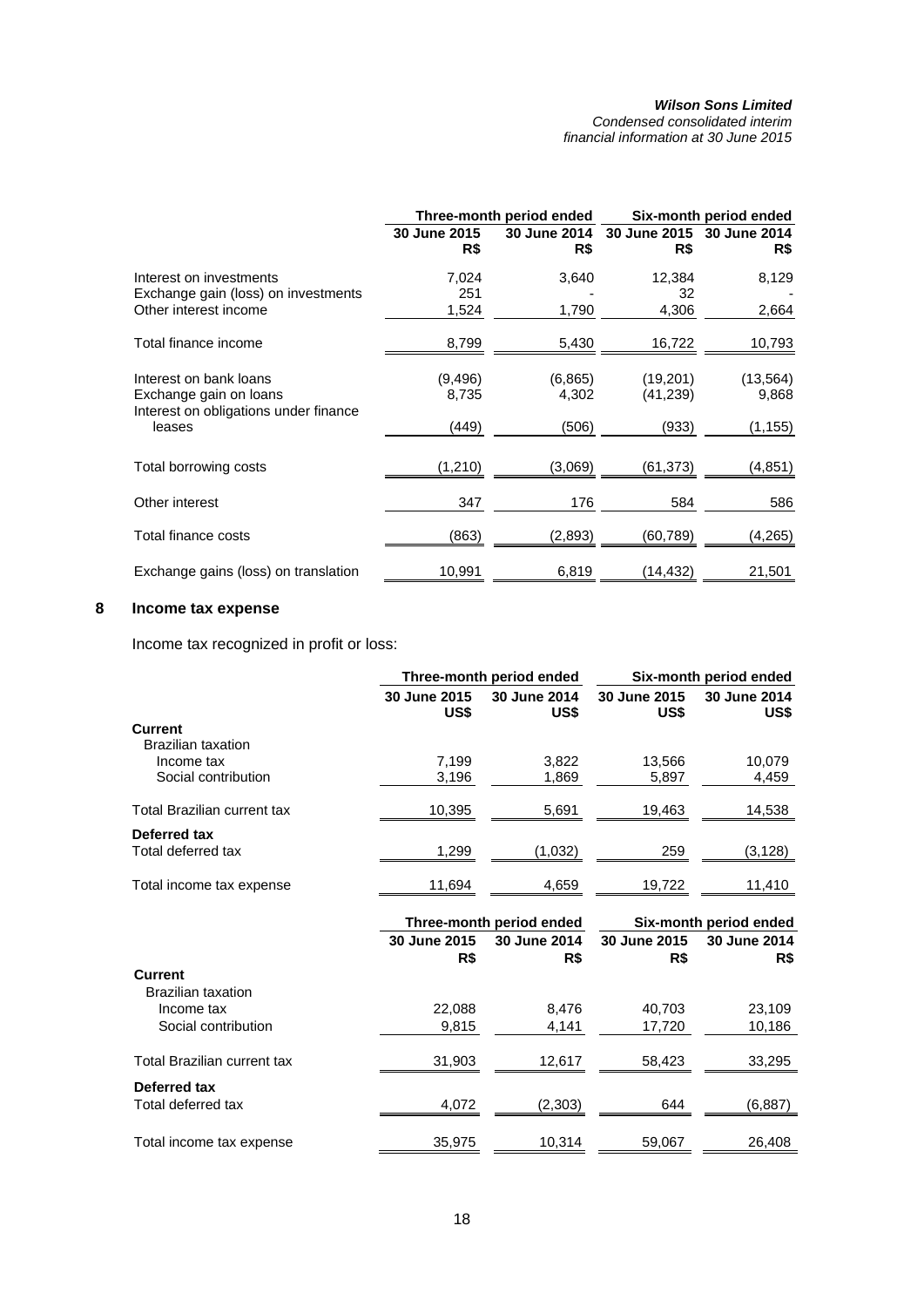Brazilian income tax is calculated at 25% of the taxable profit for the period. Brazilian social contribution tax is calculated at 9% of the taxable profit for the period.

The income tax expense for the period can be reconciled to the accounting profit as follows:

|                                                                                                      | Three-month period ended<br>30 June<br>30 June<br>2014<br>2015 |         | 30 June<br>2015 | Six-month period ended<br>30 June<br>2014 |  |
|------------------------------------------------------------------------------------------------------|----------------------------------------------------------------|---------|-----------------|-------------------------------------------|--|
|                                                                                                      | US\$                                                           | US\$    | US\$            | US\$                                      |  |
| Profit before tax                                                                                    | 35,690                                                         | 19,383  | 35,596          | 50,420                                    |  |
| Tax at statutory Brazilian tax rate (34%)<br>Effect of exchange differences arising on translation - | 12,135                                                         | 6.590   | 12.103          | 17,143                                    |  |
| <b>IAS 21</b>                                                                                        | (4, 415)                                                       | (4,621) | 12,452          | (10, 837)                                 |  |
| Reversal of exchange variation in loans on US Dollar                                                 | 580                                                            | 509     | (8, 857)        | 548                                       |  |
| Long-term incentive plan<br>Effect of tax losses unrecognized in deferred tax                        | 322                                                            | 304     | 610             | (783)                                     |  |
| assets                                                                                               | 2.336                                                          | 1.804   | 2.045           | 2,273                                     |  |
| Equity in subsidiaries                                                                               | (1,094)                                                        | (825)   | (712)           | (548)                                     |  |
| <b>Others</b>                                                                                        | 1.830                                                          | 898     | 2,081           | 3,614                                     |  |
| Income tax expense                                                                                   | 11.694                                                         | 4,659   | 19,722          | 11.410                                    |  |

|                                                                                                      | Three-month period ended<br>30 June<br>30 June<br>2015<br>2014 |           | 30 June<br>2015 | Six-month period ended<br>30 June<br>2014 |  |
|------------------------------------------------------------------------------------------------------|----------------------------------------------------------------|-----------|-----------------|-------------------------------------------|--|
|                                                                                                      | R\$                                                            | R\$       | R\$             | R\$                                       |  |
| Profit before tax                                                                                    | 108,251                                                        | 45.995    | 112,217         | 128,143                                   |  |
| Tax at statutory Brazilian tax rate (34%)<br>Effect of exchange differences arising on translation - | 36.806                                                         | 15.638    | 38.154          | 43,569                                    |  |
| <b>IAS 21</b>                                                                                        | (13, 517)                                                      | (10, 239) | 37,090          | (23, 954)                                 |  |
| Reversal of exchange variation in loans on US Dollar                                                 | 2,213                                                          | 2,645     | (28, 656)       | 1,860                                     |  |
| Long-term incentive plan<br>Effect of tax losses unrecognized in deferred tax                        | 989                                                            | 677       | 1.821           | (1, 851)                                  |  |
| assets                                                                                               | 7.020                                                          | 3.946     | 6.345           | 5,007                                     |  |
| Equity in subsidiaries                                                                               | (3,355)                                                        | (2, 244)  | (2,278)         | (2, 198)                                  |  |
| <b>Others</b>                                                                                        | 5,819                                                          | (109)     | 6,591           | 3,975                                     |  |
| Income tax expense                                                                                   | 35.975                                                         | 10.314    | 59.067          | 26.408                                    |  |

The tax rate used for the 2015 and 2014 reconciliations above is the corporate tax rate of 34% payable by entities in Brazil under the tax law in that jurisdiction.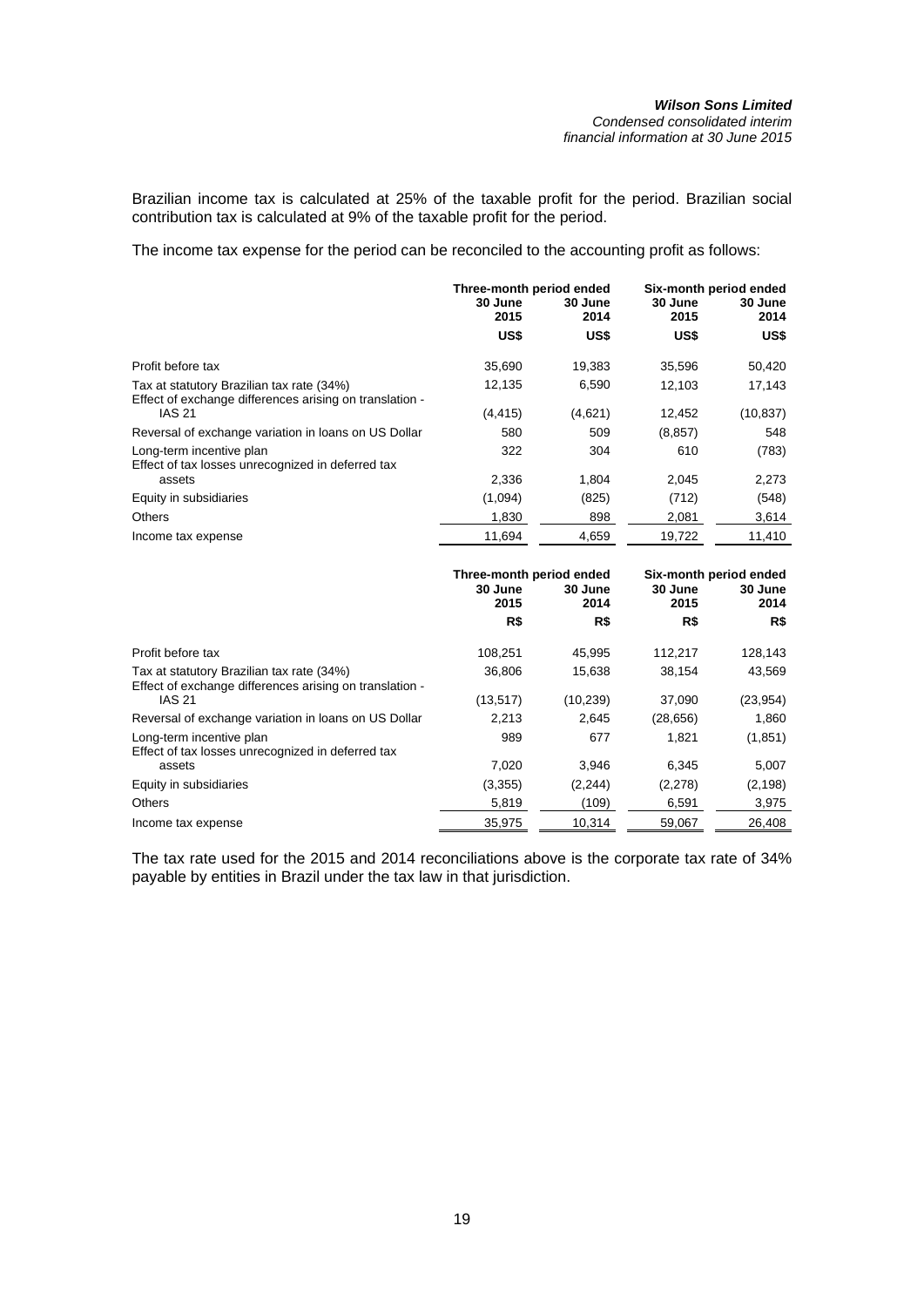*financial information at 30 June 2015* 

### **9 Goodwill**

|                                            | 30 June<br>2015<br>US\$ | 31 December<br>2014<br>US\$ |
|--------------------------------------------|-------------------------|-----------------------------|
| Cost and carrying amount attributed to:    |                         |                             |
| <b>Tecon Rio Grande</b>                    | 12,489                  | 13,132                      |
| <b>Tecon Salvador</b>                      | 2,480                   | 2,480                       |
| Brazilian Intermodal Complex (Brasco Cajú) | 16,619                  | 19,412                      |
| Total                                      | 31,588                  | 35,024                      |
|                                            | 30 June<br>2015<br>R\$  | 31 December<br>2014<br>R\$  |
| Cost and carrying amount attributed to:    |                         |                             |
| <b>Tecon Rio Grande</b>                    | 38,750                  | 34,882                      |
| <b>Tecon Salvador</b>                      | 7,694                   | 6,588                       |
| Brazilian Intermodal Complex (Brasco Cajú) | 51,561                  | 51,561                      |
| Total                                      | 98,005                  | 93,031                      |

The goodwill associated with each cash-generating unit (Brasco Caju, Tecon Salvador and Tecon Rio Grande) is attributed to the Terminals segment.

As part of the annual impairment test review the carrying value of goodwill has been assessed with reference to its value in use reflecting the projected discounted cash flows of each cashgenerating unit to which goodwill has been allocated. The cash-flows are based on the remaining life of the concession. Future cash flows are derived from the most recent financial budget and for the period of concession remaining.

The key assumptions used in determining value in use relate to growth rate, discount rate, inflation and interest rate. Further projections include sales and operating margins, which are based on past experience, taking into account the effect of known or likely changes in market or operating conditions.

Each cash-generating unit is assessed for impairment annually and whenever there is an indication of impairment.

An estimated average growth rate used does not exceed the historical average for Tecon Rio Grande and Tecon Salvador. Growth rate of 7% has been estimated for Brasco Caju, and a discount rate of 8.2% for all business units has been used. These growth rates reflect the products, industries and countries in which the operating segments operate. These medium- to long-term growth rates have been reviewed by management during the annual impairment test for 2014 and are considered to be appropriate for the period.

The goodwill of Tecon Rio Grande is separated into the goodwill on the acquisition of Tecon and the goodwill incorporated upon acquisition. With the change in the functional currency of Tecon Rio Grande, the incorporated goodwill suffers exchange rate effect.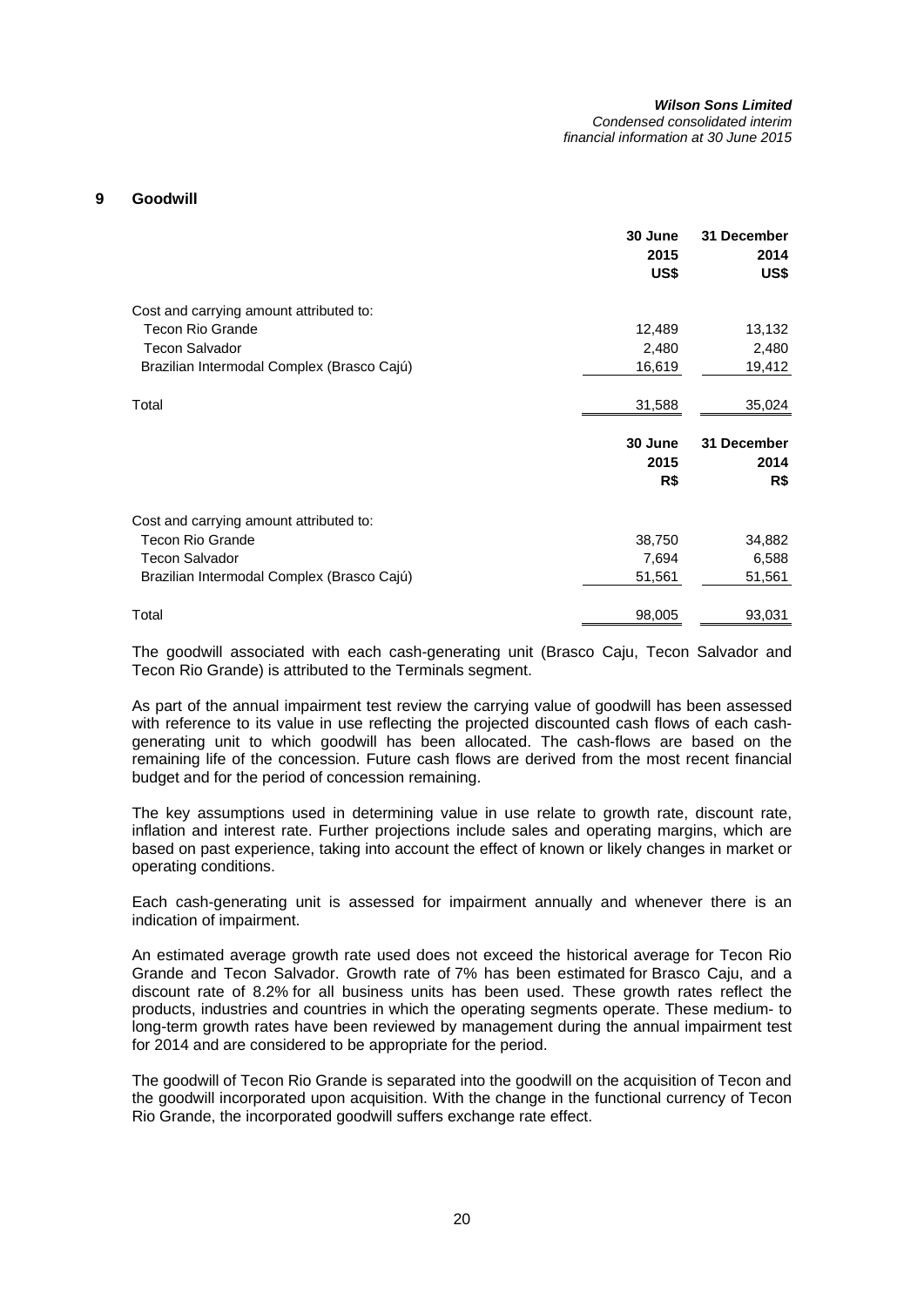### *Wilson Sons Limited Condensed consolidated interim*

*financial information at 30 June 2015* 

## **10 Other intangible assets**

|                                                                            | US\$     | R\$         |
|----------------------------------------------------------------------------|----------|-------------|
| Cost                                                                       |          |             |
| At 1 January 2014                                                          | 66,851   | 156,605     |
| Additions                                                                  | 2,136    | 5,130       |
| <b>Disposals</b>                                                           | (90)     | (173)       |
| Exchange differences                                                       | (4, 549) |             |
| Foreign currency gain/(loss) in respect of translation into Brazilian Real |          | 9,359       |
| At 31 December 2014                                                        | 64,348   | 170,921     |
| Additions                                                                  | 255      | 764         |
| Disposals                                                                  | (10)     | (29)        |
| Exchange differences                                                       | (5,644)  |             |
| Foreign currency gain/(loss) in respect of translation into Brazilian Real |          | 11,239      |
| At 30 June 2015                                                            | 58,949   | 182,895     |
|                                                                            |          |             |
| <b>Accumulated amortisation</b>                                            |          |             |
| At 1 January 2014                                                          | 20,201   | 47,325      |
| Charge for the year                                                        | 6,941    | 13,096      |
| Disposals                                                                  | (89)     | (170)       |
| Exchange differences                                                       | (1,270)  |             |
| Foreign currency gain/(loss) in respect of translation into Brazilian Real |          | 8,234       |
| At 31 December 2014                                                        | 25,783   | 68,485      |
| Charge for the period                                                      | 2,992    | 8,857       |
| Disposals                                                                  | (10)     | (29)        |
| Exchange differences                                                       | (1, 582) |             |
| Foreign currency gain/(loss) in respect of translation into Brazilian Real |          | 7,025       |
| At 30 June 2015                                                            | 27,183   | 84,338      |
|                                                                            |          |             |
| <b>Carrying amount</b>                                                     |          |             |
| 30 June 2015                                                               | 31,766   | 98,557      |
| 31 December 2014                                                           | 38,565   | 102,436     |
| The breakdown of intangibles by type is as follows:                        |          |             |
|                                                                            | 30 June  | 31 December |
|                                                                            | 2015     | 2014        |
|                                                                            | US\$     | US\$        |
|                                                                            |          |             |

| Total                        | 31,766 | 38,565 |
|------------------------------|--------|--------|
| Other                        | 5.915  | 7,172  |
| Computer software - SAP      | 4.363  | 5,630  |
| Lease right - Tecon Salvador | 6.113  | 7,483  |
| Lease right - Brasco Cajú    | 15.375 | 18,280 |
|                              |        |        |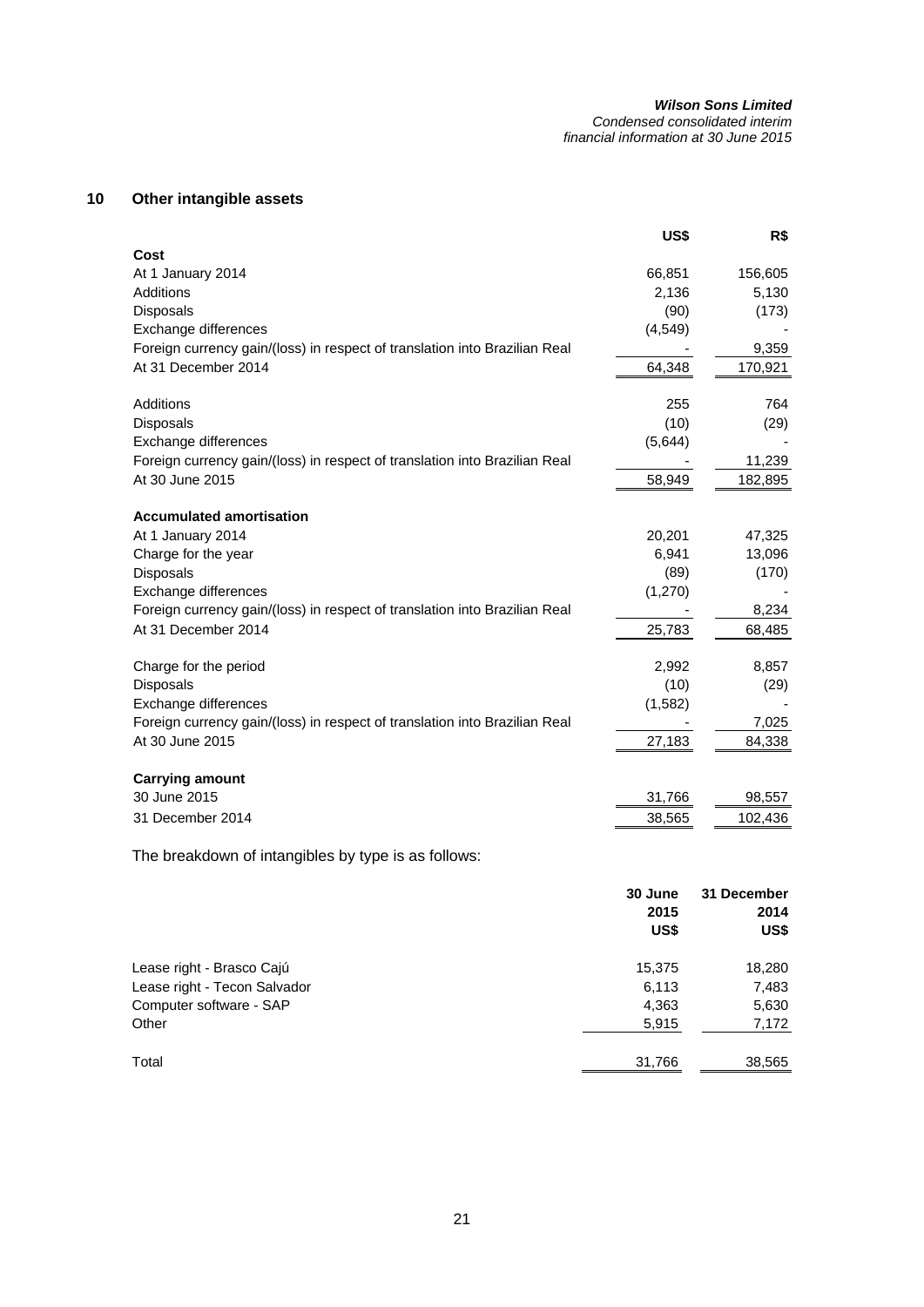*Condensed consolidated interim financial information at 30 June 2015* 

|                              | 30 June<br>2015 | 31 December<br>2014 |
|------------------------------|-----------------|---------------------|
|                              | R\$             | R\$                 |
| Lease right - Brasco Cajú    | 47,702          | 48,555              |
| Lease right - Tecon Salvador | 18,966          | 19,876              |
| Computer software - SAP      | 13,537          | 14,954              |
| Other                        | 18,352          | 19,051              |
| Total                        | 98,557          | 102,436             |

# **11 Property, plant and equipment**

|                                       | <b>Land and</b><br>buildings<br>US\$ | <b>Vessels</b><br>US\$ | Vehicles, plant<br>and equipment<br>US\$ | Assets under<br>construction<br>US\$ | Total<br>US\$ |
|---------------------------------------|--------------------------------------|------------------------|------------------------------------------|--------------------------------------|---------------|
| <b>Cost or valuation</b>              |                                      |                        |                                          |                                      |               |
| At 1 January 2014                     | 299,497                              | 321,162                | 251,619                                  | 23,054                               | 895,332       |
| <b>Additions</b>                      | 46,907                               | 14,085                 | 13,843                                   | 34,215                               | 109,050       |
| <b>Transfers</b>                      | 1,032                                | 45,799                 | (1,032)                                  | (45, 799)                            |               |
| Exchange differences                  | (20, 353)                            |                        | (10, 451)                                |                                      | (30, 804)     |
| <b>Disposals</b>                      | (420)                                | (11, 459)              | (12,018)                                 |                                      | (23, 897)     |
| At 31 December 2014                   | 326,663                              | 369,587                | 241,961                                  | 11,470                               | 949,681       |
| <b>Additions</b>                      | 5,191                                | 8,748                  | 4,181                                    | 15,347                               | 33,467        |
| <b>Transfers</b>                      | 95                                   | 12                     | (95)                                     | (12)                                 |               |
| Exchange differences                  | (38, 366)                            |                        | (30, 680)                                |                                      | (69,046)      |
| <b>Disposals</b>                      |                                      | (1,091)                | (401)                                    |                                      | (1, 492)      |
| At 30 June 2015                       | 293,583                              | 377,256                | 214,966                                  | 26,805                               | 912,610       |
| <b>Accumulated depreciation</b>       |                                      |                        |                                          |                                      |               |
| At 1 January 2014                     | 60,195                               | 119,684                | 98,541                                   |                                      | 278,420       |
| Charge for the year                   | 19,897                               | 13,908                 | 24,373                                   |                                      | 58,178        |
| <b>Transfers</b>                      | (65)                                 |                        | 65                                       |                                      |               |
| Elimination on construction contracts |                                      | 1,977                  |                                          |                                      | 1,977         |
| Exchange differences                  | (4, 394)                             |                        | (6,318)                                  |                                      | (10, 712)     |
| <b>Disposals</b>                      | (289)                                | (11,070)               | (6, 293)                                 |                                      | (17, 652)     |
| At 31 December 2014                   | 75,344                               | 124,499                | 110,368                                  |                                      | 310,211       |
| Charge for the period                 | 7,123                                | 8,653                  | 10,135                                   |                                      | 25,911        |
| Elimination on construction contracts |                                      | 1,199                  |                                          |                                      | 1,199         |
| Exchange differences                  | (10, 298)                            |                        | (14, 594)                                |                                      | (24, 892)     |
| <b>Disposals</b>                      |                                      | (1,072)                | (333)                                    |                                      | (1, 405)      |
| At 30 June 2015                       | 72,169                               | 133,279                | 105,576                                  |                                      | 311,024       |
| <b>Carrying amount</b>                |                                      |                        |                                          |                                      |               |
| 30 June 2015                          | 221,414                              | 243,977                | 109,390                                  | 26,805                               | 601,586       |
| 31 December 2014                      | 251,319                              | 245,088                | 131,593                                  | 11,470                               | 639,470       |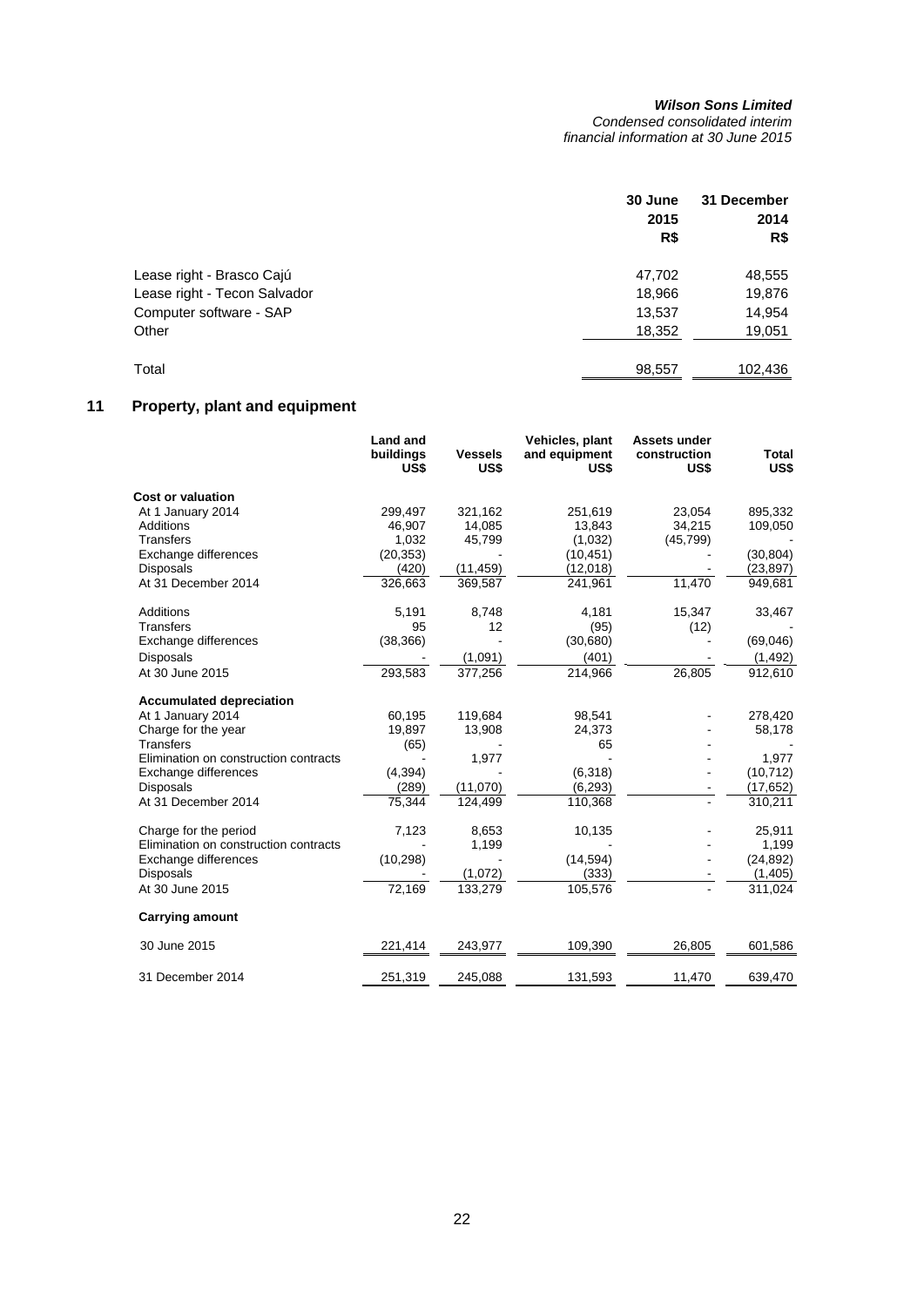*Condensed consolidated interim financial information at 30 June 2015* 

|                                                                               | <b>Land and</b><br>buildings<br>R\$ | <b>Vessels</b><br>R\$ | Vehicles, plant<br>and equipment<br>R\$ | Assets under<br>construction<br>R\$ | Total<br>R\$ |
|-------------------------------------------------------------------------------|-------------------------------------|-----------------------|-----------------------------------------|-------------------------------------|--------------|
| <b>Cost or valuation</b>                                                      |                                     |                       |                                         |                                     |              |
| At 1 January 2014                                                             | 701,601                             | 752,354               | 589,443                                 | 54,006                              | 2,097,404    |
| <b>Additions</b>                                                              | 110,769                             | 32,493                | 32,722                                  | 82,545                              | 258,529      |
| <b>Transfers</b>                                                              | 1,215                               | 107,569               | (1,215)                                 | (107, 569)                          |              |
| Disposals                                                                     | (778)                               | (28, 886)             | (22, 322)                               |                                     | (51, 986)    |
| Foreign currency gain/(loss) in respect<br>of translation into Brazilian Real | 54,876                              | 118,167               | 44,069                                  | 1,485                               | 218,597      |
| At 31 December 2014                                                           | 867,683                             | 981,697               | 642,697                                 | 30,467                              | 2,522,544    |
| Additions                                                                     | 15,193                              | 25,194                | 12,509                                  | 43,930                              | 96,826       |
| Transfers                                                                     | 264                                 | 38                    | (264)                                   | (38)                                |              |
|                                                                               |                                     |                       |                                         |                                     |              |
| <b>Disposals</b>                                                              | (17)                                | (3, 414)              | (1,220)                                 |                                     | (4,651)      |
| Foreign currency gain/(loss) in respect<br>of translation into Brazilian Real |                                     |                       |                                         |                                     |              |
| At 30 June 2015                                                               | 27,748                              | 166,959               | 13,232                                  | 8,806                               | 216,745      |
|                                                                               | 910,871                             | 1,170,474             | 666,954                                 | 83,165                              | 2,831,464    |
| <b>Accumulated depreciation</b>                                               |                                     |                       |                                         |                                     |              |
| At 1 January 2014                                                             | 141,012                             | 280,372               | 230,841                                 |                                     | 652,225      |
| Charge for the year                                                           | 39,694                              | 27,182                | 48,116                                  |                                     | 114,992      |
| <b>Transfers</b>                                                              | (118)                               |                       | 118                                     |                                     |              |
| Elimination on construction contracts                                         |                                     | 4.688                 |                                         |                                     | 4,688        |
| <b>Disposals</b>                                                              | (531)                               | (27, 877)             | (11, 828)                               |                                     | (40, 236)    |
| Foreign currency gain/(loss) in respect                                       |                                     |                       |                                         |                                     |              |
| of translation into Brazilian Real                                            | 20,073                              | 46,329                | 25,913                                  |                                     | 92,315       |
| At 31 December 2014                                                           | 200,130                             | 330,694               | 293,160                                 |                                     | 823,984      |
| Charge for the period                                                         | 20,763                              | 25,755                | 29,842                                  |                                     | 76,360       |
| Elimination on construction contracts                                         |                                     | 3,568                 |                                         |                                     | 3,568        |
| <b>Disposals</b>                                                              | (14)                                | (3,356)               | (1,012)                                 |                                     | (4, 382)     |
| Foreign currency gain/(loss) in respect                                       |                                     |                       |                                         |                                     |              |
| of translation into Brazilian Real                                            | 3,033                               | 56,850                | 5,570                                   |                                     | 65,453       |
| At 30 June 2015                                                               | 223,912                             | 413,511               | 327,560                                 |                                     | 964,983      |
| <b>Carrying amount</b>                                                        |                                     |                       |                                         |                                     |              |
| 30 June 2015                                                                  | 686,959                             | 756,963               | 339,394                                 | 83,165                              | 1,866,481    |
| 31 December 2014                                                              | 667,553                             | 651,003               | 349,537                                 | 30,467                              | 1,698,560    |

The cost balance of the Group's vehicles, plant and equipment includes an amount of US\$17.0 million (R\$52.7 million) (2014: US\$19.7 million (R\$52.3 million)) in respect of assets held under finance leases.

Land and buildings with a net carrying amount of US\$0.2 million (R\$0.6 million) (2014: US\$0.2 million (R\$0.5 million)) and tugboats with a net carrying amount of US\$1.8 million (R\$5.6 million) (2014: US\$1.8 million (R\$4.8 million) have been pledged as guarantee of various lawsuits (tax cases).

The Group has pledged assets with a carrying amount of approximately US\$209.4 million (R\$649.7 million) (2014: US\$214.7 million (R\$570.3 million)) to secure loans granted to the Group (please refer to note 15).

The amount of borrowing costs capitalized in 2015 is US\$0.5 million (R\$1.6 million) (2014: US\$1.0 million (R\$3.0 million)), at an average interest rate of 2.95% (2014: 2.97%).

As part of the continuing review of the economic useful life of its assets, the Group concluded the research of the economic useful life of the quayside and the improvements of the buildings of the subsidiary Tecon Rio Grande. Based on the management experience and supported by technical evidence presented in a report prepared by a specialized engineer the useful life of the quayside was adjusted from 8 years to 30 years (berth 1), 35 years (berth 2) and 40 years (berth 3), and the improvements of the buildings was adjusted to 25 years. As a result of this change in estimated useful lives, the depreciation expense of Tecon Rio Grande was US\$ 2.3 million, (against US\$ 3.8 million that would have been recorded if the change had not occurred).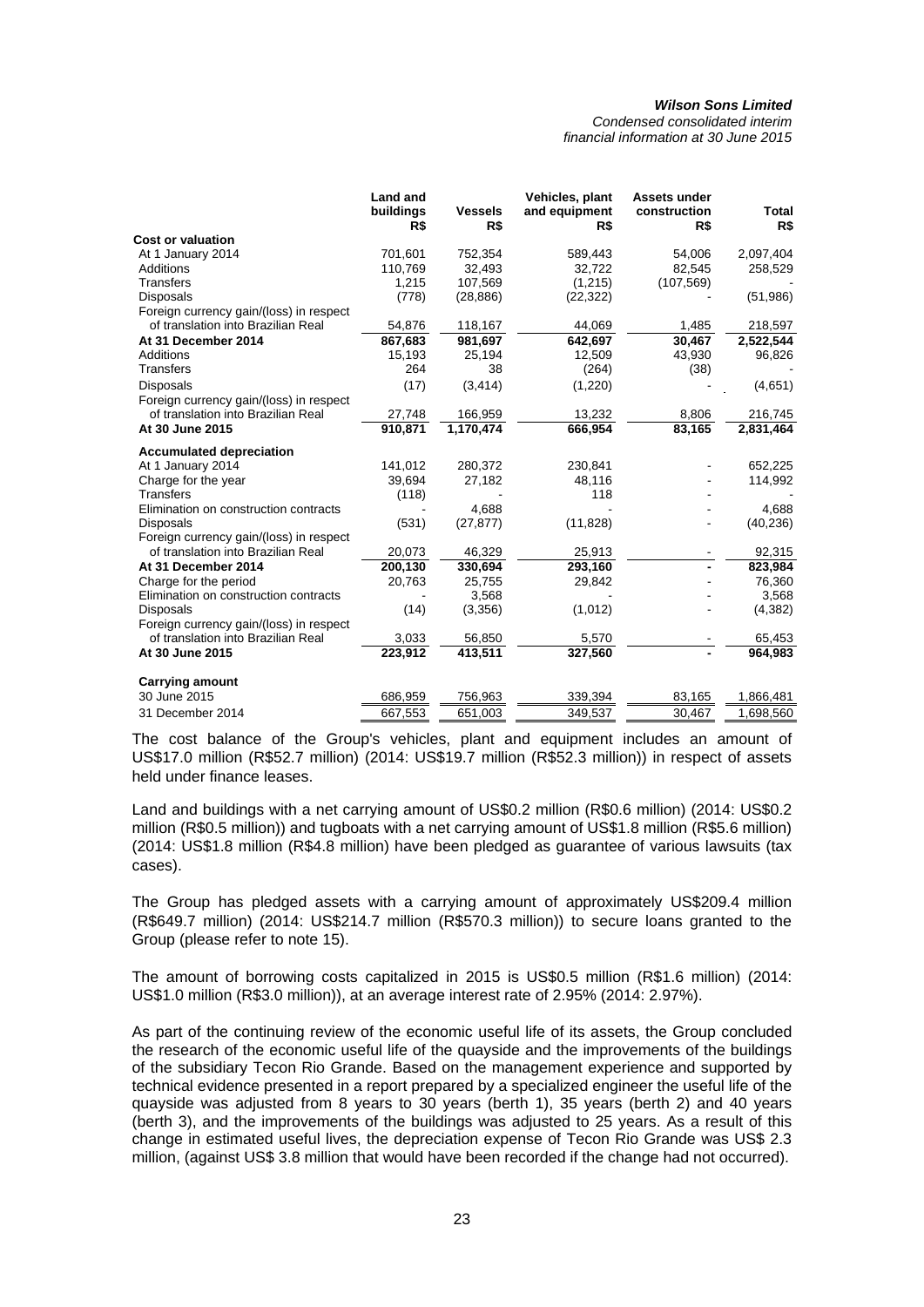#### *Wilson Sons Limited Condensed consolidated interim financial information at 30 June 2015*

On 30 June 2015, the Group had contractual commitments to suppliers for the acquisition and construction of property, plant and equipment amounting to US\$8.6 million (R\$26.6 million) (2014: US\$13.5 million (R\$35.9 million)). The amount mainly refers to the expansion of Brasco Caju, Tecon Salvador and Tecon Rio Grande.

## **12 Inventories**

|    |                                                                                      | 30 June<br>2015<br>US\$ | 31 December<br>2014<br>US\$ |
|----|--------------------------------------------------------------------------------------|-------------------------|-----------------------------|
|    | Operating materials<br>Raw materials for construction contracts (external customers) | 5,343<br>28,419         | 11,498<br>20,962            |
|    | Total                                                                                | 33,762                  | 32,460                      |
|    |                                                                                      | 30 June<br>2015<br>R\$  | 31 December<br>2014<br>R\$  |
|    | Operating materials<br>Raw materials for construction contracts (external customers) | 16,577<br>88,173        | 30,541<br>55,679            |
|    | Total                                                                                | 104,750                 | 86,220                      |
| 13 | <b>Trade and other receivables</b>                                                   |                         |                             |
|    |                                                                                      | 30 June<br>2015<br>US\$ | 31 December<br>2014<br>US\$ |
|    | Operational trade receivables                                                        |                         |                             |
|    | Receivable for services rendered                                                     | 46,937                  | 50,332                      |
|    | Allowance for doubtful debts                                                         | (1, 117)                | (1, 154)                    |
|    | Total operational trade and other receivables                                        | 45,820                  | 49,178                      |
|    | Other receivables                                                                    |                         |                             |
|    | Income tax recoverable                                                               | 6,184                   | 9,240                       |
|    | Recoverable taxes and levies                                                         | 28,338                  | 34,000                      |
|    | Intergroup loans                                                                     | 26,640                  | 31,314                      |
|    | Prepayment                                                                           | 10,039                  | 12,426                      |
|    | Other receivables                                                                    | 11,516                  | 11,174                      |
|    | Total other receivables                                                              | 82,717                  | 98,154                      |
|    | Total                                                                                | 128,537                 | 147,332                     |
|    | Total Operational trade receivables current                                          | 45,820                  | 49,178                      |
|    | Total Other receivables current                                                      | 37,232                  | 46,619                      |
|    | Total Other receivables non-current                                                  | 45,485                  | 51,535                      |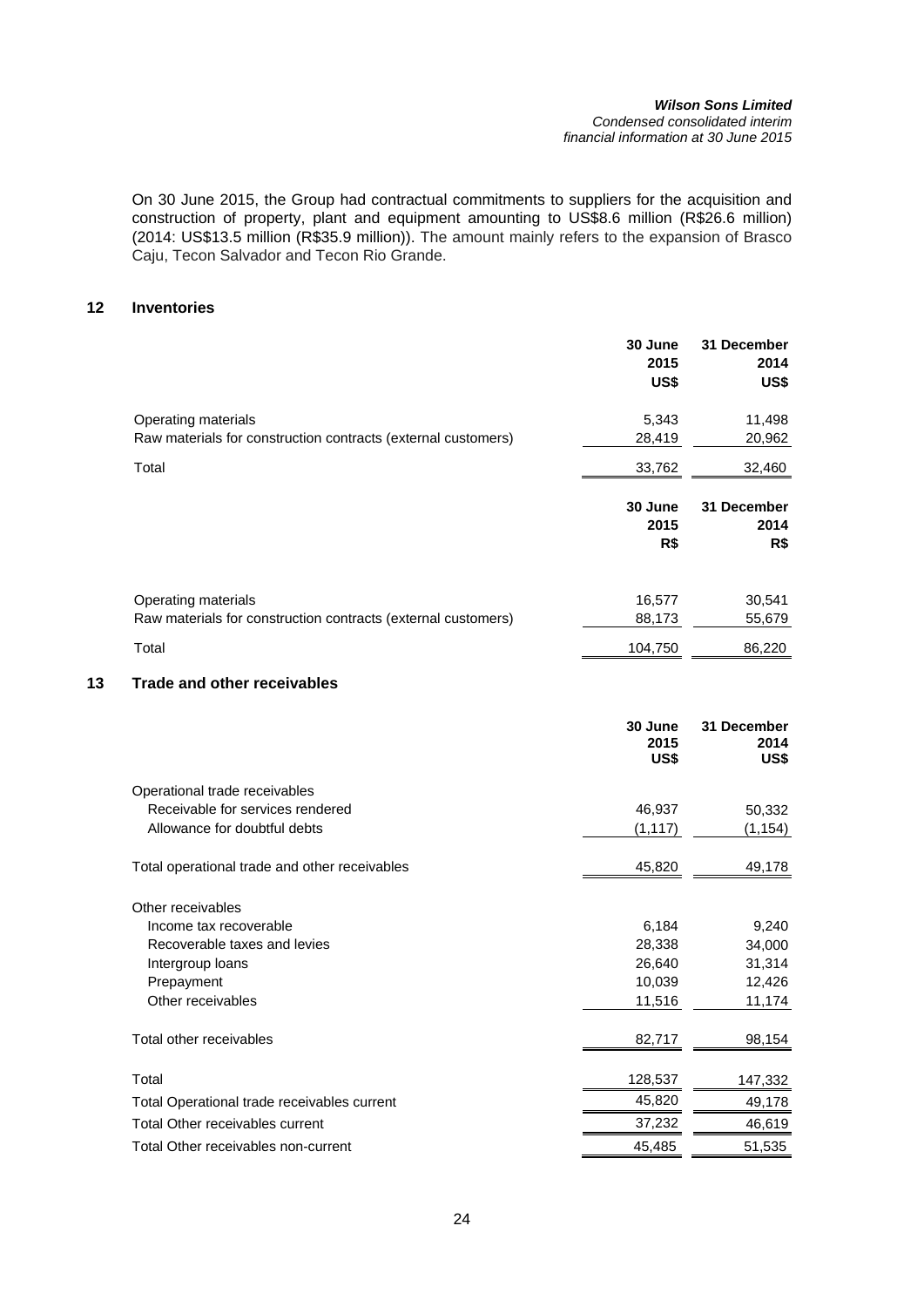|                                             | 30 June<br>2015<br>R\$ | 31 December<br>2014<br>R\$ |
|---------------------------------------------|------------------------|----------------------------|
| Operational trade receivables               |                        |                            |
| Receivable for services rendered            | 145,626                | 133,692                    |
| Allowance for doubtful debts                | (3, 466)               | (3,065)                    |
| Total operational other receivables         | 142,160                | 130,627                    |
| Other receivables                           |                        |                            |
| Income tax recoverable                      | 19,186                 | 24,543                     |
| Recoverable taxes and levies                | 87,921                 | 90,311                     |
| Intergroup loans                            | 82,653                 | 83,176                     |
| Prepayment                                  | 31,147                 | 33,006                     |
| Other receivables                           | 35,730                 | 29,680                     |
| Total other receivables                     | 256,637                | 260,716                    |
| Total                                       | 398,797                | 391,343                    |
| Total Operational trade receivables current | 142,160                | 130,627                    |
| Total Other receivables current             | 115,515                | 123,829                    |
| Total Other receivables non-current         | 141,122                | 136,887                    |

Trade receivables disclosed are classified as financial assets measured at amortised cost.

Non-current trade receivables with maturities over 365 days refer principally to: (i) recoverable taxes related to PIS, COFINS, ISS ICMS and INSS; (ii) receivables from Intermarítima; and (iii) Intergroup loans. There is no impairment evidence related to these receivables.

As a matter of routine, the Group reviews taxes and levies impacting its business to ensure that payments of such amounts are correctly made and that no amounts are paid unnecessarily. The Group is developing a plan to use its tax credits, respecting the legal term for use of tax credits from prior years and, if the inability to recover by compensation is evidenced, requesting reimbursement of these values from the *Receita Federal do Brasil* (Brazilian Revenue Service).

The aging list of receivables for services rendered is as follows:

|                           | 30 June<br>2015<br>US\$ | 31 December<br>2014<br>US\$ |
|---------------------------|-------------------------|-----------------------------|
| Current                   | 34,267                  | 40,359                      |
| Overdue but not impaired: |                         |                             |
| 01 to 30 days             | 7,242                   | 6,942                       |
| 31 to 90 days             | 2,536                   | 1,086                       |
| 91 to 180 days            | 1,775                   | 791                         |
| Impaired:                 |                         |                             |
| More than 180 days        | 1,117                   | 1,154                       |
| Total                     | 46,937                  | 50,332                      |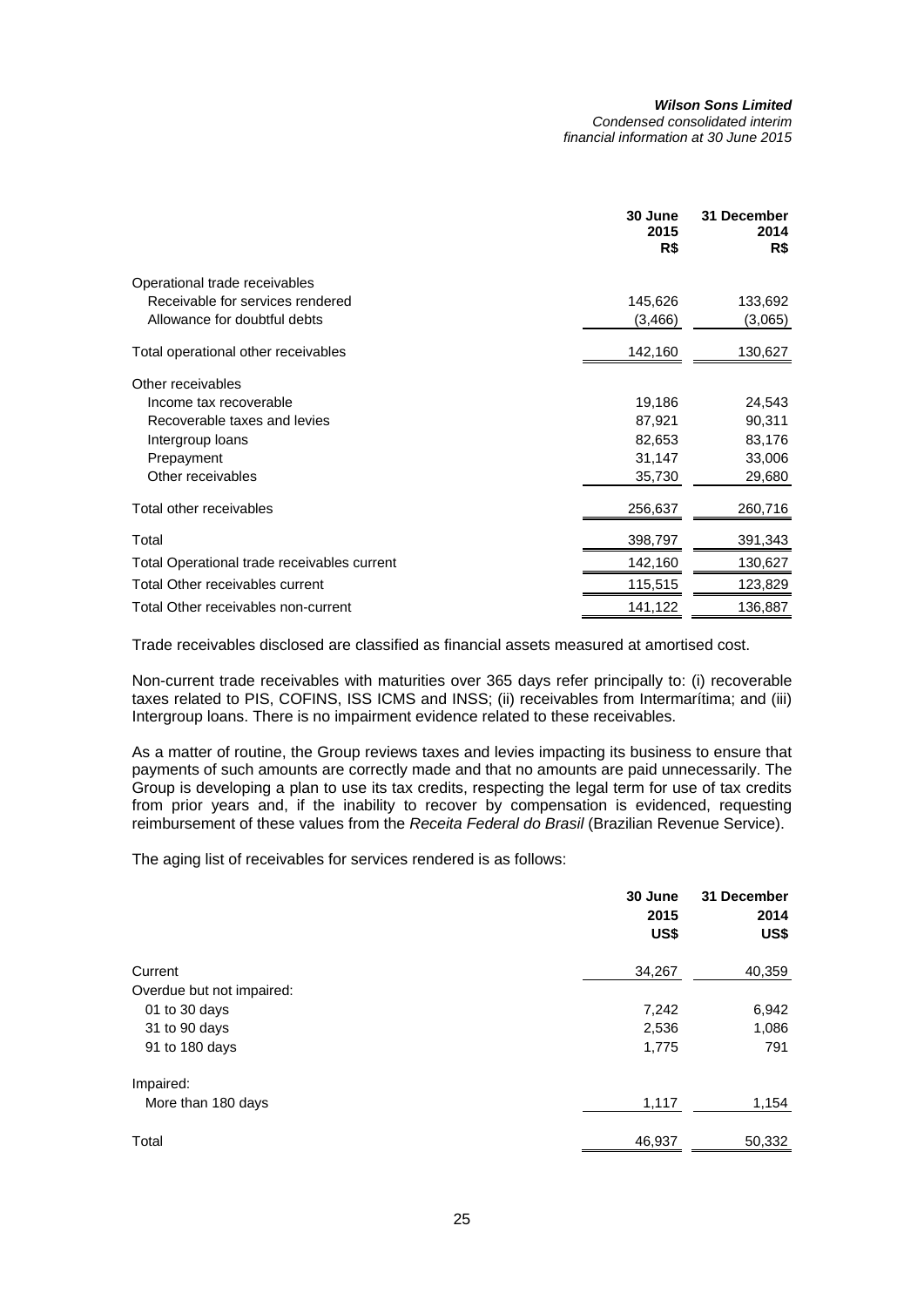#### *Wilson Sons Limited Condensed consolidated interim*

*financial information at 30 June 2015* 

|                           | 30 June<br>2015<br>R\$ | 31 December<br>2014<br>R\$ |
|---------------------------|------------------------|----------------------------|
| Current                   | 106,317                | 107,200                    |
| Overdue but not impaired: |                        |                            |
| 01 to 30 days             | 22,469                 | 18,440                     |
| 31 to 90 days             | 7,867                  | 2,886                      |
| 91 to 180 days            | 5,507                  | 2,101                      |
| Impaired:                 |                        |                            |
| More than 180 days        | 3,466                  | 3,065                      |
| Total                     | 145,626                | 133,692                    |

Generally, interest of one percent per month plus a two-percent penalty is charged on overdue balances. The Group has recognised an allowance for doubtful debts of 100% against all receivables over 180 days because historical experience shows that receivables that are past due beyond 180 days are not recoverable. Allowances for doubtful debts are recognized as a reduction of receivables, and are recognized whenever a loss is identified, based on estimated unrecoverable amounts determined by reference to past default experience of the counterparty and based on an analysis of the counterparty's current financial position.

Changes in allowance for doubtful debts are as follows:

|                                              | US\$           | R\$   |
|----------------------------------------------|----------------|-------|
| At 1 January 2014                            | 1,718          | 4,025 |
| Decrease in allowance<br>Exchange difference | (363)<br>(201) | (960) |
| At 31 December 2014                          | 1,154          | 3,065 |
| Increase in allowance<br>Exchange difference | 125<br>(162)   | 401   |
| At 30 June 2015                              | 1,117          | 3,466 |

Management believes that no additional accrual is required for the allowance for doubtful debts.

## **14 Cash and cash equivalents and short-term investments**

#### **Cash and cash equivalents**

Cash and cash equivalents comprise cash on hand, bank accounts and short-term investments that are highly liquid and readily convertible to known amounts of cash, and which are subject to an immaterial risk of changes in value.

US dollar-denominated cash and cash equivalents refer principally to investments in deposit certificates placed with major financial institutions, Real-denominated cash and cash equivalents refer principally to investments in deposit certificates and Brazilian treasury bonds.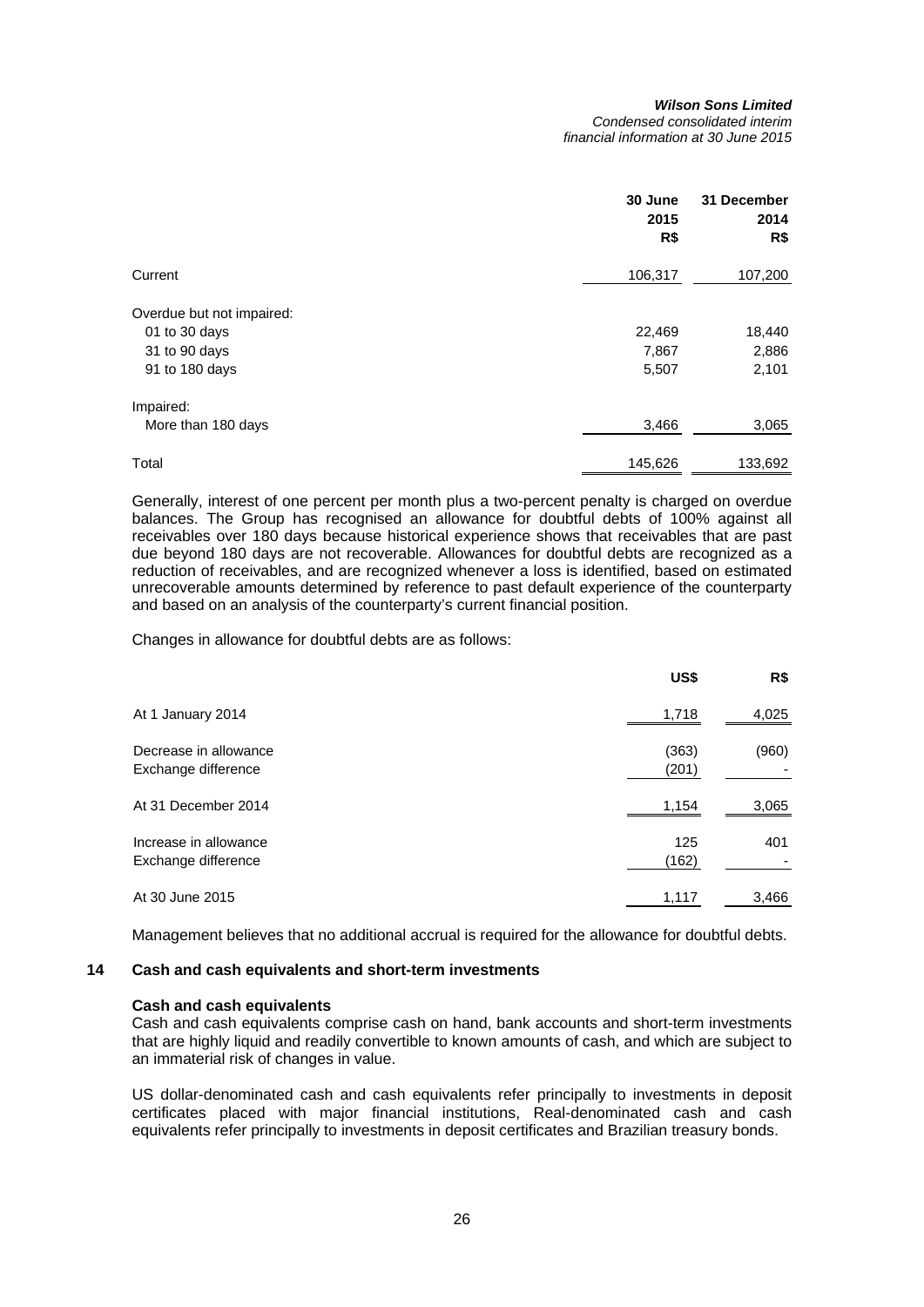## **Short-term investments**

Short-term investments comprise investments with maturity dates of more than 90 days but less than 365 days.

The breakdown of cash and cash equivalents and short-term investments is as follows:

|                                 | 30 June<br>2015 | 31 December<br>2014 |
|---------------------------------|-----------------|---------------------|
|                                 | US\$            | US\$                |
| Denominated in US dollar:       |                 |                     |
| Cash and cash equivalents       | 12,653          | 15,206              |
| Short-term investments          | 20,620          | 24,000              |
| Total                           | 33,273          | 39,206              |
| Denominated in Brazilian Real:  |                 |                     |
| Cash and cash equivalents       | 81,625          | 70,327              |
| Total                           | 114,898         | 109,533             |
| Total cash and cash equivalents | 94,278          | 85,533              |
| Total short-term investments    | 20,620          | 24,000              |
|                                 |                 |                     |
|                                 | 30 June         | 31 December         |
|                                 | 2015            | 2014                |
|                                 | R\$             | R\$                 |
| Denominated in US dollar:       |                 |                     |
| Cash and cash equivalents       | 39,257          | 40,390              |
| Short-term investments          | 63,976          | 63,749              |
| Total                           | 103,233         | 104,139             |
| Denominated in Brazilian Real:  |                 |                     |
| Cash and cash equivalents       | 253,250         | 186,803             |
| Total                           | 356,483         | 290,942             |
| Total cash and cash equivalents | 292,507         | 227,193             |

## **Private investment fund**

The Group has investments in a private investment fund called Hydrus Fixed Income Private Credit Investment Fund that is consolidated in this financial information. This private investment fund comprises deposit certificates, financial notes and debentures, with final maturities ranging from June 2015 to September 2021. The Private Investment Fund portifolio is marked to fair value on a daily basis against current earnings. This private investment fund does not have significant financial obligations. Any financial obligations are limited to service fees to the asset management company employed to execute investment transactions, audit fees and other similar expenses.

Hydrus Fund comprehend a highly liquid investment that is readily convertible to know amounts of cash and which is subjected to as insignificant risk of changes in value.

Additionally, US Dollar linked investments are made through Itaú Exchange FICFI, whose purpose is to monitor the behavior of the dollar of the United States of America as a benchmark.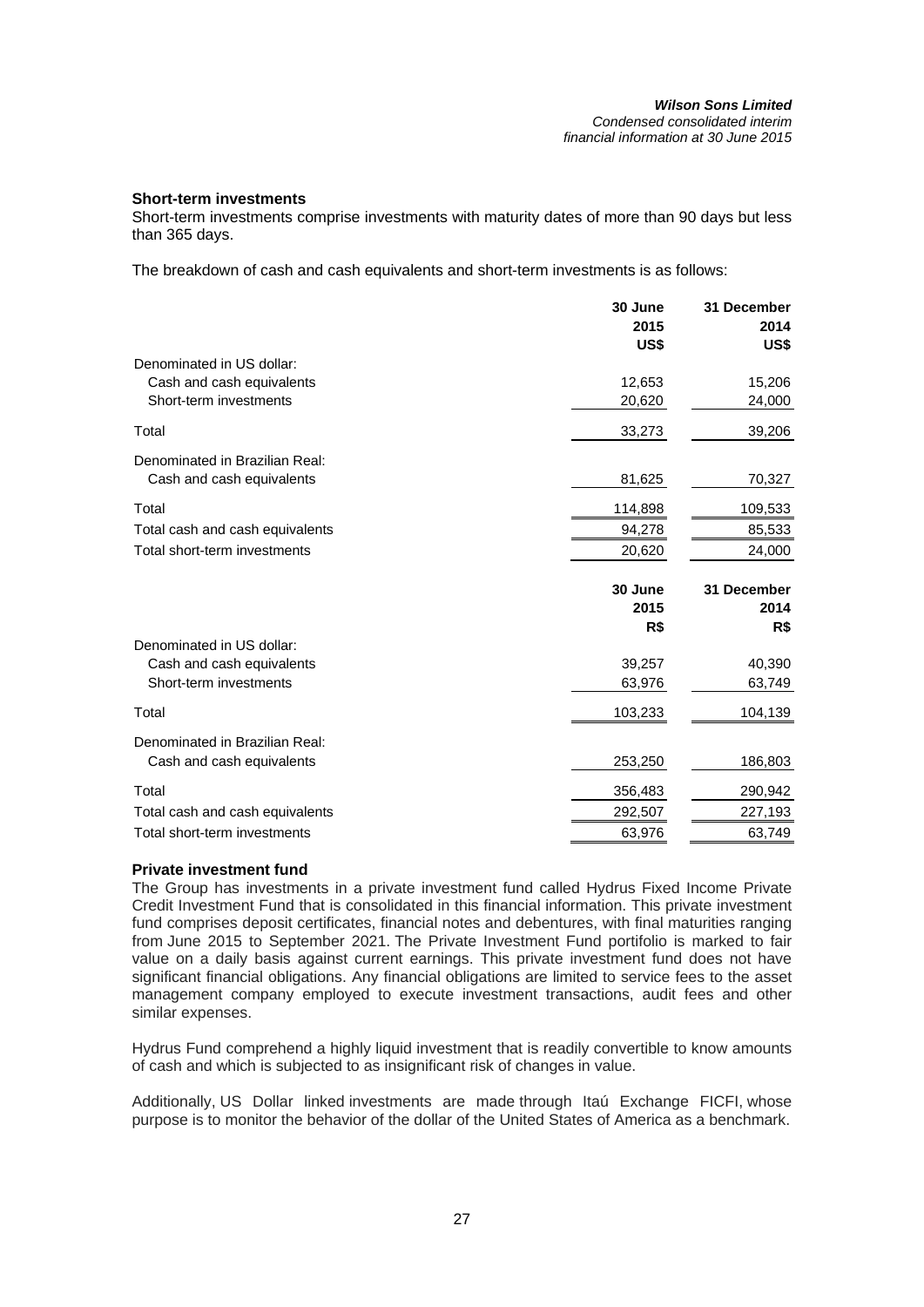*Condensed consolidated interim financial information at 30 June 2015* 

## **15 Bank loans**

|                                                                                                                                                                                                                                   | Interest rate - %p.a.                                                                      | 30 June<br>2015<br>US\$                                    | 31 December<br>2014<br>US\$                                          |
|-----------------------------------------------------------------------------------------------------------------------------------------------------------------------------------------------------------------------------------|--------------------------------------------------------------------------------------------|------------------------------------------------------------|----------------------------------------------------------------------|
| <b>Secured borrowings</b><br>BNDES - FMM linked to US Dollar <sup>1</sup><br><b>BNDES - Real</b><br><b>BNDES - linked to US Dollar</b><br><b>BNDES - FINAME Real</b><br>BNDES - FMM Real <sup>1</sup><br><b>Total BNDES</b>       | $2.07\% - 6.00\%$<br>7.89% - 8.26%<br>$5.07\% - 5.36\%$<br>3.50% - 13.00%<br>7.40% - 9.71% | 191,988<br>25,614<br>8,318<br>2,879<br>2,212<br>231,011    | 200,022<br>26,796<br>9,410<br>4,461<br>2,692<br>243,381              |
| <b>IFC - US Dollar</b><br>BB - FMM linked to US Dollar <sup>1</sup><br>Itaú - US Dollar linked to Real<br>Eximbank - US Dollar<br>Finimp - US Dollar<br><b>IFC - Real</b><br><b>Total others</b>                                  | 3.15%<br>2.00% - 3.00%<br>13.68%<br>2.06%<br>4.16%<br>14.09%                               | 63,383<br>60,844<br>8,406<br>4,668<br>656<br>137,957       | 67,815<br>54,985<br>12,233<br>9,462<br>6,287<br>1,022<br>151,804     |
| Total                                                                                                                                                                                                                             |                                                                                            | 368,968                                                    | 395,185                                                              |
|                                                                                                                                                                                                                                   |                                                                                            |                                                            |                                                                      |
|                                                                                                                                                                                                                                   | Interest rate p.a - %                                                                      | 30 June<br>2015<br>R\$                                     | 31 December<br>2014<br>R\$                                           |
| <b>Secured borrowings</b><br>BNDES - FMM linked to US Dollar <sup>1</sup><br><b>BNDES - Real</b><br><b>BNDES - linked to US Dollar</b><br><b>BNDES - FINAME Real</b><br><b>BNDES - FMM Real<sup>1</sup></b><br><b>Total BNDES</b> | $2.07\% - 6.00\%$<br>7.89% - 8.26%<br>$5.07\% - 5.36\%$<br>3.50% - 13.00%<br>7.40% - 9.71% | 595,661<br>79,470<br>25,807<br>8,932<br>6,862<br>716,732   | 531,298<br>71,176<br>24,995<br>11,849<br>7,150<br>646,468            |
| <b>IFC - US Dollar</b><br>BB - FMM linked to US Dollar <sup>1</sup><br>Itaú - US Dollar linked to Real<br>Eximbank - US Dollar<br>Finimp - US Dollar<br><b>IFC - Real</b><br><b>Total others</b>                                  | 3.15%<br>2.00% - 3.00%<br>13.68%<br>2.06%<br>4.16%<br>14.09%                               | 196,653<br>188,774<br>26,081<br>14,484<br>2,036<br>428,028 | 180,130<br>146,051<br>32,493<br>25,133<br>16,700<br>2,715<br>403,222 |

1. As agents of Fundo da Marinha Mercante (FMM), BNDES and BB finance the construction of tugboats and shipyard facilities.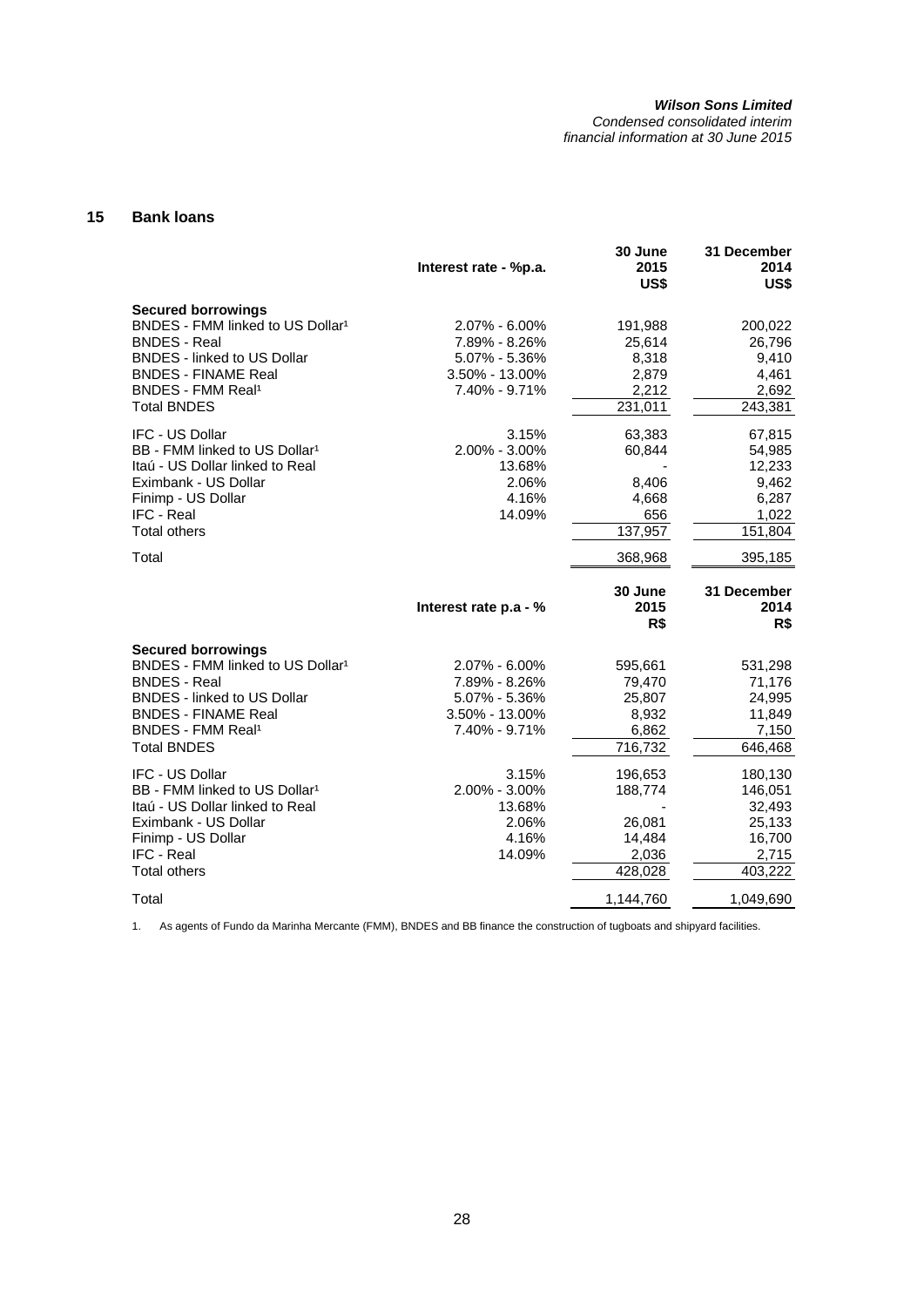The breakdown of bank overdrafts and loans by maturity is as follows:

|                                         | 30 June<br>2015<br>US\$ | 31 December<br>2014<br>US\$ |
|-----------------------------------------|-------------------------|-----------------------------|
| Within one year                         | 39,632                  | 51,195                      |
| In the second year                      | 40,701                  | 39,926                      |
| In the third to fifth years (including) | 116,065                 | 120,389                     |
| After five years                        | 172,570                 | 183,675                     |
| Total                                   | 368,968                 | 395,185                     |
| <b>Total current</b>                    | 39,632                  | 51,195                      |
| Total non-current                       | 329,336                 | 343,990                     |
|                                         | 30 June<br>2015         | 31 December<br>2014         |
|                                         | R\$                     | R\$                         |
| Within one year                         | 122,962                 | 135,984                     |
| In the second year                      | 126,280                 | 106,051                     |
| In the third to fifth years (including) | 360,103                 | 319,777                     |
| After five years                        | 535,415                 | 487,878                     |
|                                         |                         |                             |
| Total                                   | 1,144,760               | 1,049,690                   |
| <b>Total current</b>                    | 122,962                 | 135,984                     |

The analysis of borrowings by currency is as follows:

|                  |        | <b>US Dollar</b> | <b>Real linked</b> | <b>US</b>      |              |
|------------------|--------|------------------|--------------------|----------------|--------------|
|                  | Real   | linked to Real   | to US Dollars      | <b>Dollars</b> | <b>Total</b> |
|                  | US\$   | US\$             | US\$               | US\$           | US\$         |
| 30 June 2015     |        |                  |                    |                |              |
| Bank loans       | 31,361 |                  | 261,150            | 76,457         | 368,968      |
| Total            | 31,361 |                  | 261,150            | 76,457         | 368,968      |
| 31 December 2014 |        |                  |                    |                |              |
| Bank loans       | 34,971 | 12,233           | 264,417            | 83,564         | 395,185      |
| Total            | 34,971 | 12,233           | 264,417            | 83,564         | 395,185      |
|                  |        | <b>US Dollar</b> | <b>Real linked</b> | US             |              |
|                  | Real   | linked to Real   | to US Dollars      | <b>Dollars</b> | <b>Total</b> |
|                  | R\$    | R\$              | R\$                | R\$            | R\$          |
| 30 June 2015     |        |                  |                    |                |              |
| Bank loans       | 97,300 |                  | 810,242            | 237,218        | 1,144,760    |
| Total            | 97,300 |                  | 810,242            | 237,218        | 1,144,760    |
| 31 December 2014 |        |                  |                    |                |              |
| Bank loans       | 92,890 | 32,493           | 702,344            | 221,963        | 1,049,690    |
| Total            | 92,890 | 32,493           | 702,344            | 221,963        | 1,049,690    |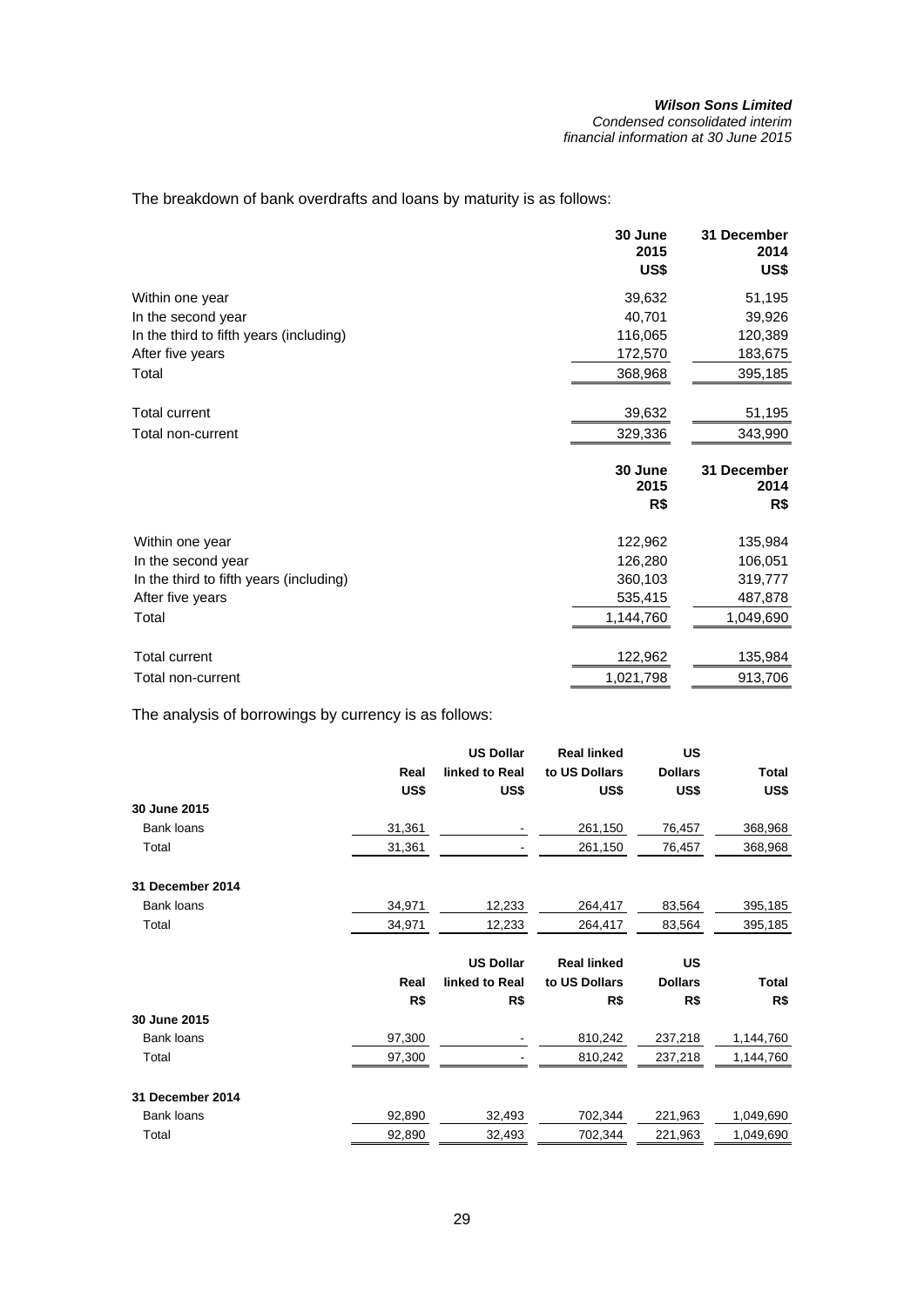## *Guarantees*

Loans with BNDES rely on a corporate guarantee from Wilson Sons de Administração e Comércio Ltda. For some contracts, the corporate guarantee is additional to: (i) pledge of the respective financed tug boat, (ii) pledge of logistics and port operations equipment financed.

Loans with Banco do Brasil rely on a corporate guarantee from Wilson, Sons de Administração e Comércio Ltda. and pledge of the respective financed tug boat.

Loan agreements Tecon Salvador has with IFC are guaranteed by the totality its shares, along with receivables, plant and equipment.

The loan agreement Tecon Rio Grande has with The Export-Import Bank of China for equipment acquisition is guaranteed by a standby letter of credit issued by Itaú BBA S.A, which in turn has the pledge on the financed equipment.

### *Undrawn credit facilities*

At 30 June 2015, the Group had available US\$76.9 million (R\$238.7 million) of undrawn borrowing facilities. For each disbursement, there is a set of conditions precedent that must be satisfied.

## **Fair value**

Management estimates the fair value of the Group's borrowings as follows:

|                   | 30 June         | 31 December         |
|-------------------|-----------------|---------------------|
|                   | 2015            | 2014                |
|                   | US\$            | US\$                |
| <b>Bank loans</b> |                 |                     |
| <b>BNDES</b>      | 231,011         | 243,381             |
| <b>IFC</b>        | 64,039          | 68,837              |
| BB                | 60,844          | 54,985              |
| Itaú              |                 | 12,233              |
| Eximbank          | 8,406           | 9,462               |
| Finimp            | 4,668           | 6,287               |
| Total             | 368,968         | 395,185             |
|                   | 30 June<br>2015 | 31 December<br>2014 |
|                   | R\$             | R\$                 |
| <b>Bank loans</b> |                 |                     |
| <b>BNDES</b>      | 716,732         | 646,468             |
| <b>IFC</b>        | 198,689         | 182,845             |
| BB                | 188,774         | 146,051             |
| Itaú              |                 | 32,493              |
| Eximbank          | 26,081          | 25,133              |
| Finimp            | 14,484          | 16,700              |
| Total             | 1,144,760       | 1,049,690           |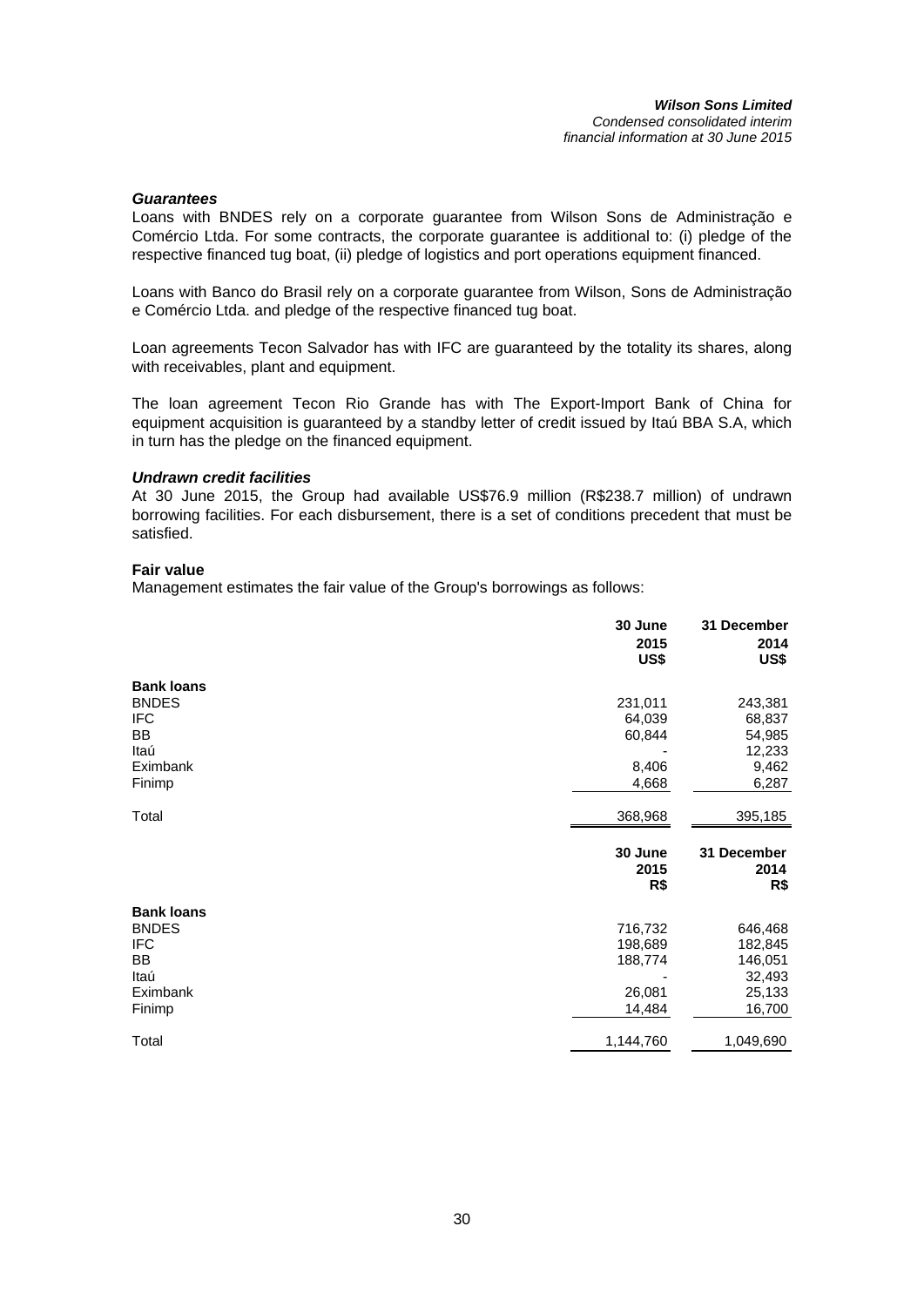### **Covenants**

The Wilson, Sons de Administração e Comércio Ltda. ("WSAC") holding company, as corporate guarantor, has to comply with financial covenants in both Wilson Sons Estaleiros and Brasco Logística Offshore loans agreements signed with BNDES.

The subsidiary Tecon Salvador has to observe affirmative and negative covenants stated in its loan agreement with the Internantional Finance Corporation - IFC, including the maintenance of specific liquidity ratios and a capital structure.

The subsidiary Tecon Rio Grande has to comply with financial covenants in its loan agreement with BNDES, such as a minimum liquidity ratio and capital structure.

At 30 June 2015, these subsidiaries were in compliance with all clauses in these loans contracts.

## **16 Deferred taxes**

The following are the major deferred tax assets and liabilities recognized by the Group during the current and prior reporting periods:

|                                           |              | <b>Exchange</b>    |             | Non-      |           |
|-------------------------------------------|--------------|--------------------|-------------|-----------|-----------|
|                                           | Accelerated  | <b>Differences</b> | Timing      | monetary  |           |
|                                           | depreciation | on loans           | differences | items     | Total     |
|                                           | US\$         | US\$               | US\$        | US\$      | US\$      |
| At 1 January 2014                         | (19, 193)    | 17,007             | 24,337      | (25, 813) | (3,662)   |
| (Charge)/credit to income                 | (717)        | 7,959              | (426)       | (15, 872) | (9,056)   |
| Exchange differences                      |              | (366)              | (448)       |           | (814)     |
| At 31 December 2014                       | (19, 910)    | 24,600             | 23,463      | (41,685)  | (13, 532) |
| (Charge)/credit to income                 | 1,460        | 12,511             | (1,778)     | (12, 452) | (259)     |
| Deferred tax transferred to current taxes |              | (3,859)            |             |           | (3,859)   |
| Exchange differences                      |              | (2,097)            | 1,257       |           | (840)     |
| At 30 June 2015                           | (18, 450)    | 31,155             | 22,942      | (54,137)  | (18, 490) |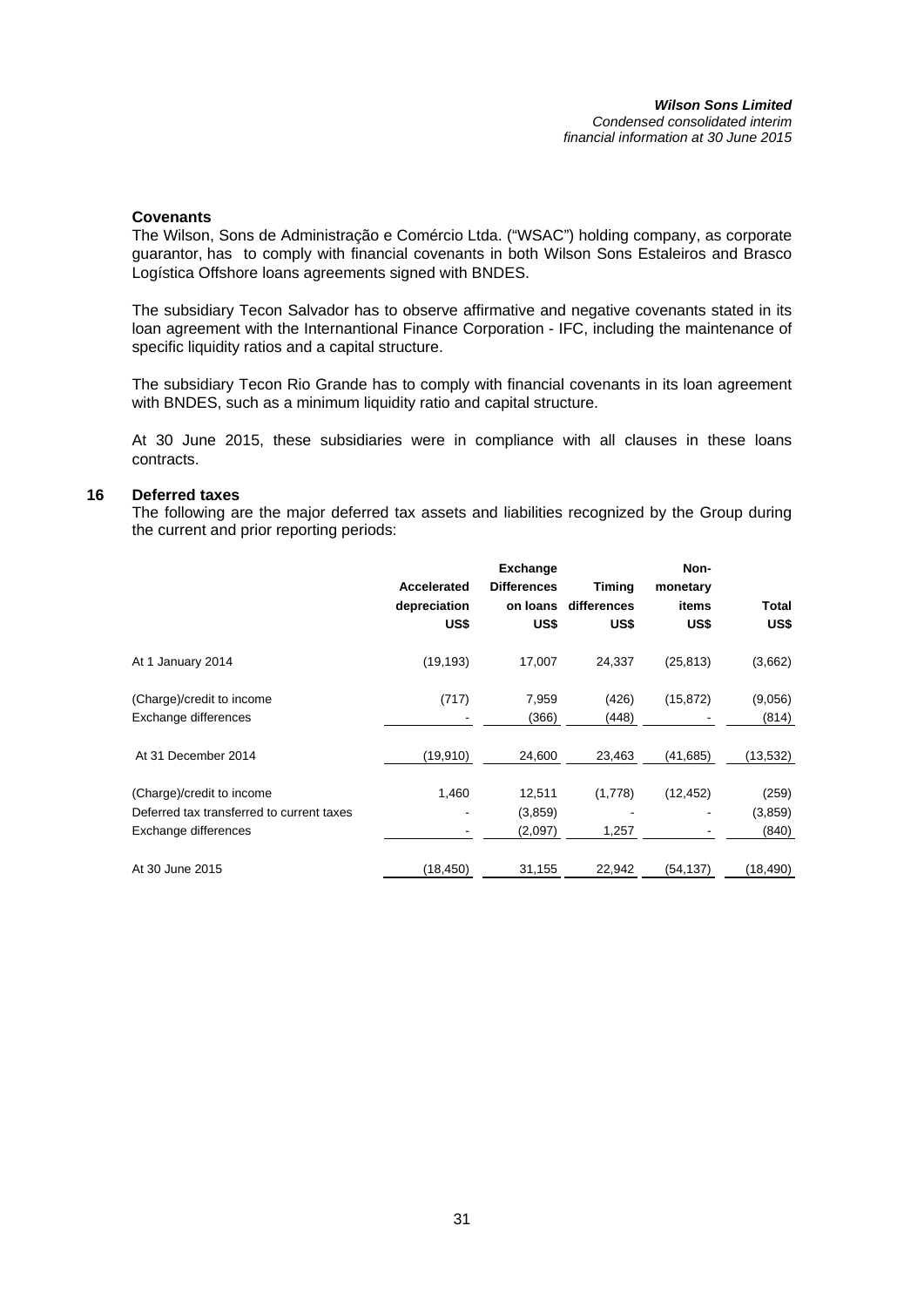*Condensed consolidated interim financial information at 30 June 2015* 

|                                                                                                          | Accelerated<br>depreciation<br>R\$ | <b>Exchange</b><br><b>Differences</b><br>on loans<br>R\$ | <b>Timing</b><br>differences<br>R\$ | Non-<br>monetary<br>items<br>R\$ | Total<br>R\$                  |
|----------------------------------------------------------------------------------------------------------|------------------------------------|----------------------------------------------------------|-------------------------------------|----------------------------------|-------------------------------|
| At 1 January 2014                                                                                        | (44, 961)                          | 39,842                                                   | 57,011                              | (60, 470)                        | (8,578)                       |
| (Charge)/credit to income<br>Translation adjustment to real                                              | (987)<br>(6,937)                   | 21,302<br>4,198                                          | (904)<br>6,217                      | (42,785)<br>(7, 469)             | (23,374)<br>(3,991)           |
| At 31 December 2014                                                                                      | (52, 885)                          | 65,342                                                   | 62,324                              | (110,724)                        | (35,943)                      |
| (Charge)/credit to income<br>Deferred tax transferred to current taxes<br>Translation adjustment to real | 4,387<br>(8,691)                   | 37,560<br>(12, 115)<br>5,818                             | (5,501)<br>9,977                    | (37,090)<br>(15,769)             | (644)<br>(12, 115)<br>(8,665) |
| At 30 June 2015                                                                                          | (57, 189)                          | 96,605                                                   | 66,800                              | (163,583)                        | (57,367)                      |

Certain tax assets and liabilities have been offset on an entity-by-entity basis. After offset, deferred tax balances are disclosed in the balance sheet as follows:

|                          | 30 June<br>2015<br>US\$ | 31 December<br>2014<br>US\$ |
|--------------------------|-------------------------|-----------------------------|
| Deferred tax liabilities | (50, 971)               | (45, 197)                   |
| Deferred tax assets      | 32,481                  | 31,665                      |
| Total                    | (18, 490)               | (13, 532)                   |
|                          | 30 June<br>2015<br>R\$  | 31 December<br>2014<br>R\$  |
| Deferred tax liabilities | (158, 143)              | (120, 052)                  |
| Deferred tax assets      | 100,776                 | 84,109                      |
| Total                    | (57,367)                | (35, 943)                   |

At the end of the reporting period, the Group has unutilized tax loss carry forwards of US\$21.7 million(R\$67.3 million) (2014: US\$25.3 million (R\$67.2 million)) available for offset against future taxable income.

Also a deferred tax asset in the amount of US\$7.4 million (R\$22.9 million) (2014: US\$7.1 million (R\$19.0 million)) has not been recognized due to the unpredictability of this portion of future flows of related taxable income.

Deferred tax assets and liabilities arise on Brazilian property, plant and equipment, inventories and prepaid expense held in US Dollar functional currency businesses. Deferred taxes are calculated on the difference between the historical US Dollar balances recorded in the Group's accounts and the Real balances used in the Group's Brazilian tax calculations.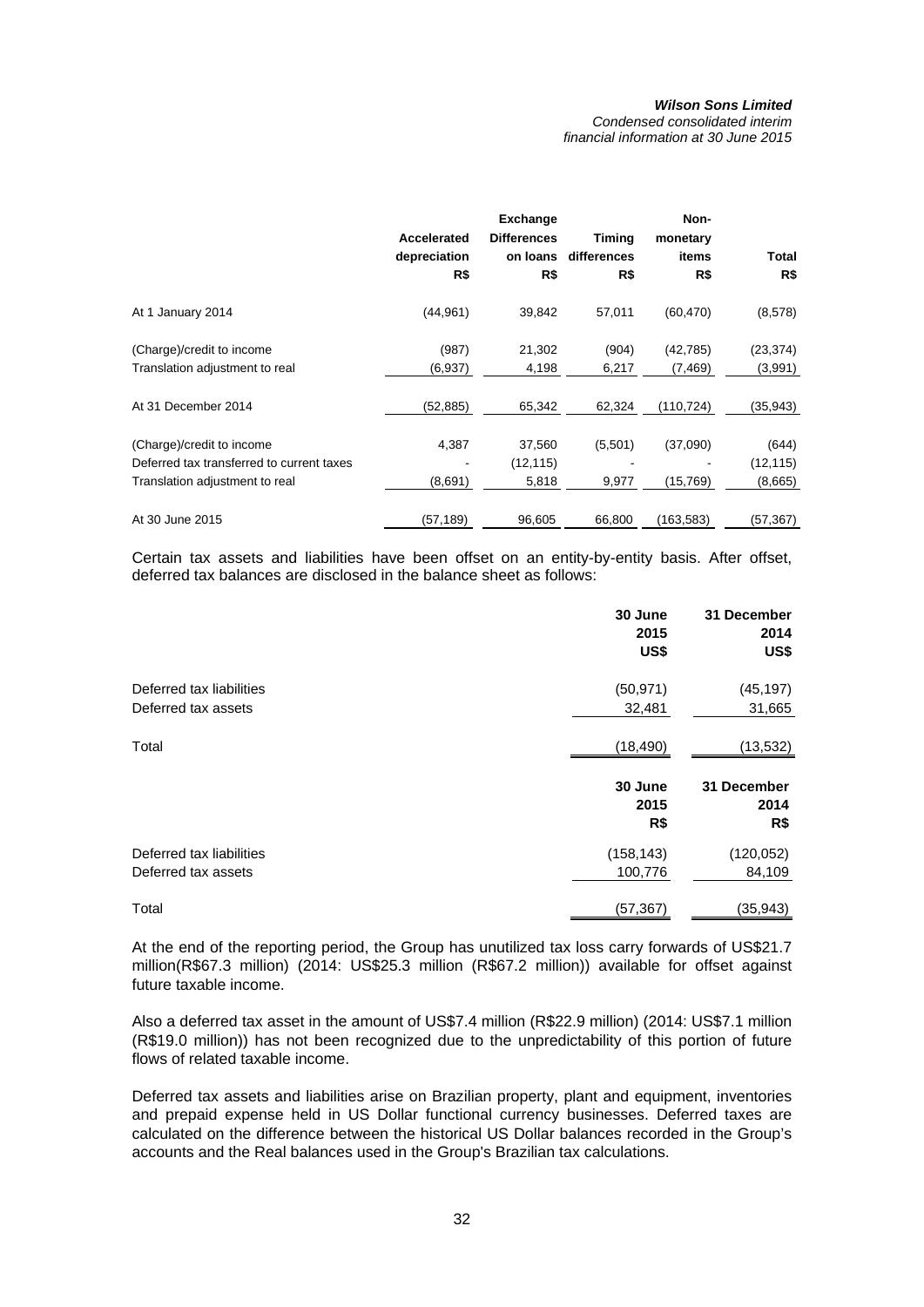#### *Wilson Sons Limited Condensed consolidated interim financial information at 30 June 2015*

Deferred tax liabilities arise from exchange gains on the Group's US dollar-denominated borrowings and the real-denominated loans pegged to the US dollar that are taxable when settled and not in the period in which the gains arise.

## **17 Provisions for tax, labour and civil risks**

|                                              | US\$             | R\$    |
|----------------------------------------------|------------------|--------|
| At 1 January 2014                            | 10,262           | 24,039 |
| Addition to provision<br>Exchange difference | 5,435<br>5       | 17,669 |
| At 31 December 2014                          | 15,702           | 41,708 |
| Addition to provision<br>Exchange difference | 2,341<br>(2,239) | 7,325  |
| At 30 June 2015                              | 15,804           | 49,033 |

The breakdown of the provision by type of claims is as follows:

|               | 30 June<br>2015<br>US\$ | 31 December<br>2014<br>US\$ |
|---------------|-------------------------|-----------------------------|
| Civil cases   | 2,949                   | 3,119                       |
| Tax cases     | 5,002                   | 3,818                       |
| Labour claims | 7,853                   | 8,765                       |
| Total         | 15,804                  | 15,702                      |
|               | 30 June<br>2015         | 31 December<br>2014         |
|               | R\$                     | R\$                         |
| Civil cases   | 9,149                   | 8,285                       |
| Tax cases     | 15,518                  | 10,141                      |
| Labour claims | 24,366                  | 23,282                      |
| Total         | 49,033                  | 41,708                      |

In the normal course of business in Brazil, the Group remains exposed to numerous local legal claims. It is the Group's policy to vigorously contest such claims, many of which appear to have little substance in merit, and to manage such claims through its legal counsels.

In addition to the cases for which the Group booked the provision there are other tax, civil and labour disputes amounting to US\$97.9 million (R\$303.6 million) (2014: US\$112.3 million (R\$298.3 million)) with probability of loss was estimated by the legal counsels as possible.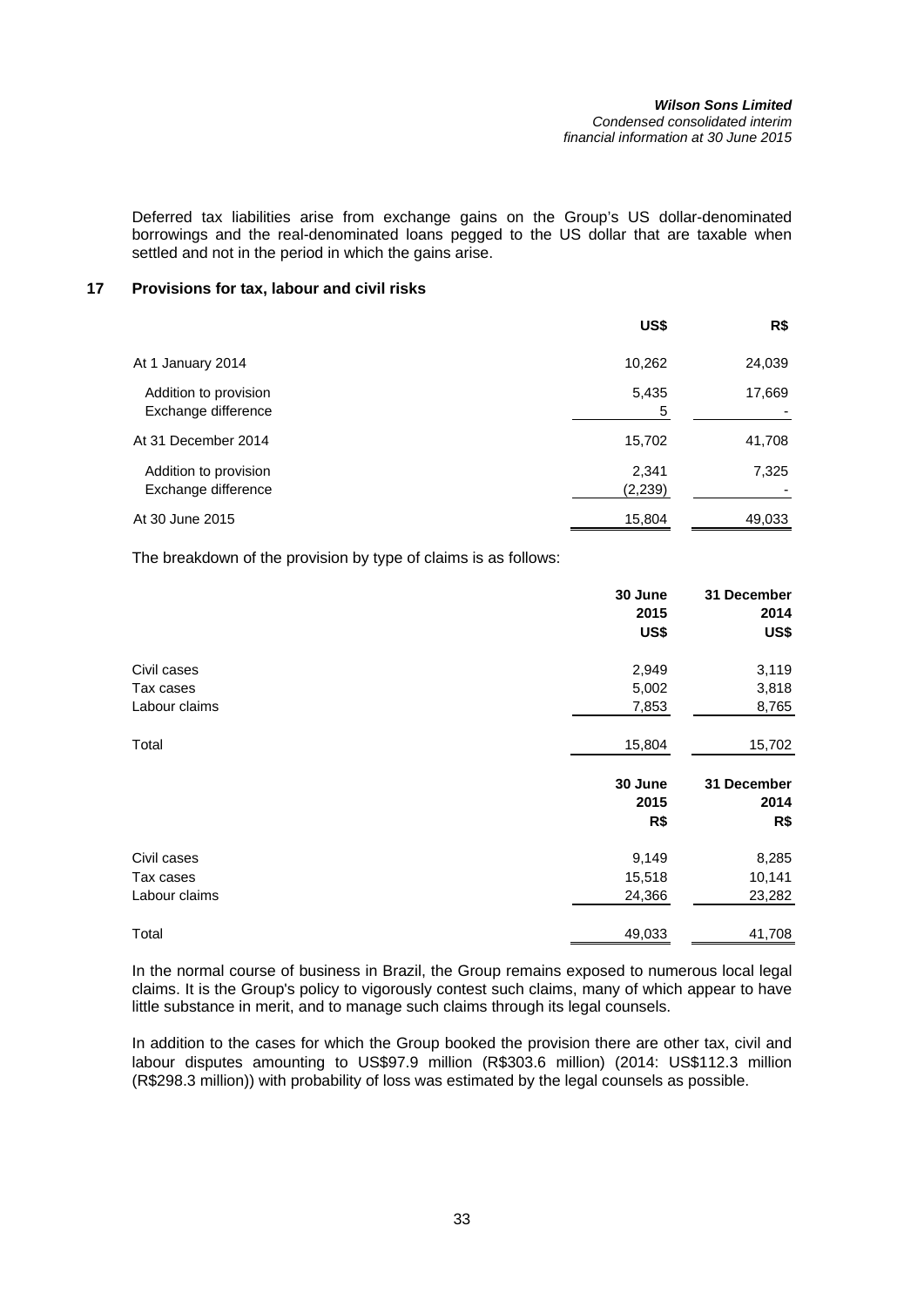The breakdown of possible claims is described as follows:

|               | 30 June | 31 December |
|---------------|---------|-------------|
|               | 2015    | 2014        |
|               | US\$    | US\$        |
| Civil cases   | 5,240   | 4,292       |
| Tax cases     | 69,794  | 82,416      |
| Labour claims | 22,829  | 25,582      |
| Total         | 97,863  | 112,290     |
|               | 30 June | 31 December |
|               | 2015    | 2014        |
|               | R\$     | R\$         |
| Civil cases   | 16,256  | 11,400      |
| Tax cases     | 216,542 | 218,913     |
| Labour claims | 70,829  | 67,950      |
| Total         | 303,627 | 298,263     |

The main probable and possible claims against the Group are described below:

**Civil and environmental cases -** Indemnification claims involving material damages, environmental and shipping claims and other contractual disputes.

**Labour claims** - Most claims involve payment of health risks additional, overtime and other allowances.

**Tax cases**-The Group litigates against governments in respect of assessments considered inappropriate.

Procedure for classification of legal liabilities as probable, possible or remote loss by the external lawyers:

Upon receipt of the notification of a new judicial lawsuit, the external lawyer generally classifies it as a possible claim, recorded the total amount involved. The Wilson Sons use the criterion of analysis the estimated value at risk and not the total order value involved in each process.

Exceptionally, if there is sufficient knowledge from the beginning that there is very high or very low risk of loss, the lawyer may classify the claim as probable loss or remote loss.

During the course of the lawsuit and considering, for instance, its first judicial decision, legal precedents, arguments of the claimant, thesis under discussion, applicable laws, documentation for the defense and other variables, the lawyer may re-classify the claim as probable loss or remote loss.

When classifying the claim as probable loss, the lawyer estimates the amount at risk for such claim.

The Group considers as relevant causes involving amounts, assets or rights over US\$1.6 million (R\$5 million).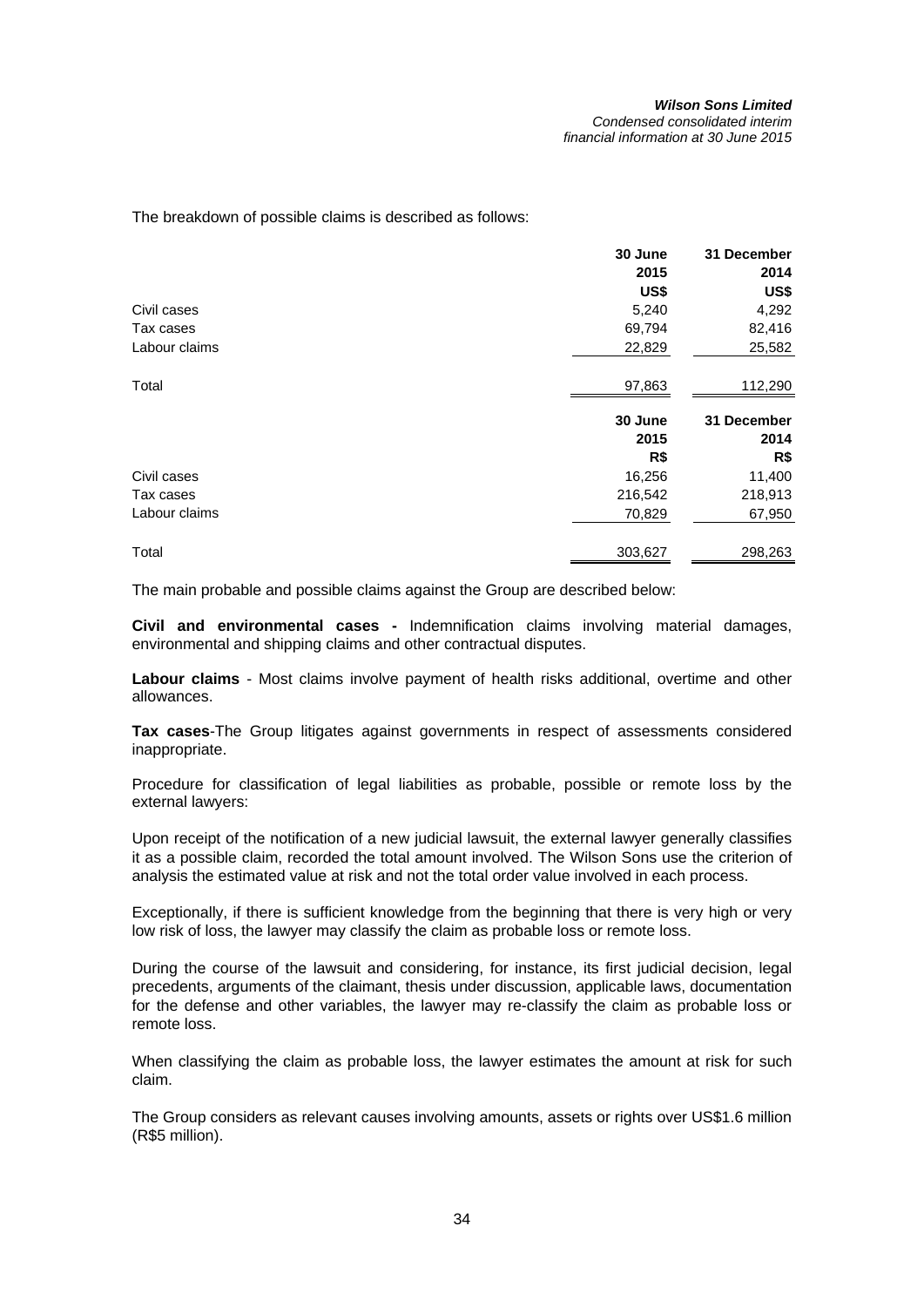*Condensed consolidated interim financial information at 30 June 2015* 

### **18 Obligations under finance leases**

|                                        |         |                        |                | <b>Present value of minimum</b> |
|----------------------------------------|---------|------------------------|----------------|---------------------------------|
|                                        |         | Minimum lease payments | lease payments |                                 |
|                                        | 30 June | 31 December            | 30 June        | 31 December                     |
|                                        | 2015    | 2014                   | 2015           | 2014                            |
|                                        | US\$    | US\$                   | US\$           | US\$                            |
| Amounts payable under finance leases:  |         |                        |                |                                 |
| Within one year                        | 1,885   | 1,859                  | 1,531          | 1,444                           |
| From second to fifth years (including) | 3,583   | 4,604                  | 2,351          | 3,253                           |
|                                        | 5,468   | 6,463                  | 3,882          | 4,697                           |
| Less future finance charges            | (1,586) | (1,766)                |                |                                 |
| Present value of lease obligations     | 3,882   | 4,697                  |                |                                 |
| Total current                          | 1,531   | 1,444                  |                |                                 |
| Total non-current                      | 2,351   | 3,253                  |                |                                 |

|                                        |                 | Minimum lease payments |                 | <b>Present value of minimum</b><br>lease payments |
|----------------------------------------|-----------------|------------------------|-----------------|---------------------------------------------------|
|                                        | 30 June<br>2015 | 31 December<br>2014    | 30 June<br>2015 | 31 December<br>2014                               |
| Amounts payable under finance leases:  | R\$             | R\$                    | R\$             | R\$                                               |
| Within one year                        | 5,848           | 4,938                  | 4,750           | 3,836                                             |
| From second to fifth years (including) | 11,116          | 12,231                 | 7,294           | 8,641                                             |
|                                        | 16,964          | 17,169                 | 12,044          | 12,477                                            |
| Less future finance charges            | (4,920)         | (4,692)                |                 |                                                   |
| Present value of lease obligations     | 12,044          | 12,477                 |                 |                                                   |
| <b>Total current</b>                   | 4,750           | 3,836                  |                 |                                                   |
| Total non-current                      | 7,294           | 8,641                  |                 |                                                   |

It is the Group's policy to lease certain of its vehicles and equipment under finance leases. The average lease term is 59 months, of which an average of 27 months remained outstanding at the end of June 2015.

For the period ended 30 June 2015, the average effective leasing interest rate was 16.26% (2014: 13.94%). Interest rates are set at contract date.

All leases include a fixed repayment and a variable finance charge linked to the Brazilian interest rate. The interest rates ranges from 14.62% p.a. to 20.53% p.a. Leases are denominated in Reais.

There is a non significant difference between the fair value and the present value of the Group's lease obligations. The present value is calculated with its own interest rate over the future installments of each contract.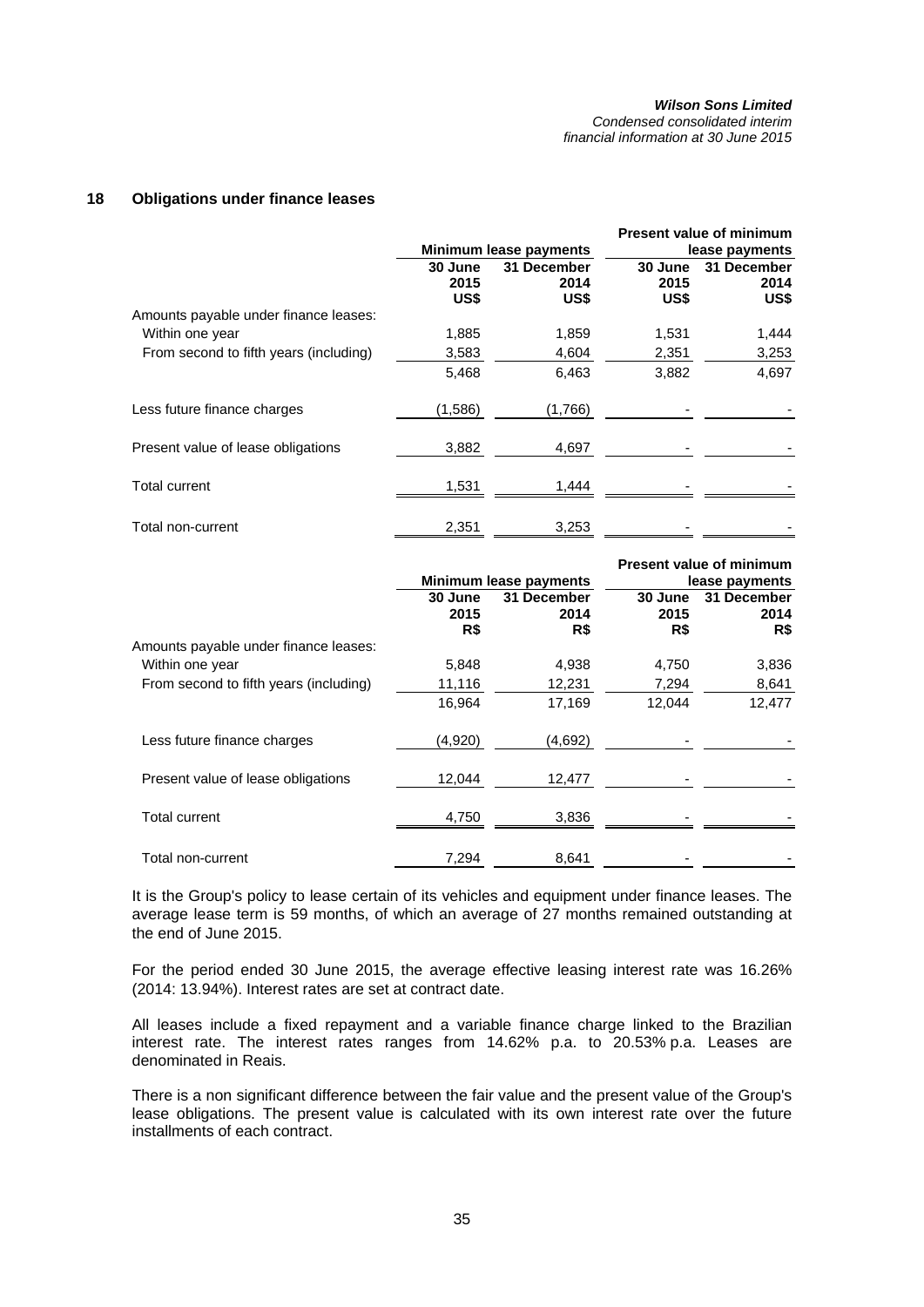#### *Wilson Sons Limited Condensed consolidated interim financial information at 30 June 2015*

The Group's obligations under finance leases are secured by the lessors' rights to the leased assets.

## **19 Trade and other payables**

|                                                   | 30 June<br>2015<br>US\$ | 31 December<br>2014<br>US\$ |
|---------------------------------------------------|-------------------------|-----------------------------|
| Operational trade payables                        |                         |                             |
| Trade payables                                    | 38,435                  | 45,235                      |
| Advance from customers for construction contracts | 29,960                  | 6,338                       |
| Total operational trade payables                  | 68,395                  | 51,573                      |
| Other payables                                    |                         |                             |
| Taxes                                             | 8,937                   | 11,064                      |
| Advances from customers                           | 5,839                   | 6,166                       |
| Accruals and other payables                       | 8,725                   | 8,908                       |
| Total other payables                              | 23,501                  | 26,138                      |
| Total                                             | 91,896                  | 77,711                      |
|                                                   | 30 June<br>2015<br>R\$  | 31 December<br>2014<br>R\$  |
| Operational trade payables                        |                         |                             |
| Trade payables                                    | 119,248                 | 120,153                     |
| Advance from customers for construction contracts |                         |                             |
|                                                   | 92,954                  | 16,835                      |
| Total operational trade payables                  | 212,202                 | 136,988                     |
|                                                   |                         |                             |
| Other payables<br><b>Taxes</b>                    | 27,728                  | 29,388                      |
| Advances from customers                           | 18,116                  | 16,379                      |
| Accruals and other payables                       | 27,070                  | 23,661                      |
| Total other payables                              | 72,914                  | 69,428                      |

The Group has financial risk management policies in place to ensure that payables are paid within the credit timeframe.

Construction contracts in progress at the end of each reporting period:

|                                                                  | 30 June<br>2015<br>US\$ | 31 December<br>2014<br>US\$ |
|------------------------------------------------------------------|-------------------------|-----------------------------|
| Contract costs incurred plus recognized revenues less recognized |                         |                             |
| losses to date                                                   | 151.042                 | 123.483                     |
| Less unbilled services                                           | (181,002)               | (129,821)                   |
| Net liability included in suppliers                              | (29,960)                | (6,338)                     |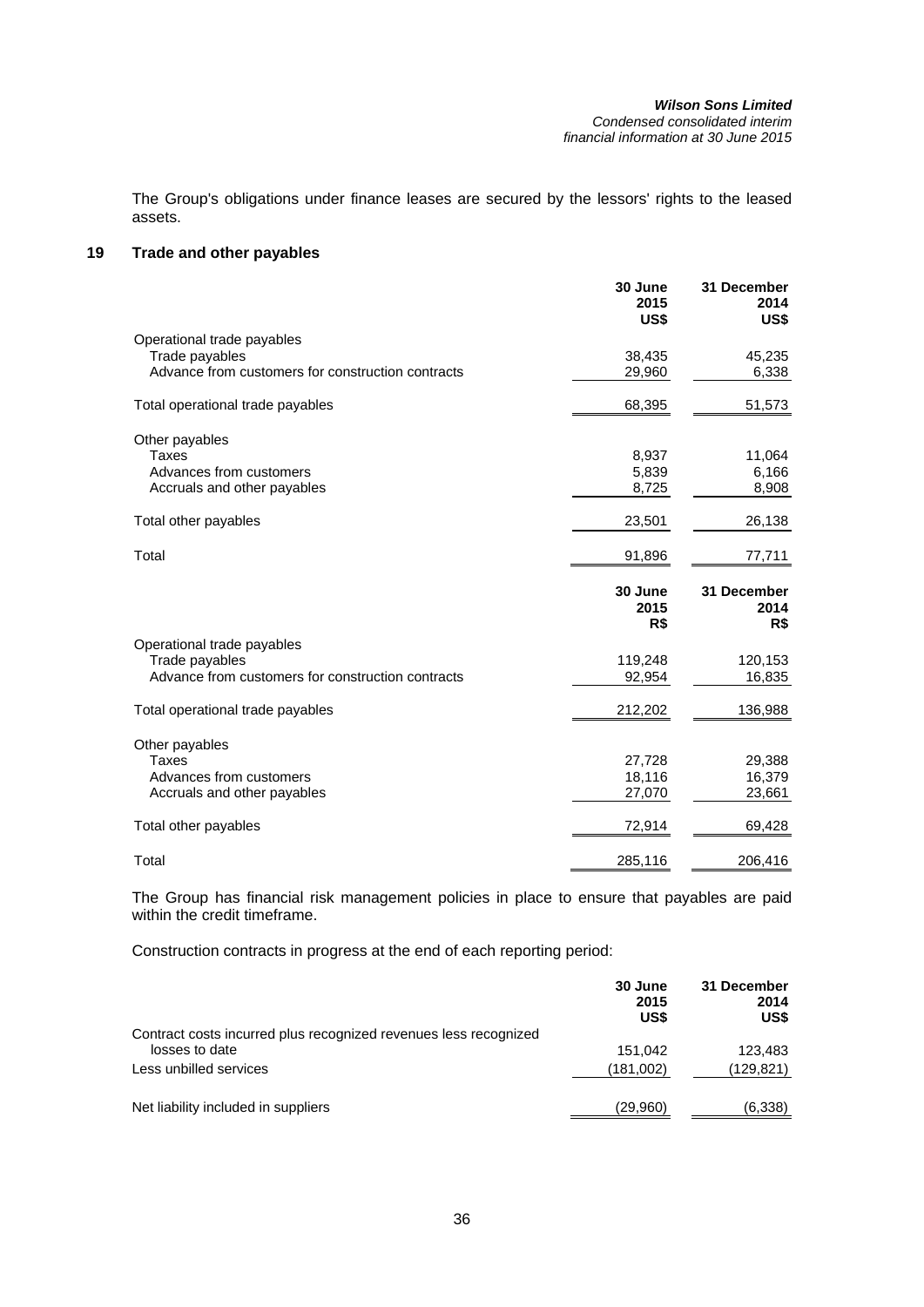*Condensed consolidated interim financial information at 30 June 2015* 

|                                                                  | 30 June<br>2015<br>R\$ | 31 December<br>2014<br>R\$ |
|------------------------------------------------------------------|------------------------|----------------------------|
| Contract costs incurred plus recognized revenues less recognized |                        |                            |
| losses to date<br>Less unbilled services                         | 468.623<br>(561, 577)  | 327,996<br>(344,831)       |
|                                                                  |                        |                            |
| Net liability included in suppliers                              | (92, 954)              | (16,835)                   |

## **20 Cash-settled share-based payments, stock option plan and post - employment benefits**

## **20.1 Cash-settled share-based payments**

The changes on the accrual for the plan are as follows:

|                                                                                                                       | US\$                | R\$                         |
|-----------------------------------------------------------------------------------------------------------------------|---------------------|-----------------------------|
| Liability at 1 January 2014                                                                                           | 10,898              | 25,530                      |
| Charge for the year<br>Payment for the period<br>Foreign currency gains in respect of translation into Brazilian Real | (3,780)<br>(7, 118) | (8,836)<br>(16, 881)<br>187 |
| Liability at 31 December 2014                                                                                         | -                   |                             |

On the 10 January 2014 eligible participants exercised a total of 2,338,750 options generating a payment liability of R\$14.6 million (US\$6.6 million).

On the 30 May 2014 the last 114,760 options were exercised generating a payment liability of R\$1.0 million (US\$0.5 million).

## **20.2 Stock option plan**

On 13 November 2013, the board of Wilson Sons Limited approved a Stock Option Plan, which allowed for the grant of options to eligible participants to be selected by the board. The shareholders in special general meeting approved such plan on the 8 January 2014 including increase in the authorized capital of the company through the creation of up to 4,410,927 new shares. The options provide participants with the right to acquire shares via Brazilian Depositary Receipts ("BDR") in Wilson Sons Limited at a predetermined fixed price not less than the three day average mid price for the days preceding the date of option issuance.

On 10 January, 2014 options for the acquistion of 2,914,100 BDR´s were granted under the Stock Option Plan with an exercise price of R\$ 31.23 and on 13 November, 2014 options for the acquistion of 139,000 BDR´s were granted under the Stock Option Plan with respective exercise prices of R\$ 31.23 and R\$ 33.98 as detailed below:

| <b>Options series</b> | <b>Number</b> |            | Grant date Vesting date Expiry date |            | <b>Exercise</b><br>price<br>(R\$) |
|-----------------------|---------------|------------|-------------------------------------|------------|-----------------------------------|
| 07 ESO - 3 Year       | 931.920       | 10/1/2014  | 10/1/2017                           | 10/1/2024  | 31.23                             |
| 07 ESO - 4 Year       | 931,920       | 10/1/2014  | 10/1/2018                           | 10/1/2024  | 31.23                             |
| 07 ESO - 5 Year       | 960,160       | 10/1/2014  | 10/1/2019                           | 10/1/2024  | 31.23                             |
| 07 ESO - 3 Year       | 45.870        | 13/11/2014 | 13/11/2017                          | 13/11/2024 | 33.98                             |
| 07 ESO - 4 Year       | 45.870        | 13/11/2014 | 13/11/2018                          | 13/11/2024 | 33.98                             |
| 07 ESO - 5 Year       | 47.260        | 13/11/2014 | 13/11/2019                          | 13/11/2024 | 33.98                             |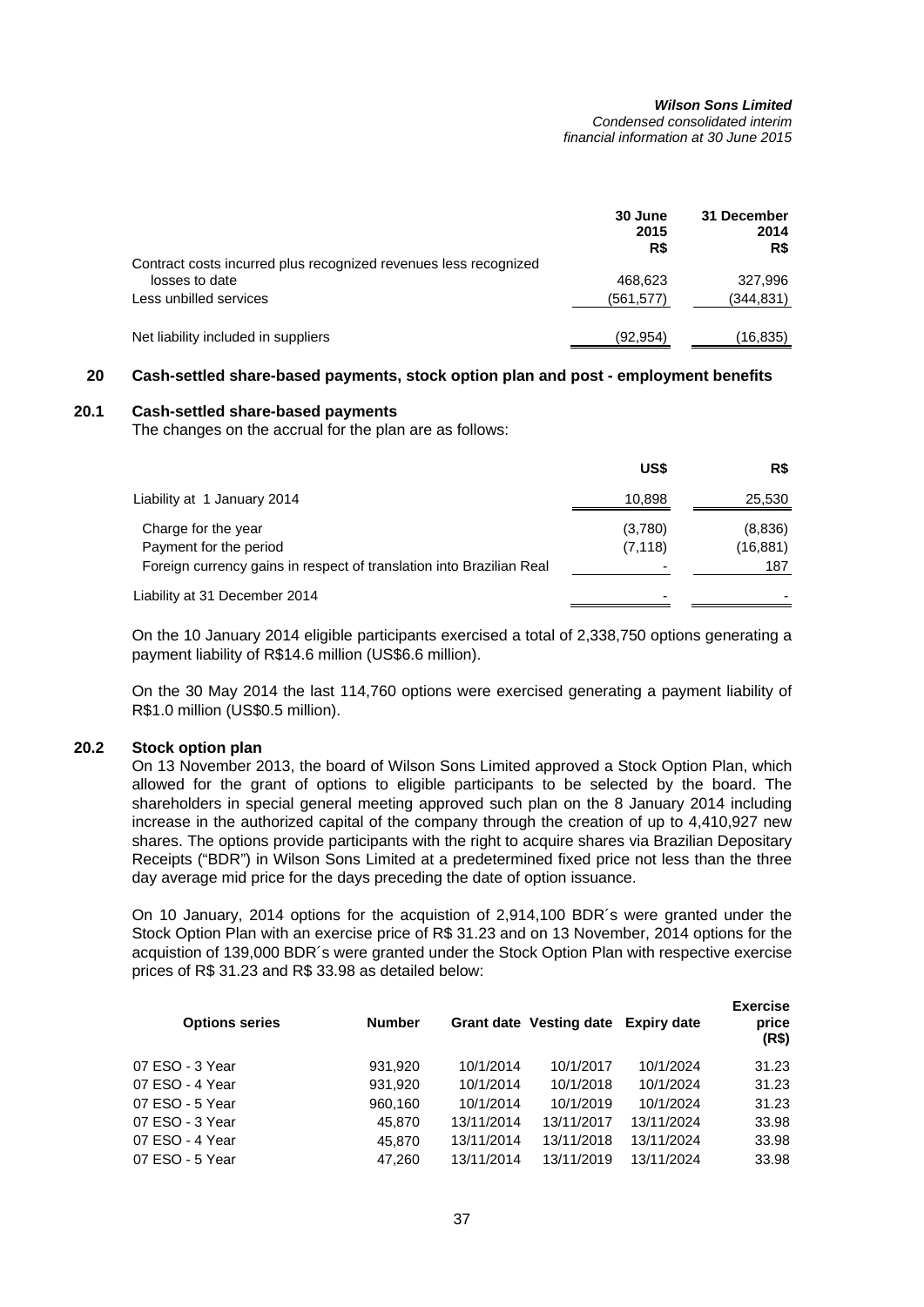#### *Wilson Sons Limited Condensed consolidated interim financial information at 30 June 2015*

The options terminate on the expiry date or immediately on the resignation of the director or senior employee, whichever is earlier. Options lapse if not exercised within 6 months of the date that the participant ceases to be employed or hold office within the Group by reason of, amongst others: injury, disability or retirement; or dismissal without just cause. In the period between granting and 30 June 2015 a total of 104,100 options lapsed.

The following Fair Value expense of the grant to be recorded liability in the respective accounting periods was determined using the Binomial model based on the assumptions detailed below:

| <b>Period</b> | <b>Projected IFRS 2 Fair</b><br>Value expense R\$ | <b>Projected IFRS 2 Fair</b><br>Value expense US\$ (*) |
|---------------|---------------------------------------------------|--------------------------------------------------------|
| 2014          | 7.507                                             | 3,152                                                  |
| 2015          | 7.506                                             | 3,151                                                  |
| 2016          | 7,506                                             | 3,151                                                  |
| 2017          | 4.408                                             | 1,851                                                  |
| 2018          | 2.011                                             | 844                                                    |
| Total         | 28,938                                            | 12.149                                                 |

(\*) Amounts in Dollars converted at R\$2.3819/US\$1.00

#### **10 Janeiro 2014**

| Closing share price (in Real) | R\$30.05 |
|-------------------------------|----------|
| Expected volatility           | 28%      |
| Expected life                 | 10 years |
| Risk free rate                | 10.8%    |
| Expected dividend yield       | 1.7%     |
|                               |          |

Expected volatility was determined by calculating the historical volatility of the Group's share price. The expected life used in the model has been adjusted based on management´s best estimate for exercise restrictions and behavioural considerations.

## **20.3 Post-employment benefits**

The Group operates a private medical insurance scheme for its employees which require the eligible employees to pay fixed monthly contributions. In accordance with regulation of the Brazilian law, eligible employees with greater than ten years serviceacquire the right to remain in the plan following retirement or termination of employment, generating a post-employment commitment for the Group. Ex-employees remaining in the plan will be liable for paying the full cost of their continued scheme membership. The future actuarial liability for the Group relates to the potential increase in plan costs resulting from additional claims as a result of the expanded membership of the scheme:

|                                        | 30 June<br>2015<br>US\$ | 31 December<br>2014<br>US\$ | <b>30 June</b><br>2015<br>R\$ | 31 December<br>2014<br>R\$ |
|----------------------------------------|-------------------------|-----------------------------|-------------------------------|----------------------------|
| Present value of actuarial liabilities | 1.428                   | 1,570                       | 4.429                         | 4,171                      |
| Total                                  | 1.428                   | 1.570                       | 4.429                         | 4.171                      |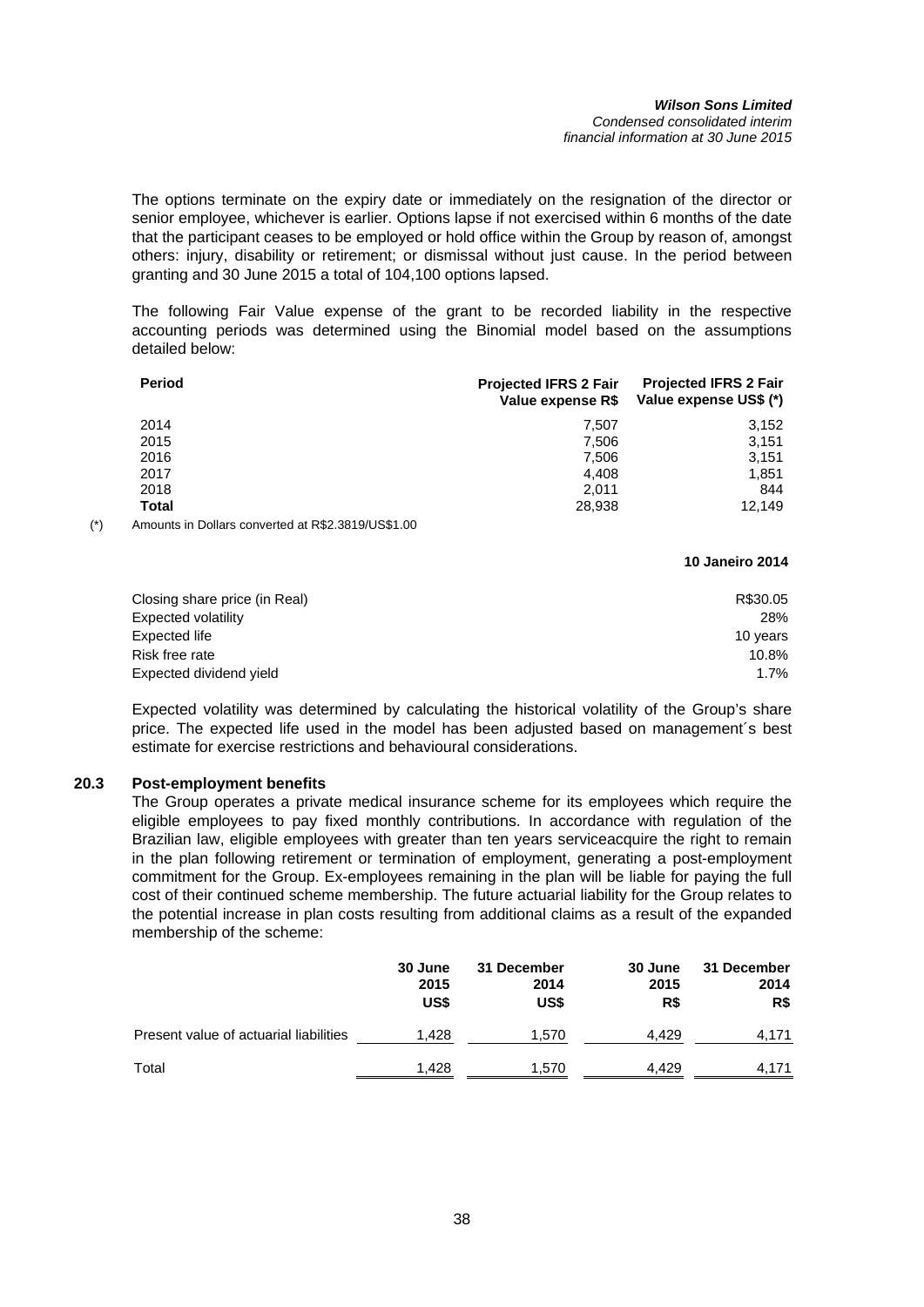*Condensed consolidated interim financial information at 30 June 2015* 

The calculation of the benefit expense for the period:

|                                 | Three-month period ended |                          | Six-month period ended |                        |  |
|---------------------------------|--------------------------|--------------------------|------------------------|------------------------|--|
|                                 | 30 June 2015<br>US\$     | 30 June 2014<br>US\$     | 30 June 2015<br>US\$   | 30 June 2014<br>US\$   |  |
| Post-employment benefit expense | 42                       | 89                       | 83                     | 176                    |  |
| Total                           | 42                       | 89                       | 83                     | 176                    |  |
|                                 |                          | Three-month period ended |                        | Six-month period ended |  |
|                                 | 30 June 2015             | 30 June 2014             | 30 June 2015           | 30 June 2014           |  |
|                                 | R\$                      | R\$                      | R\$                    | R\$                    |  |
| Post-employment benefit expense | 129                      | 196                      | 258                    | 388                    |  |
| Total                           | 129                      | 196                      | 258                    | 388                    |  |

### *Actuarial assumptions*

The calculation of the liability generated by the post-employment commitment involves actuarial assumptions. The following are the principal actuarial assumptions at the reporting date:

*Economic and Financial Assumptions*

|                                           | 30 June       | 31 December   |  |
|-------------------------------------------|---------------|---------------|--|
|                                           | 2015          | 2014          |  |
| Annual interest rate                      | 12.78%        | 12.78%        |  |
| Estimated inflation rate in the long-term | $6.00\%$      | 6.00%         |  |
| Aging Factor                              | $2.50\%$ p.a. | 2.50% p.a.    |  |
| Medical cost trend rate                   | $2.50\%$ p.a. | $2.50\%$ p.a. |  |

*Biometric and Demographic Assumptions*

|                                                                               | 30 June<br>2015    | 31 December<br>2014 |
|-------------------------------------------------------------------------------|--------------------|---------------------|
| Employee turnover                                                             | 22.7%              | 22.7%               |
| Mortality table                                                               | AT-2000            | AT-2000             |
| Mortality table for disabled                                                  | <b>IAPB-1957</b>   | <b>IAPB-1957</b>    |
| Disability table                                                              | Alvaro Vindas      | Alvaro Vindas       |
| <b>Retirement Age</b>                                                         | 100% at 62         | 100% at 62          |
| Employees who opt to keep the health plan after<br>retirement and termination | 23%                | 23%                 |
| Family composition before retirement                                          |                    |                     |
| Probability of marriage                                                       | 90% of the         | 90% of the          |
|                                                                               | participants       | participants        |
| Age difference for active participants                                        | Men 4 years older  | Men 4 years older   |
|                                                                               | than the woman     | than the woman      |
| Family composition after retirement                                           | Composition of the | Composition of the  |
|                                                                               | family group       | family group        |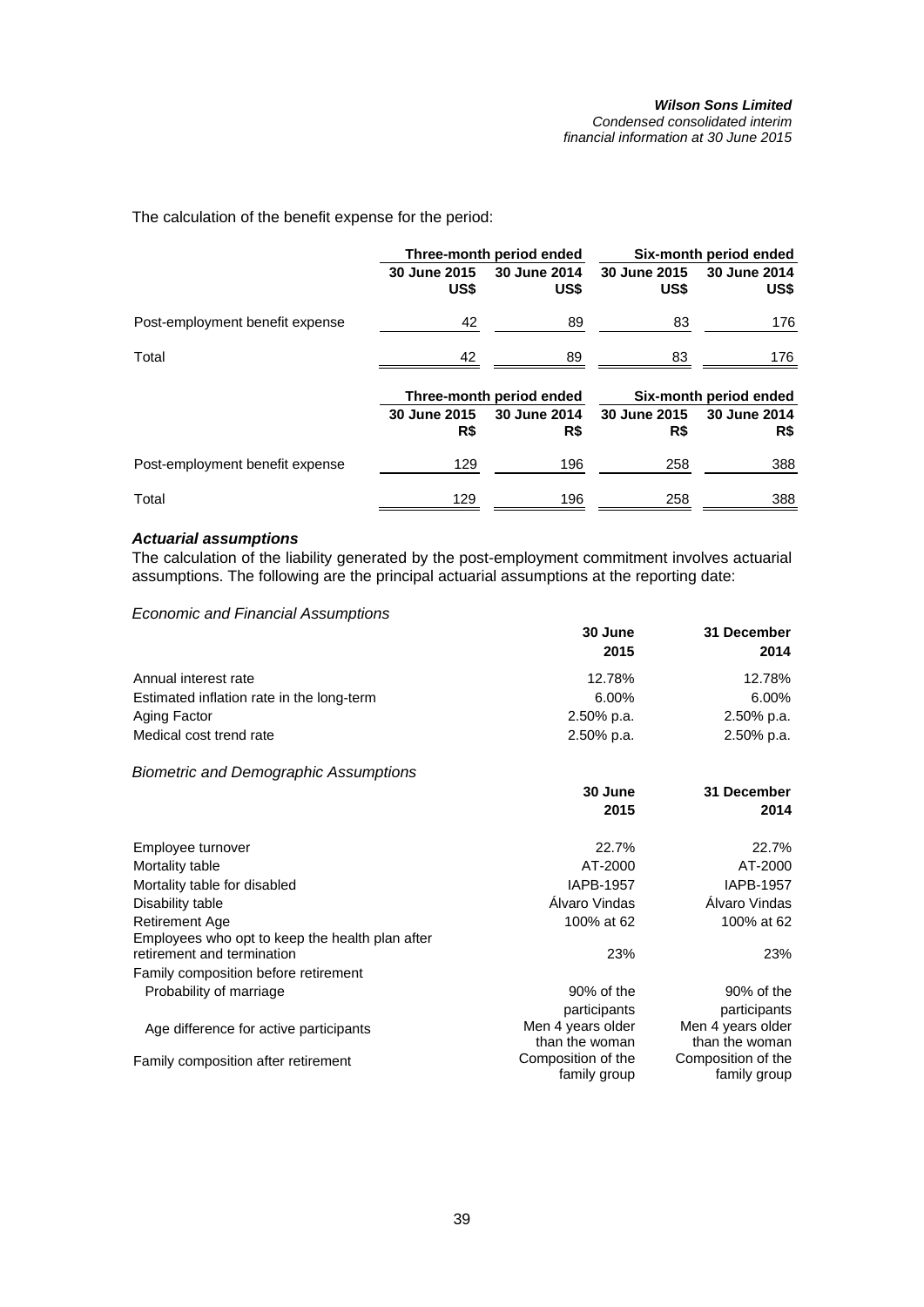#### *Wilson Sons Limited Condensed consolidated interim financial information at 30 June 2015*

### *Sensitivity analysis*

The present value of future liabilities may change depending on market conditions and actuarial assumptions. Changes on a relevant actuarial assumption, keeping the other assumptions constant, would have affected the defined benefit obligation as shown below:

|                                                                                                          | 30 June<br>2015 | 31 December<br>2014 | 30 June<br>2015 | 31 December<br>2014 |
|----------------------------------------------------------------------------------------------------------|-----------------|---------------------|-----------------|---------------------|
|                                                                                                          | US\$            | US\$                | R\$             | R\$                 |
| CiPBO $(*)$ - discount rate $+0.5\%$                                                                     | (77)            | (90)                | (238)           | (238)               |
| CiPBO $(*)$ - discount rate - $0.5\%$                                                                    | 85              | 99                  | 263             | 263                 |
| CiPBO $(*)$ - Health Care Cost Trend Rate + 1.0% $(*)$                                                   | 183             | 213                 | 567             | 567                 |
| CiPBO (*) - Health Care Cost Trend Rate - 1.0%<br>(*) CiPBO means Change in projected benefit obligation | (151)           | (176)               | (468)           | (468)               |

### **21 Equity**

### **Share capital**

|                                                | 30 June<br>2015<br>US\$ | 31 December<br>2014<br>US\$ |
|------------------------------------------------|-------------------------|-----------------------------|
| 71,144,000 common shares issued and fully paid | 9,905                   | 9,905                       |
|                                                | 30 June<br>2015<br>R\$  | 31 December<br>2014<br>R\$  |
| 71,144,000 common shares issued and fully paid | 26,815                  | 26,815                      |

## *Dividends*

At the meeting hold on 23 March 2015, the Board approved the continuation of the dividends policy defined in 2014.

The dividends policy proposes a distribution of an amount of approximately 50% of the Company's net profit, provided that:

- The dividend policy will be reevaluated annually so as to not compromise the policy for growth of the Company whether it be, through acquisition of other companies, or by reason of development of new business.
- The Board of Directors considers that the payment of such dividend would be in the interests of the Company and in compliance with the laws to which the Company is subject.

|                                                                       | 30 June | 31 December |
|-----------------------------------------------------------------------|---------|-------------|
|                                                                       | 2015    | 2014        |
|                                                                       | US\$    | US\$        |
| Amounts recognized as distributions to equity holders in the period:  |         |             |
| Final dividend paid for the period of US\$0.408 (2014: US\$0.380) per |         |             |
| share                                                                 | 29.027  | 27.035      |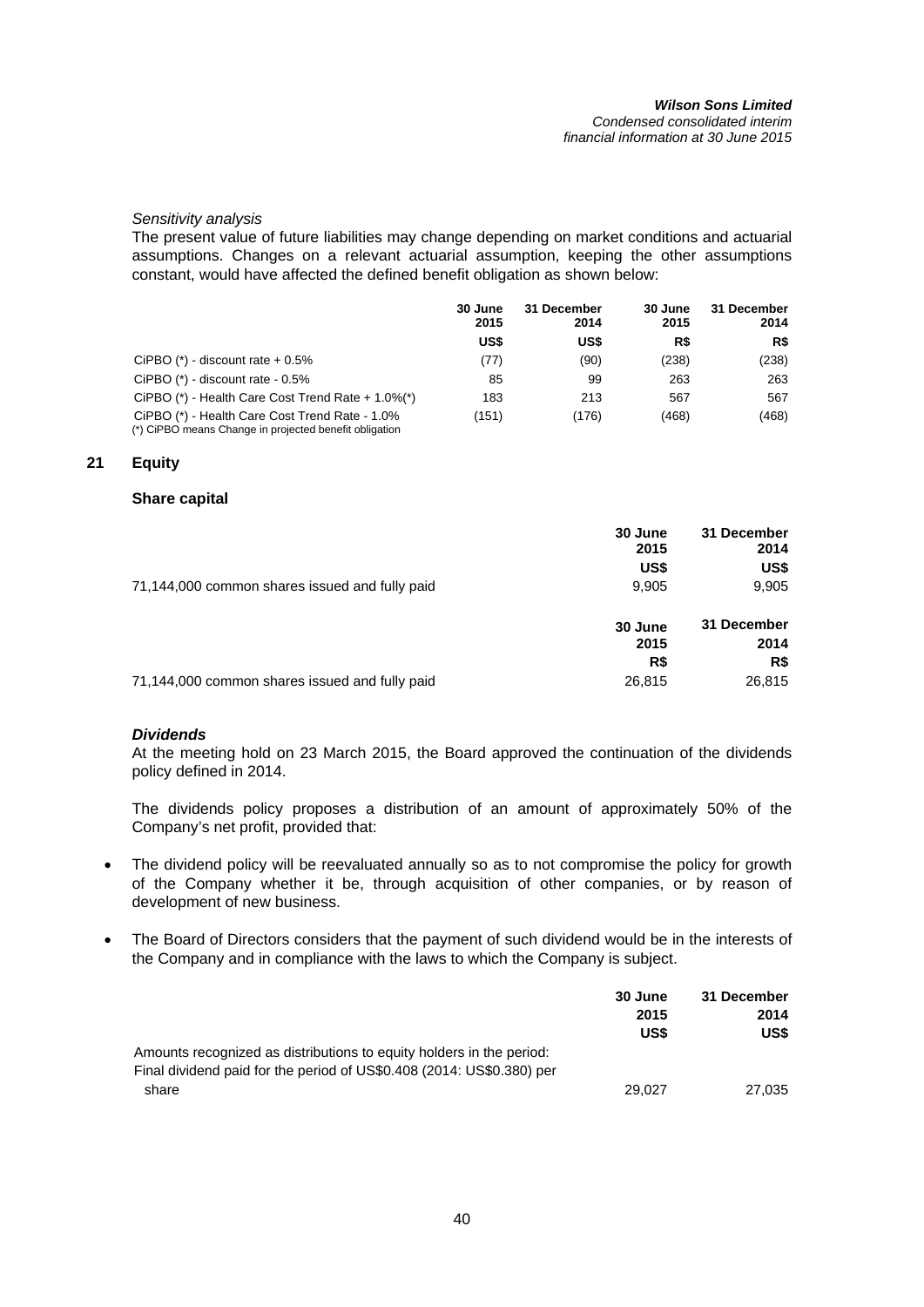## *Earnings per share*

The calculation of the basic and diluted earnings per share is based on the following data:

|                                                                | 30 June 2015<br>US\$ | 30 June 2014<br>US\$ | 30 June 2015<br>R\$ | 30 June 2014<br>R\$ |
|----------------------------------------------------------------|----------------------|----------------------|---------------------|---------------------|
| Profit for the period attributable to owners<br>of the Company | 14,890               | 37,512               | 50,251              | 98,127              |
| Weighted average number of common<br>shares                    | 71,144,000           | 71.144.000           | 71,144,000          | 71,144,000          |
| Basic earnings per share (cents per<br>share)                  | 20.93                | 52.73                | 70.63               | 137.93              |
| Weighted average number of common<br>shares                    | 73,968,000           | 74,058,100           | 73,968,000          | 74,058,100          |
| Diluted earnings per share (cents per<br>share)                | 20.13                | 50.65                | 67.94               | 132.50              |

### **Capital reserves**

The capital reserves arise principally from transfers from revenue which in prior periods were required by law to be transferred to capital reserves and other profits not available for distribution, share premium on incoming IPO issues and gains/losses on purchase and sale of non-controlling interest.

### **Profit reserve**

An amount equal to 5% of the Company's net profit for the current year is to be credited to a retained earnings account to be called "Profit Reserve" until such account equals 20% of the Company's paid up share capital. The Company does not recognize any further profit reserve, because it has already reached the limit of 20% of share capital.

## **Additional paid in capital**

The additional paid in capital arise from purchase of non-controlling interests in Brasco and sales of shares to non-controlling interests of Tecon Salvador.

#### **Translation reserve**

The translation reserve arises from exchange differences on the translation of operations with a functional currency other than the US Dollar.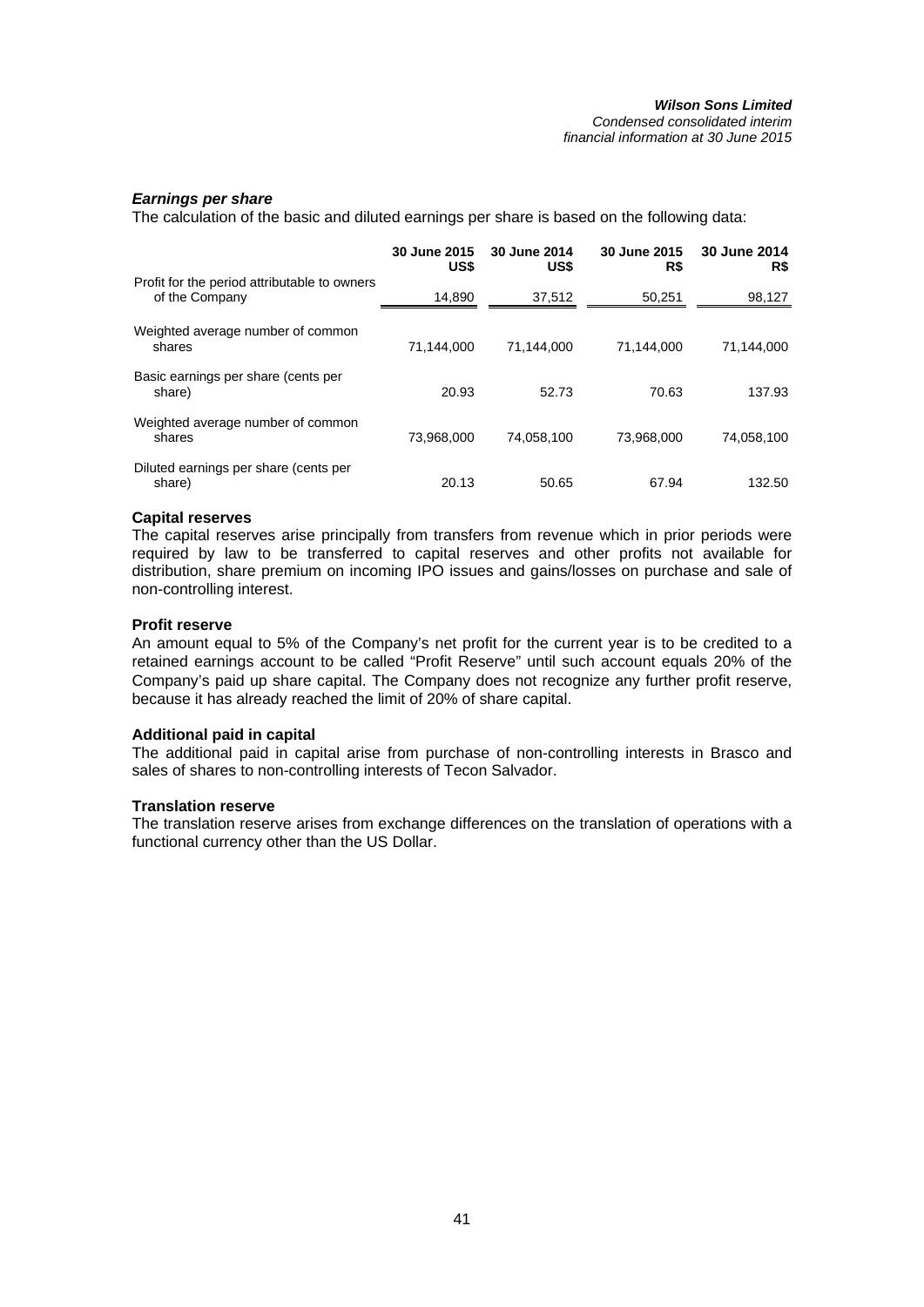#### *Wilson Sons Limited Condensed consolidated interim*

*financial information at 30 June 2015* 

## **22 Subsidiaries**

Details of the Company's subsidiaries, and other entities and operations under its control, at the end of the reporting period are as follows:

|                                                                |                           |                 | Proportion            |
|----------------------------------------------------------------|---------------------------|-----------------|-----------------------|
|                                                                |                           |                 | of ownership interest |
|                                                                | Place of incorporation    | 30 June<br>2015 | 31 December<br>2014   |
| Holding company / Non-Segmented Activities                     | and operation             |                 |                       |
|                                                                | <b>Brazil</b>             | 100%            | 100%                  |
| Wilson, Sons de Administração e Comércio Ltda.<br>Vis Limited  |                           | 100%            | 100%                  |
| WS Participações S.A.                                          | Guernsey<br><b>Brazil</b> | 100%            | 100%                  |
| WS Participaciones S.A.                                        |                           | 100%            | 100%                  |
|                                                                | Uruguay<br><b>Brazil</b>  | 100%            | 100%                  |
| Wilson, Sons Administração de Bens Ltda                        |                           |                 |                       |
| Towage                                                         |                           |                 |                       |
| Saveiros Camuyrano Serviços Marítimos S.A.                     | <b>Brazil</b>             | 100%            | 100%                  |
| Sobrare-ServemarLtda.                                          | <b>Brazil</b>             | 100%            | 100%                  |
| Wilson, Sons Operações Marítimas Especiais Ltda.               | <b>Brazil</b>             | 100%            | 100%                  |
| Shipyard                                                       |                           |                 |                       |
| Wilson, Sons Comércio, Indústria, e Agência de Navegação Ltda. | <b>Brazil</b>             | 100%            | 100%                  |
| Wilson, Sons Estaleiro Ltda.                                   | <b>Brazil</b>             | 100%            | 100%                  |
|                                                                |                           |                 |                       |
| Ship Agency                                                    |                           |                 |                       |
| Wilson, Sons Agência Marítima Ltda.                            | <b>Brazil</b>             | 100%            | 100%                  |
| Transamérica Visas Servicos de Despachos Ltda.                 | <b>Brazil</b>             | 100%            | 100%                  |
|                                                                |                           |                 |                       |
| Logistics<br>Wilson, Sons Logística Ltda.                      | <b>Brazil</b>             | 100%            | 100%                  |
| EADI Santo André Terminal de Carga Ltda.                       | <b>Brazil</b>             | 100%            | 100%                  |
| Allink Transportes Internacionais Ltda (*)                     | <b>Brazil</b>             | 50%             | 50%                   |
| Consórcio EADI Santo André.                                    | <b>Brazil</b>             | 100%            | 100%                  |
|                                                                |                           |                 |                       |
| Port terminal                                                  |                           |                 |                       |
| Brasco Logística Offshore Ltda.                                | <b>Brazil</b>             | 100%            | 100%                  |
| Tecon Rio Grande S.A.                                          | <b>Brazil</b>             | 100%            | 100%                  |
| Tecon Salvador S.A.                                            | <b>Brazil</b>             | 92.5%           | 92.5%                 |
| Wilport Operadores Portuários Ltda.                            | <b>Brazil</b>             | 100%            | 100%                  |
| Wilson, Sons Operadores Portuários Ltda.                       | <b>Brazil</b>             | 100%            | 100%                  |
| Brazilian Intermodal Complex S.A                               | <b>Brazil</b>             | 100%            | 100%                  |
|                                                                |                           |                 |                       |

(\*) Considers having control of the Subsidiary, despite having 50% of shares

The Group also holds 100% of ownership interest in a Brazilian Private Investment Fund called the Hydrus Fixed Income Private Credit Investment Fund. This fund is managed by Itaú bank and its policies and objectives are determined by the Group's treasury (Note 14).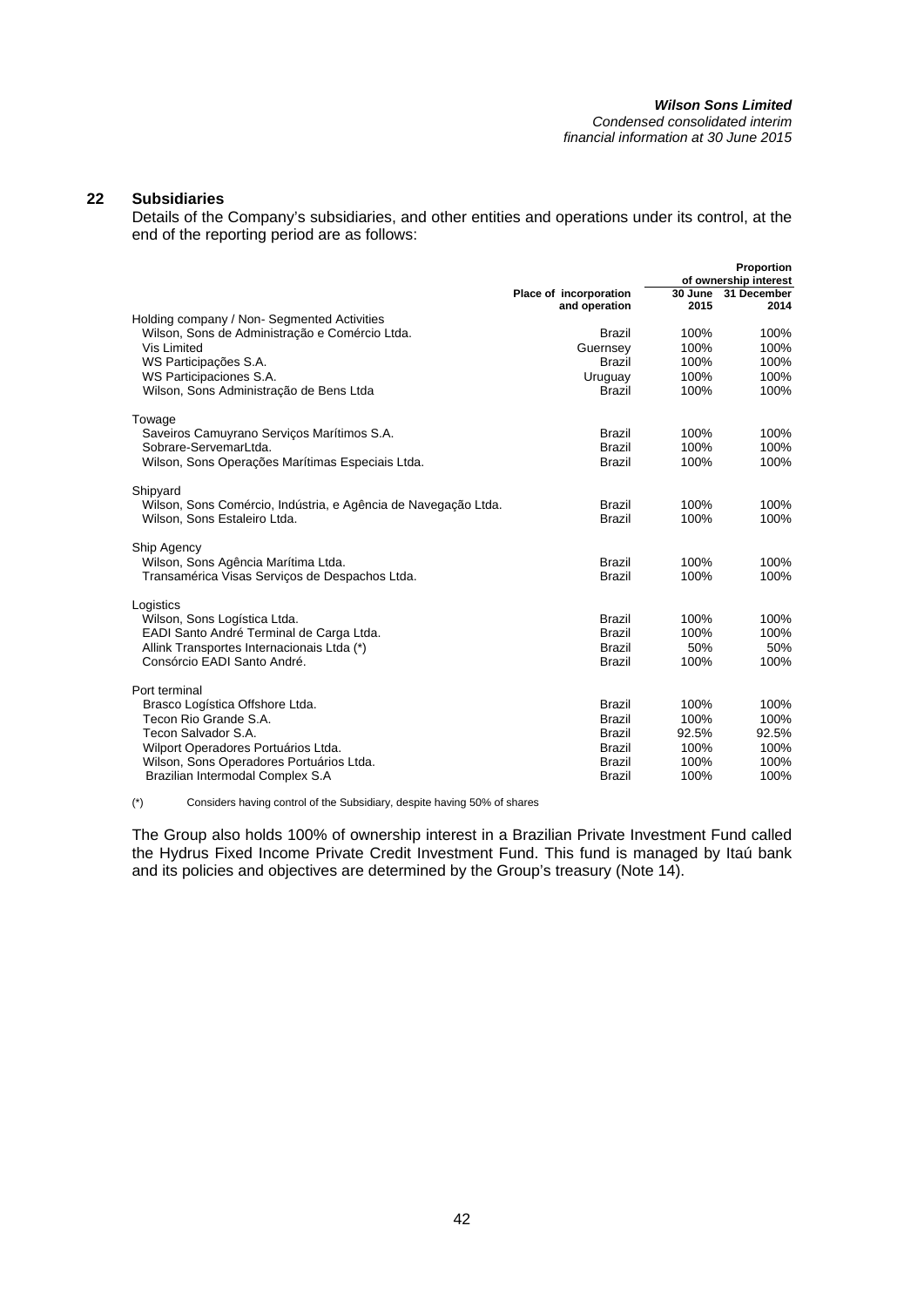## **23 Joint ventures and Joint Operations**

The Group holds the following significant interests in joint operations and joint ventures at the end of the reporting period:

|                                                                                                                  |                                            |                 | <b>Proportion</b><br>of ownership interest |
|------------------------------------------------------------------------------------------------------------------|--------------------------------------------|-----------------|--------------------------------------------|
|                                                                                                                  | Place of<br>incorporation<br>and operation | 30 June<br>2015 | 31 December<br>2014                        |
| Towage<br>Consórcio de Rebocadores Barra de Coqueiros (***)<br>Consórcio de Rebocadores Baia de São Marcos (***) | <b>Brazil</b><br>Brazil                    | 50%<br>50%      | 50%<br>50%                                 |
| Logistics<br>Porto Campinas, Logística e Intermodal Ltda (***)                                                   | Brazil                                     | 50%             | 50%                                        |
| <b>Offshore</b><br>Wilson, Sons Ultratug Participações S.A. (*)<br>Atlantic Offshore S.A. (**)                   | <b>Brazil</b><br>Panamá                    | 50%<br>50%      | 50%<br>50%                                 |

(\*) Wilson, Sons Ultratug Participações S.A. controls Wilson, Sons Offshore S.A. and Magallanes Navegação Brasileira S.A. These latter two companies are indirect joint ventures of the Company.

(\*\*) Atlantic Offshore S.A. controls South Patagonia S.A. This company is indirect joint venture of Wilson Sons Limited. (\*\*) Atlantic Offshore<br>(\*\*\*) Joint Operations.

## **23.1 Joint operations**

The following amounts are included in the Group's financial information as a result of proportionate consolidation of joint operations listed in the previous chart:

|                             | 30 June<br>2015<br>US\$ | 31 December<br>2014<br>US\$              | 30 June<br>2015<br>R\$ | 31 December<br>2014<br>R\$             |
|-----------------------------|-------------------------|------------------------------------------|------------------------|----------------------------------------|
| Inventories                 | 422                     | 458                                      | 1,308                  | 1,215                                  |
| Trade and Other Receivables | 2,463                   | 2,644                                    | 7,643                  | 7,023                                  |
| Cash and Cash equivalents   | 1,024                   | 939                                      | 3,178                  | 2,494                                  |
| Other intangible Assets     | 7                       |                                          | 21                     | 3                                      |
| Property, Plant & Equipment | 2,266                   | 2,399                                    | 7,031                  | 6,373                                  |
| <b>Total assets</b>         | 6,182                   | 6,441                                    | 19,181                 | 17,108                                 |
| Trade and Other payables    | (5,880)                 | (6,243)                                  | (18, 244)              | (16, 583)                              |
| Deferred tax liabilities    | (302)                   | (198)                                    | (937)                  | (525)                                  |
|                             |                         |                                          |                        |                                        |
| <b>Total liabilities</b>    | (6, 182)                | (6,441)                                  | (19, 181)              | (17, 108)                              |
|                             |                         |                                          |                        |                                        |
|                             | 30 June 2015            | Three-month period ended<br>30 June 2014 | 30 June 2015           | Six-month period ended<br>30 June 2014 |
|                             | US\$                    | US\$                                     | US\$                   | US\$                                   |
| Income                      | 3,824                   | 3.451                                    | 7,116                  | 6,638                                  |
| Expenses                    | (3,824)                 | (3, 451)                                 | (7, 116)               | (6,638)                                |
|                             |                         |                                          |                        |                                        |
|                             |                         | Three-month period ended                 |                        | Six-month period ended                 |
|                             | 30 June 2015            | 30 June 2014                             | 30 June 2015           | 30 June 2014                           |
|                             | R\$                     | R\$                                      | R\$                    | R\$                                    |
| Income                      | 11,749                  | 7,674                                    | 21,220                 | 15,121                                 |
| Expenses                    | (11, 749)               | (7,674)                                  | (21, 220)              | (15, 121)                              |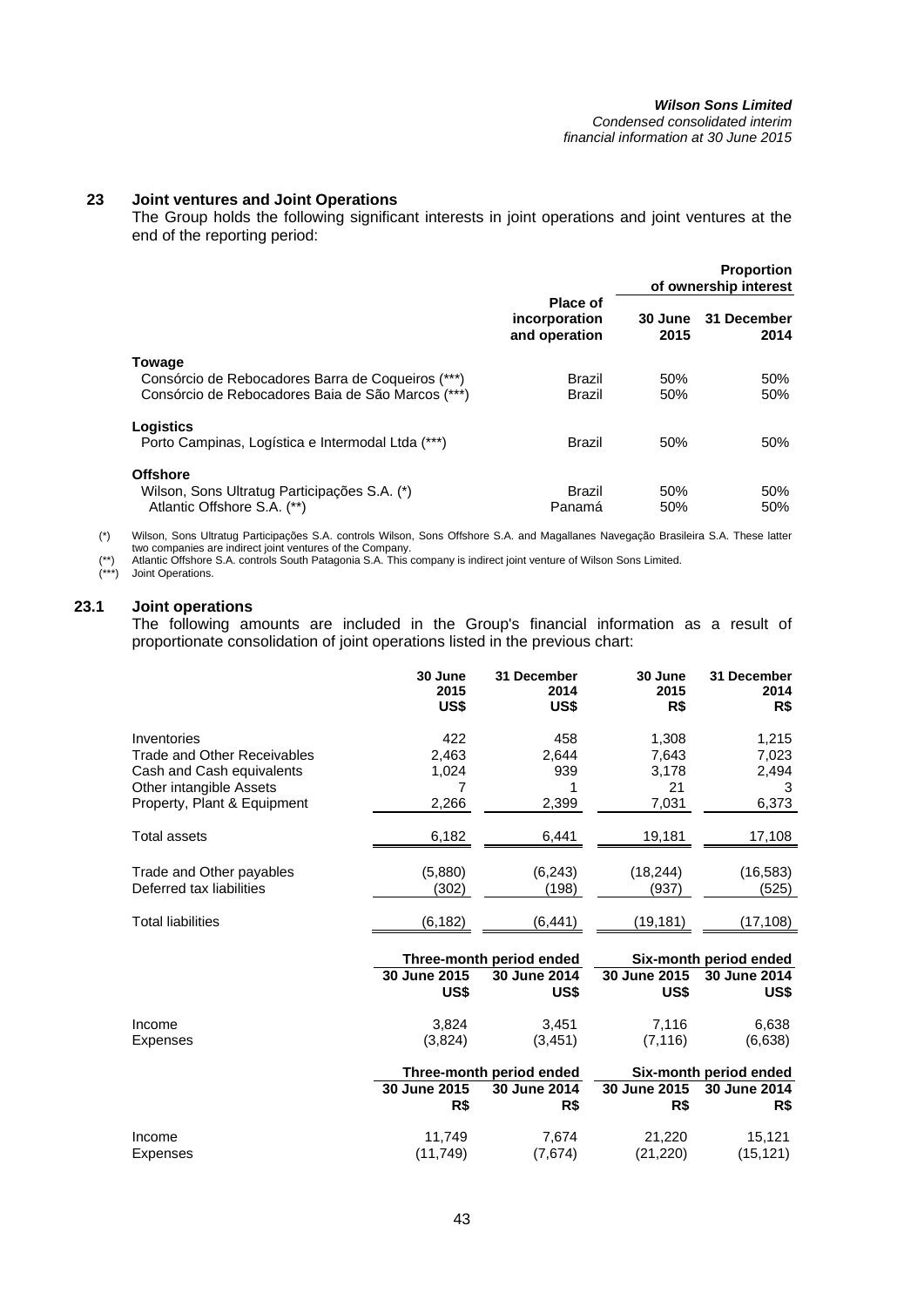#### *Wilson Sons Limited Condensed consolidated interim financial information at 30 June 2015*

## **23.2 Joint ventures**

The following amounts are not consolidated in the Group's financial information as they are considered as joint ventures. The Group´s interests on joint ventures are equity accounted.

|                                                       |                      | Three-month period ended |                      | Six-month period ended |
|-------------------------------------------------------|----------------------|--------------------------|----------------------|------------------------|
|                                                       | 30 June 2015<br>US\$ | 30 June 2014<br>US\$     | 30 June 2015<br>US\$ | 30 June 2014<br>US\$   |
| Revenue                                               | 37,376               | 39,516                   | 72,235               | 71,248                 |
| Raw materials and consumable used                     | (1, 111)             | (1, 148)                 | (2,532)              | (2,639)                |
| Employee benefits expense                             | (10, 951)            | (12,936)                 | (22,084)             | (24, 051)              |
| Depreciation and amortisation expenses                | (8,717)              | (8,691)                  | (17, 618)            | (16,983)               |
| Other operating expenses                              | (2,960)              | (4,790)                  | (7, 776)             | (9, 249)               |
| Profit on disposals of property, Plant &<br>Equipment |                      |                          | (221)                |                        |
| Results from operating activities                     | 13,637               | 11,951                   | 22,004               | 18,326                 |
| Investment income                                     | (1, 330)             | 57                       | 2,486                | (183)                  |
| Finance costs                                         | (4, 411)             | (4,621)                  | (8, 858)             | (9,241)                |
| Exchange gain (loss) on translation                   | 1,552                | 1,334                    | (10, 423)            | 3,660                  |
| Profit before tax                                     | 9,448                | 8,721                    | 5,209                | 12,562                 |
| Income tax expense                                    | (3,015)              | (3,865)                  | (1,024)              | (9,338)                |
| Profit for the period                                 | 6,433                | 4,856                    | 4,185                | 3,224                  |
| Participation                                         | 50%                  | 50%                      | 50%                  | 50%                    |
| Equity result                                         | 3,217                | 2,428                    | 2,093                | 1,612                  |
|                                                       |                      | Three-month period ended |                      | Six-month period ended |
|                                                       | 30 June 2015<br>R\$  | 30 June 2014<br>R\$      | 30 June 2015<br>R\$  | 30 June 2014<br>R\$    |
| Pavanua                                               | 114 770              | 87 301                   | 214.818              | $162$ $181$            |

| Revenue                                  | 114,779   | 87,301    | 214,818   | 162,484   |
|------------------------------------------|-----------|-----------|-----------|-----------|
| Raw materials and consumable used        | (3, 415)  | (2,508)   | (7, 473)  | (5,921)   |
| Employee benefits expense                | (33, 639) | (28, 689) | (65, 401) | (54, 930) |
| Depreciation and amortisation expenses   | (26,778)  | (17, 254) | (52,250)  | (33,620)  |
| Other operating expenses                 | (9, 113)  | (10, 597) | (22, 881) | (21,096)  |
| Profit on disposals of property, Plant & |           |           |           |           |
| Equipment                                |           |           | (616)     |           |
| Results from operating activities        | 41,834    | 28,253    | 66,197    | 46,917    |
| Investment income                        | 26,282    | 126       | 37,956    | (384)     |
| Finance costs                            | (43, 864) | (10, 344) | (57,076)  | (21, 019) |
| Exchange gain (loss) on translation      | 4,732     | 2,943     | (30, 838) | 8,078     |
| Profit before tax                        | 28,984    | 20,978    | 16,239    | 33,592    |
| Income tax expense                       | (9, 248)  | (7, 778)  | (2,839)   | (20,664)  |
| Profit for the period                    | 19,736    | 13,200    | 13,400    | 12,928    |
| Participation                            | 50%       | 50%       | 50%       | 50%       |
| Equity result                            | 9,868     | 6,600     | 6,700     | 6,464     |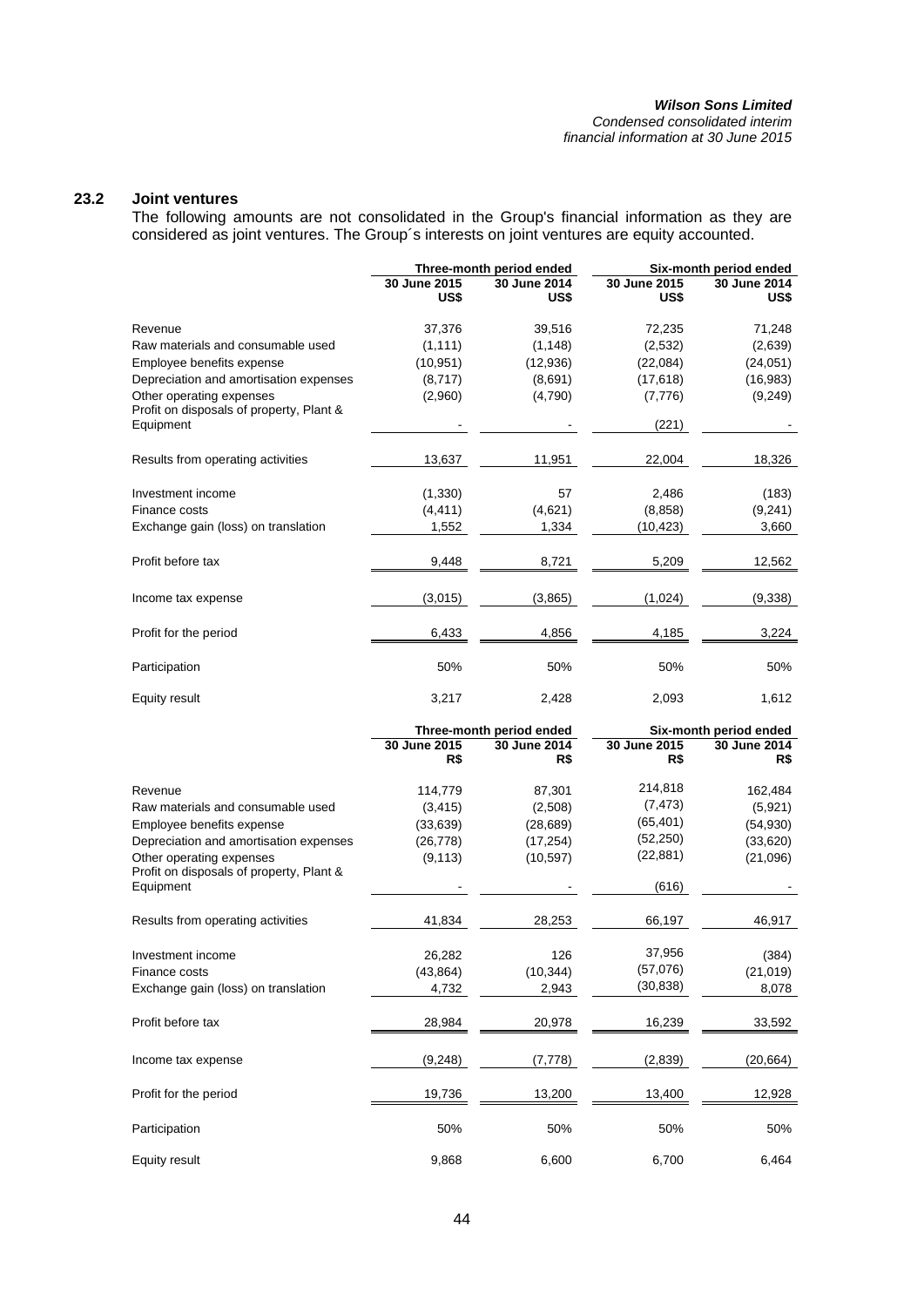*Condensed consolidated interim financial information at 30 June 2015* 

|                               | 30 June<br>2015<br>US\$ | 31 December<br>2014<br>US\$ | 30 June<br>2015<br>R\$ | 31 December<br>2014<br>R\$ |
|-------------------------------|-------------------------|-----------------------------|------------------------|----------------------------|
| Other non-current Assets      | 889                     | 1,566                       | 2,758                  | 4,160                      |
| Property, plant and equipment | 656,537                 | 598,497                     | 2,036,972              | 1,589,728                  |
| Long-term investment          | 2,055                   | 2,140                       | 6,376                  | 5,684                      |
| Other current assets          | 965                     | 1,367                       | 2,994                  | 3,631                      |
| Trade and other receivables   | 30,996                  | 35,782                      | 96,168                 | 95,045                     |
| Derivatives                   | 2                       | 79                          | 6                      | 210                        |
| Cash and cash equivalents     | 23,381                  | 37,061                      | 72,542                 | 98,441                     |
| Total assets                  | 714,825                 | 676,492                     | 2,217,816              | 1,796,899                  |
| Bank overdrafts and loans     | 531,729                 | 514,861                     | 1,649,742              | 1,367,574                  |
| Other non-current liabilities | 19,558                  | 16,596                      | 60,681                 | 44,082                     |
| Trade and other payables      | 94,942                  | 81,596                      | 294,567                | 216,736                    |
| Equity                        | 68,596                  | 63,439                      | 212,826                | 168,507                    |
| Total liabilities             | 714,825                 | 676,492                     | 2,217,816              | 1,796,899                  |

### *Guarantees*

Wilson Sons Offshore's loan agreements with BNDES are guaranteed by a pledge on the financed supply vessels, and in the majority of the contracts, a corporate guarantee from both Wilson Sons Adminisração e Comércio and Remolcadores Ultratug Ltda, each guarantteeing 50% of its subsidiary's debt balance with BNDES.

Magallanes Navegação Brasileira's loan agreement with Banco do Brasil is guaranteed by a pledge on the financed supply vessels. The security package also includes a standby letter of credit issued by Banco de Crédito e Inversiones - Chile for part of the debt balance, assignment of Petrobras' long-term contracts and a corporate guarantee issued by Inversiones Magallanes Ltda - Chile. A cash reserve account, accounted for under long term investments, funded with US\$2.1 million (R\$6.4 million) should be maintained until full repayment of the loan agreement.

## *Covenants*

The joint venture Magallanes Navegação Brasileira S.A. has to comply with specific annual financial covenants. At 31 December 2014, the company was in compliance with all clauses in the loans contract.

## *Provisions for tax, labour and civil risks*

The breakdown of the provision by type of risk is as follows:

|               | 30 June<br>2015<br>US\$ | 31 December<br>2014<br>US\$ |
|---------------|-------------------------|-----------------------------|
| Labour claims | 48                      | -                           |
| Total         | 48                      | -                           |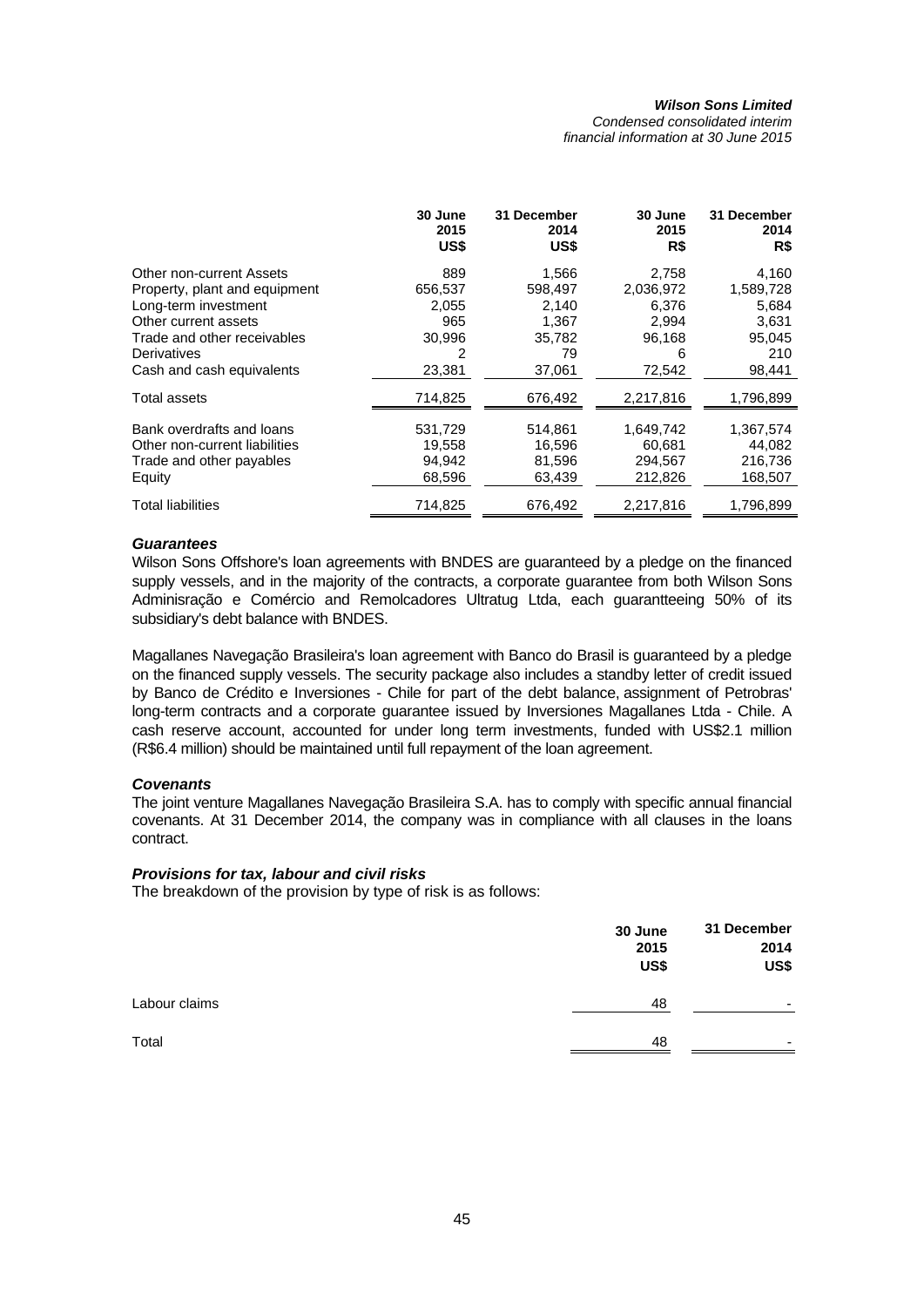#### *Wilson Sons Limited Condensed consolidated interim financial information at 30 June 2015*

|               | 30 June     | 31 December              |  |
|---------------|-------------|--------------------------|--|
|               | 2015<br>R\$ | 2014<br>R\$              |  |
|               |             |                          |  |
| Labour claims | 150         | -                        |  |
| Total         | 150         | $\overline{\phantom{0}}$ |  |

In the normal course of business in Brazil, the Group remains exposed to numerous local legal claims. It is the Group's policy to vigorously contest such claims, many of which appear to have little substance in merit, and to manage such claims through its legal counsel.

In addition to the cases for which the Group booked the provision, there are other tax, civil and labour disputes amounting to US\$11.7 million (R\$36.4 million) (2014: US\$12.6 million (R\$33.4 million)), whose probability of loss was estimated by the legal counsel as possible.

The breakdown of possible losses is described as follows:

|               | 30 June<br>2015<br>US\$ | 31 December<br>2014<br>US\$ |
|---------------|-------------------------|-----------------------------|
| Civil cases   | 2                       | 2                           |
| Tax cases     | 9,059                   | 9,189                       |
| Labour claims | 2,685                   | 3,387                       |
| Total         | 11,746                  | 12,578                      |
|               |                         |                             |
|               | 30 June<br>2015<br>R\$  | 31 December<br>2014<br>R\$  |
| Civil cases   | 5                       | 5                           |
| Tax cases     | 28,105                  | 24,407                      |
| Labour claims | 8,332                   | 8,998                       |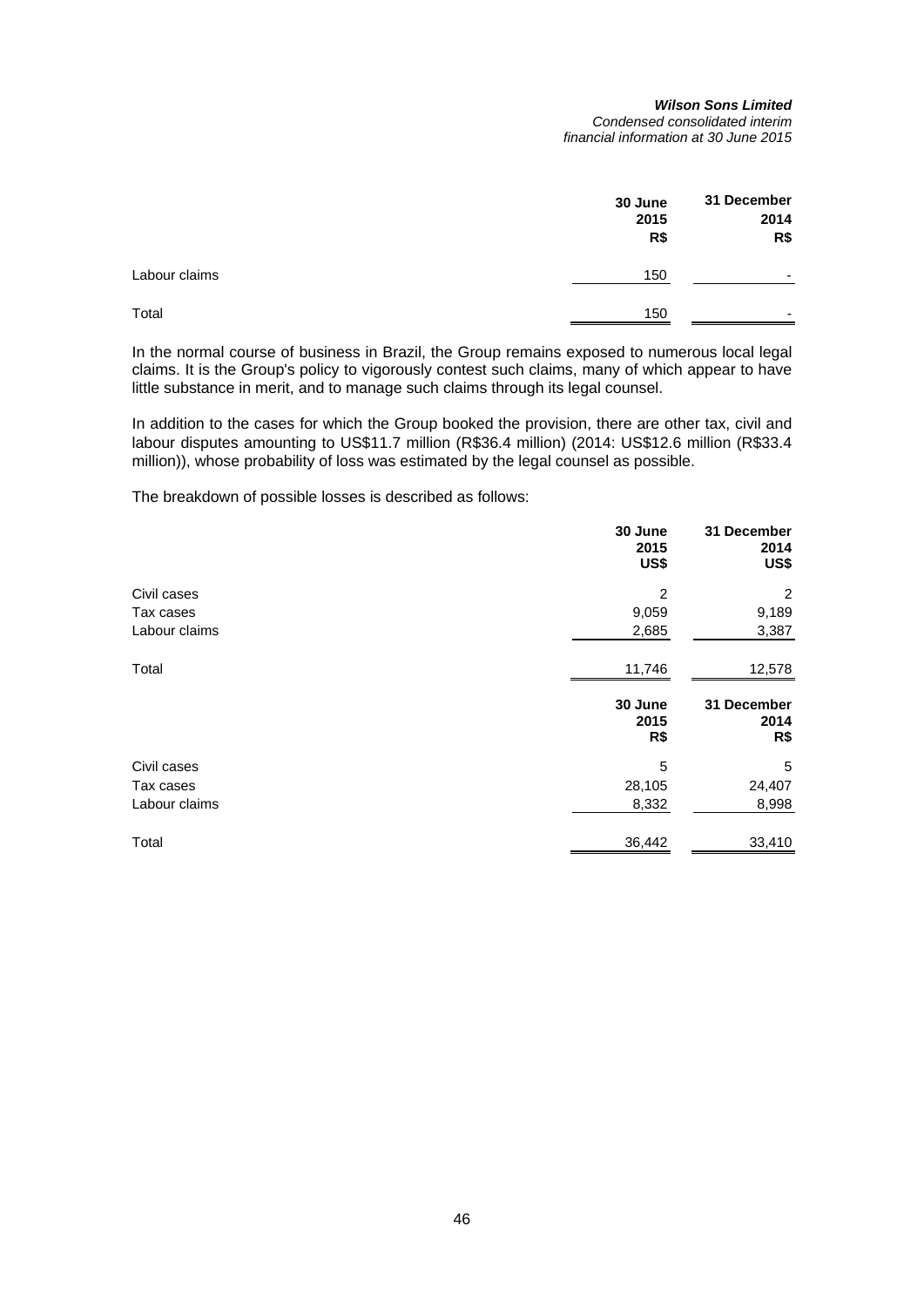#### **23.3 Investments in joint ventures**

The investments valued by using the equity accounting method are shown as follows:

|                                                                    | 30 June 2015 |                      |                           |                  |                                                |                                                                               |                                          |                                  |                             |
|--------------------------------------------------------------------|--------------|----------------------|---------------------------|------------------|------------------------------------------------|-------------------------------------------------------------------------------|------------------------------------------|----------------------------------|-----------------------------|
|                                                                    | Currency     | Number of<br>shares  | Ownership<br>interest - % | Share capital    | Investee's adjusted<br>shareholders'<br>equity | <b>Elimination of</b><br>profit on<br><b>Construction</b><br><b>Contracts</b> | Investee's<br>adjusted<br>profit or loss | <b>Equity in</b><br>subsidiaries | Book value<br>of investment |
| Wilson, Sons Ultratug Participações S.A.<br>Atlantic Offshore S.A. | US\$<br>US\$ | 45,816,550<br>10,000 | 50.00<br>50.00            | 25.131<br>8,010  | 57,294<br>11,302                               | (38,601)                                                                      | 2,260<br>1,926                           | 1,130<br>963                     | 9,347<br>5,651              |
| Total                                                              |              |                      |                           |                  | 68,596                                         | (38, 601)                                                                     | 4,186                                    | 2,093                            | 14,998                      |
| Wilson, Sons Ultratug Participações S.A.<br>Atlantic Offshore S.A. | R\$<br>R\$   | 45.816.550<br>10,000 | 50.00<br>50.00            | 45.817<br>18,345 | 177.760<br>35,066                              | (119, 763)                                                                    | 7,613<br>5,786                           | 3,807<br>2,893                   | 29,000<br>17,533            |
| Total                                                              |              |                      |                           |                  | 212,826                                        | (119, 763)                                                                    | 13,399                                   | 6.700                            | 46,533                      |

|                                                                    | 31 December 2014 |                      |                           |                  |                                                |                                                                               |                                          |                           |                                    |
|--------------------------------------------------------------------|------------------|----------------------|---------------------------|------------------|------------------------------------------------|-------------------------------------------------------------------------------|------------------------------------------|---------------------------|------------------------------------|
|                                                                    | Currency         | Number of<br>shares  | Ownership<br>interest - % | Share capital    | Investee's adjusted<br>shareholders'<br>equity | <b>Elimination of</b><br>profit on<br><b>Construction</b><br><b>Contracts</b> | Investee's<br>adjusted<br>profit or loss | Equity in<br>subsidiaries | <b>Book value</b><br>of investment |
| Wilson, Sons Ultratug Participações S.A.<br>Atlantic Offshore S.A. | US\$<br>US\$     | 45,816,550<br>10,000 | 50.00<br>50.00            | 25.131<br>8,010  | 54,063<br>9,376                                | (40, 441)                                                                     | 10,991<br>3,187                          | 5,496<br>1,594            | 6,811<br>4,689                     |
| Total                                                              |                  |                      |                           |                  | 63,439                                         | (40, 441)                                                                     | 14,178                                   | 7,090                     | 11,500                             |
| Wilson, Sons Ultratug Participações S.A.<br>Atlantic Offshore S.A. | R\$<br>R\$       | 45,816,550<br>10,000 | 50.00<br>50.00            | 45.817<br>18,345 | 143.602<br>24,905                              | (107, 419)                                                                    | 38,709<br>7,684                          | 19,356<br>3,842           | 18,093<br>12,453                   |
| Total                                                              |                  |                      |                           |                  | 168,507                                        | (107, 419)                                                                    | 46,393                                   | 23,198                    | 30,546                             |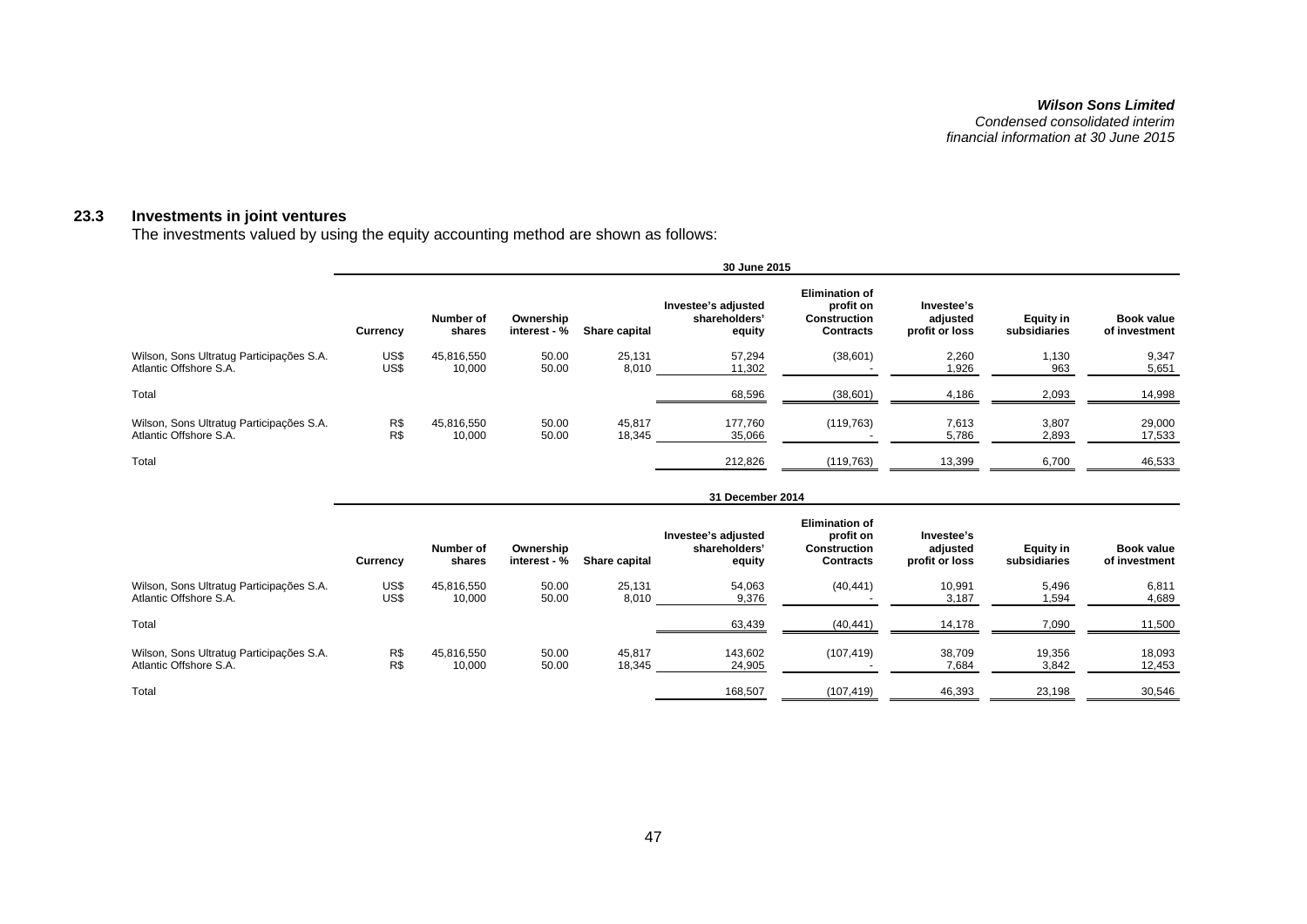The reconciliation of the investment in joint ventures balance, including the impact of profit recognized by joint ventures:

|                                                                              |        | <b>Investment</b> |
|------------------------------------------------------------------------------|--------|-------------------|
|                                                                              | US\$   | R\$               |
| At 1 January 2014                                                            | 2,577  | 6,036             |
| Share of result of joint ventures                                            | 7,090  | 23,198            |
| <b>Elimination on Construction Contracts</b>                                 | 2,319  | (907)             |
| Derivatives                                                                  | (486)  | (1, 192)          |
| Foreign currency gains/(loss) in respect of translation into Brazilian Reais |        | 3,411             |
| At 31 December 2014                                                          | 11,500 | 30,546            |
| Share of result of joint ventures                                            | 2,093  | 6,700             |
| Elimination on Construction Contracts                                        | 919    | 2,678             |
| Derivatives                                                                  | 486    | 1,192             |
| Foreign currency gains/(loss) in respect of translation into Brazilian Reais |        | 5,417             |
| At 30 June 2015                                                              | 14,998 | 46,533            |

## **24 Operating lease arrangements and other obligations**

#### **The Group as lessee**

|                                          | 30 June<br>2015 | 31 December<br>2014 | 30 June<br>2015 | 31 December<br>2014 |
|------------------------------------------|-----------------|---------------------|-----------------|---------------------|
|                                          | US\$            | US\$                | R\$             | R\$                 |
| Minimum lease payments under operating   |                 |                     |                 |                     |
| leases recognized in income for the year | 6.129           | 8.917               | 19.016          | 23.686              |

On 30 June 2015, the minimum amount due by the Group for future lease payments under cancellable operating leases was US\$8.9 million (R\$27.6 million) (2014: US\$12.0 million (R\$31.8 million)).

Lease commitments for land and buildings with a term of over 5 years are recognized as an expense on a straight-line basis over the lease term. These operating lease arrangements are mainly concluded between Tecon Rio Grande and the Rio Grande port authority, and between Tecon Salvador and the Salvador port authority. The Tecon Rio Grande minimum period extends to 2022 and the Tecon Salvador minimum period extends to 2025. Both have an option to renew the concession for a maximum period of 25 years.

The Tecon Rio Grande guaranteed payments consist of two elements: a fixed rental, and fee per 1,000 containers moved based on minimum forecast volumes.

Tecon Salvador guaranteed payments consist of three elements: a fixed rental, a fee per container handled based on minimum forecast volumes and a fee per ton of non-containerized cargo handled based on minimum forecast volumes.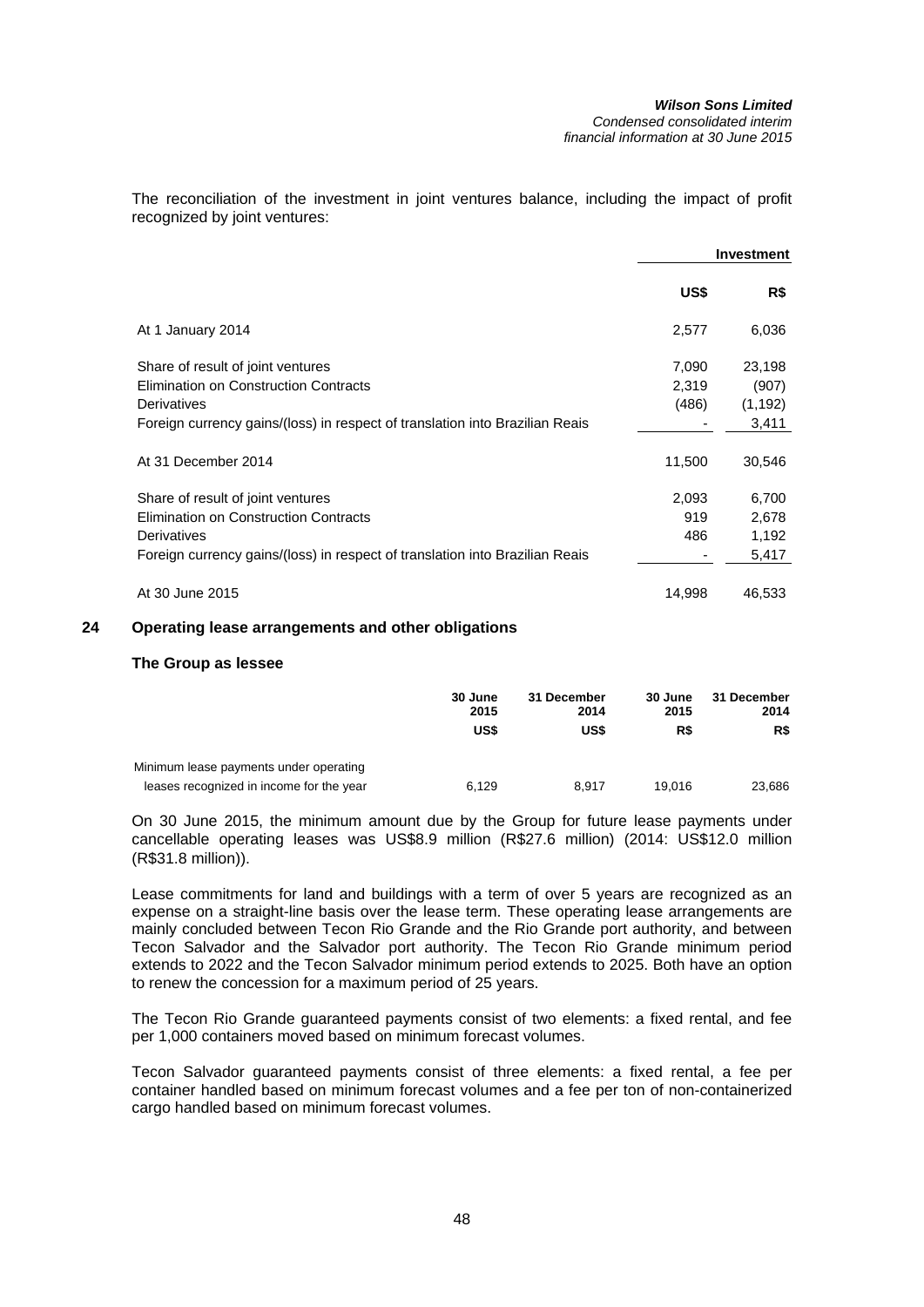At the end of the reporting period, the Group had outstanding commitments for future minimum lease payments under non-cancellable operating leases, which fall due as follows:

|                                       | 30 June<br>2015<br>US\$ | 31 December<br>2014<br>US\$ | 30 June<br>2015<br>R\$ | 31 December<br>2014<br>R\$ |
|---------------------------------------|-------------------------|-----------------------------|------------------------|----------------------------|
| Within one year                       | 21.818                  | 23,268                      | 67,693                 | 61,804                     |
| In the second to fifth year inclusive | 66,785                  | 78,072                      | 207,207                | 207,375                    |
| Greater than five years               | 66,437                  | 82,614                      | 206,127                | 219,439                    |
| Total                                 | 155,040                 | 183,954                     | 481,027                | 488,618                    |

## **25 Financial instruments and risk assessment**

## **a. Capital risk management**

The Group manages its capital to ensure that its entities will be able to continue as going concerns, while maximizing the return to stakeholders through the optimization of the debt and equity balance. The Group's capital structure consists of debt (which includes the borrowing disclosed in Note 15), cash and cash equivalents and short-term investments disclosed in Note 14, and equity attributable to owners of the parent comprising issued capital, reserves, and retained earnings as disclosed in Note 21

## **b. Categories of financial instruments**

|                                                              |                         | Fair value                  |                         | <b>Book value</b>           |
|--------------------------------------------------------------|-------------------------|-----------------------------|-------------------------|-----------------------------|
|                                                              | 30 June<br>2015<br>US\$ | 31 December<br>2014<br>US\$ | 30 June<br>2015<br>US\$ | 31 December<br>2014<br>US\$ |
| Financial instruments classified as loans and<br>receivables |                         |                             |                         |                             |
| Cash and cash equivalents                                    | 94,278                  | 85,533                      | 94,278                  | 85,533                      |
| <b>Short Term Investments</b>                                | 20,620                  | 24,000                      | 20,620                  | 24,000                      |
| Operational trade receivables<br>Other receivables           | 45,820<br>82,717        | 49,178<br>98,154            | 45,820<br>82,717        | 49,178<br>98,154            |
|                                                              | 243,435                 | 256,865                     | 243,435                 | 256,865                     |
| Financial instruments classified as amortized cost           |                         |                             |                         |                             |
| <b>Bank loans</b>                                            | 368,968                 | 395,185                     | 368,968                 | 395,185                     |
| Operational trade payables                                   | 68,395                  | 51,573                      | 68,395                  | 51,573                      |
| Other payables                                               | 23,501                  | 26,138                      | 23,501                  | 26,138                      |
| Total Financial instruments - amortized cost                 | 460,864                 | 472,896                     | 460,864                 | 472,896                     |
| Financial instruments classified as cash flow hedge          |                         |                             |                         |                             |
| Derivatives                                                  | 2,492                   | 1,999                       | 2,492                   | 1,999                       |
|                                                              | 463,356                 | 474,895                     | 463,356                 | 474,895                     |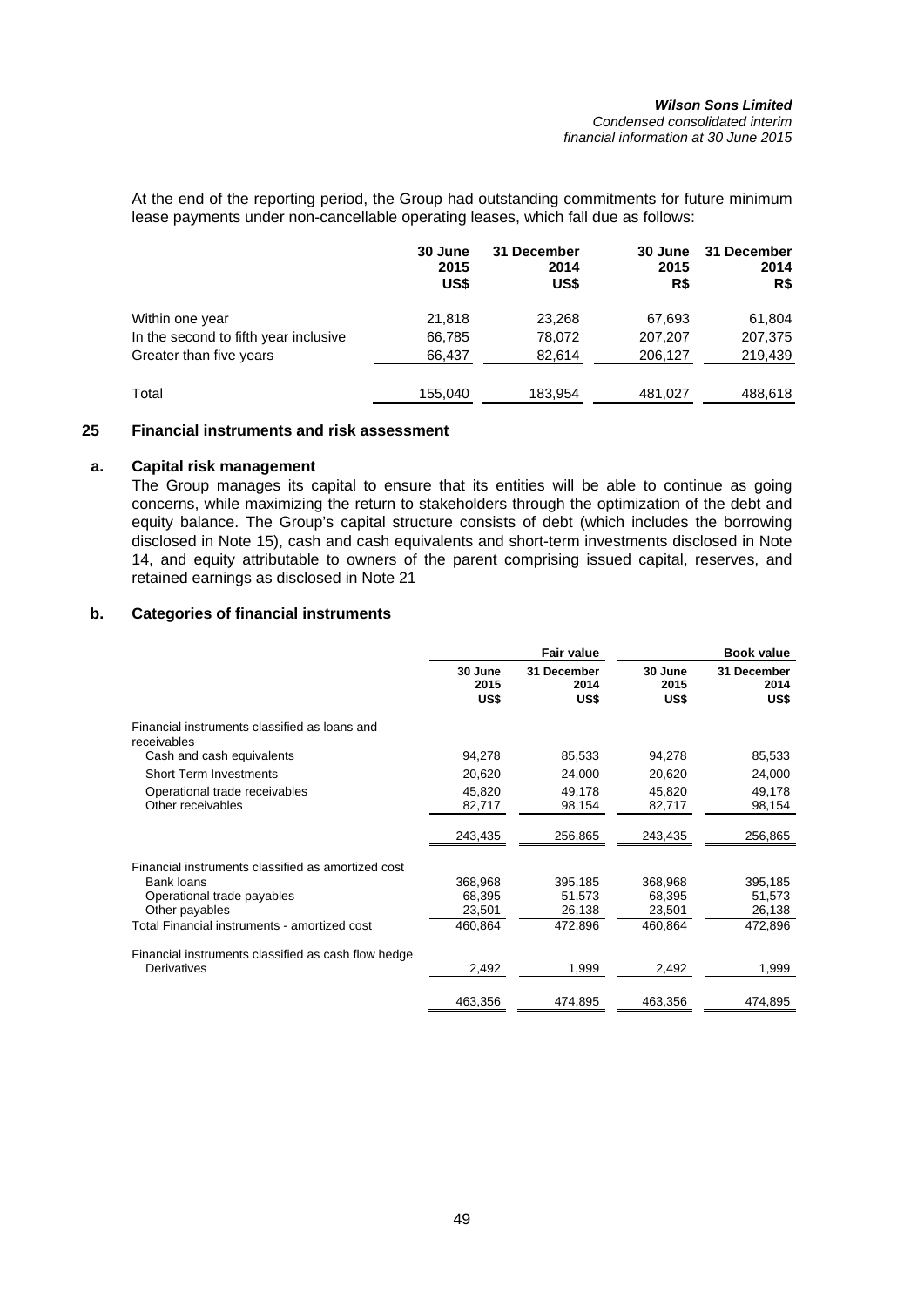*Condensed consolidated interim financial information at 30 June 2015* 

|                                                                                                                  |                                | <b>Fair value</b>              |                                | <b>Book value</b>              |
|------------------------------------------------------------------------------------------------------------------|--------------------------------|--------------------------------|--------------------------------|--------------------------------|
|                                                                                                                  | 30 June<br>2015<br>R\$         | 31 December<br>2014<br>R\$     | 30 June<br>2015<br>R\$         | 31 December<br>2014<br>R\$     |
| Financial instruments classified as loans and<br>receivables                                                     |                                |                                |                                |                                |
| Cash and cash equivalents                                                                                        | 292,507                        | 227,193                        | 292,507                        | 227,193                        |
| <b>Short Term Investments</b><br>Operational trade receivables<br>Other receivables                              | 63,976<br>142,160<br>256,637   | 63,749<br>130.627<br>260,716   | 63,976<br>142.160<br>256,637   | 63,749<br>130.627<br>260,716   |
|                                                                                                                  | 755,280                        | 682,285                        | 755,280                        | 682,285                        |
| Financial instruments classified as amortized cost<br>Bank loans<br>Operational trade payables<br>Other payables | 1,144,760<br>212,202<br>72,914 | 1,049,690<br>136,988<br>69,428 | 1,144,760<br>212,202<br>72,914 | 1,049,690<br>136,988<br>69,428 |
| Total Financial instruments - amortized cost                                                                     | 1,429,876                      | 1,256,106                      | 1,429,876                      | 1,256,106                      |
| Financial instruments classified as cash flow hedge<br><b>Derivatives</b>                                        | 7,732                          | 5,309                          | 7,732                          | 5,309                          |
|                                                                                                                  | 1,437,608                      | 1,261,415                      | 1,437,608                      | 1,261,415                      |

## **c. Financial risk management objectives**

The Group's Structured Finance Department monitors and manages financial risks related to the operations. A financial risk committee has been established and meets regularly to assess financial risks and decide mitigation based on guidelines stated in the group's financial risk policy.

These risks include market risk, credit risk and liquidity risk. The primary objective is to keep a minimum exposure to those risks by using financial instruments and by assessing and controlling the credit and liquidity risks. The Group may use derivatives and other financial instruments for hedging purposes only.

## **d. Foreign currency risk management**

The operating cash flows are exposed to currency fluctuations because they are denominated part in Brazilian Real. These proportions vary according to the characteristics of each business.

Cash flows from investments in fixed assets are denominated partly in Brazilian. These investments are subject to currency fluctuations between the moment when the prices of those goods or services are settled and the actual payment date. The resources and their application are monitored with purpose of matching the currency cash flows and due dates.

The Group has contracted partly Brazilian Real-denominated debt, and the cash and cash equivalents balances are also Brazilian Real-denominated.

In general terms, for operating cash flows, the Group seeks to neutralize the currency risk by matching assets (receivables) and liabilities (payments). Furthermore, the Group seeks to generate an operating cash surplus in the same currency in which the debt service of each business is denominated.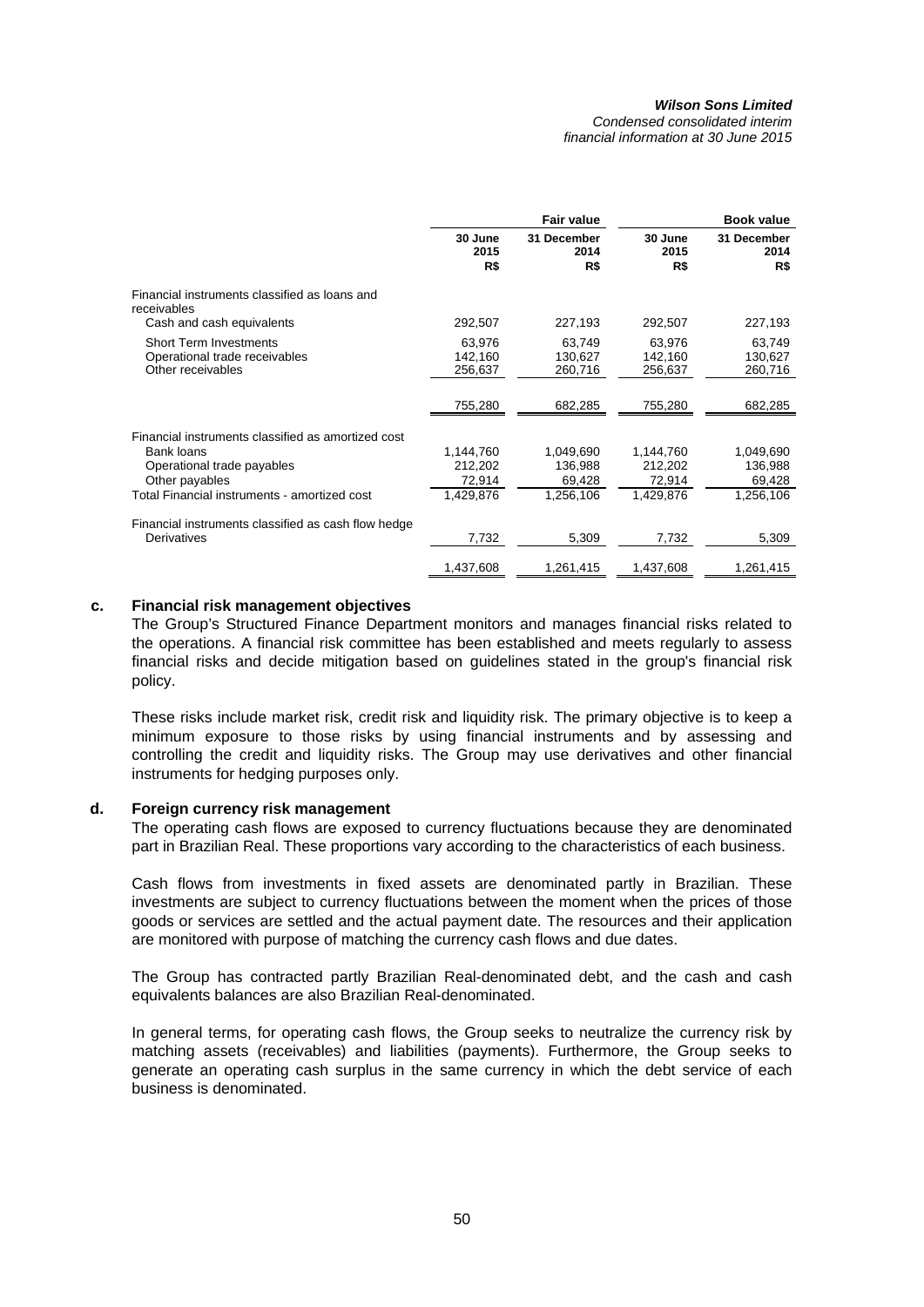The carrying amounts of the Group's foreign currency denominated monetary assets and monetary liabilities at the reporting dates are as follows:

|                               |                         | <b>Assets</b>               |                         | <b>Liabilities</b>          |
|-------------------------------|-------------------------|-----------------------------|-------------------------|-----------------------------|
|                               | 30 June<br>2015<br>US\$ | 31 December<br>2014<br>US\$ | 30 June<br>2015<br>US\$ | 31 December<br>2014<br>US\$ |
| Amounts denominated in dollar | 308,526                 | 239,578                     | 273,841                 | 140,120                     |
|                               |                         | <b>Assets</b>               |                         | <b>Liabilities</b>          |
|                               | 30 June<br>2015<br>R\$  | 31 December<br>2014<br>R\$  | 30 June<br>2015<br>R\$  | 31 December<br>2014<br>R\$  |
| Amounts denominated in Real   | 957,233                 | 636.367                     | 849,619                 | 372.187                     |

## *Foreign currency sensitivity analysis*

The sensitivity analysis presented in the following sections, which refer to the position on 30 June 2015, estimates the impacts of the Brazilian Real devaluation against the US Dollar. A baseline scenario is determined based both on the carrying value of the operations, and the "PTAX" rate as of 30 June 2015. Then, three additional, exchange rate scenarios are contemplated: the likely scenario (Probable) and two possible scenarios of deterioration of 25% (Possible) and 50% (Remote) in the exchange rate. The Group uses the Brazilian Central Bank's "Focus" report to determine the probable scenario.

**30 June 2015**

|                                         |             |                                               |                         |                                             |                                      | Exchange rates (i)          |
|-----------------------------------------|-------------|-----------------------------------------------|-------------------------|---------------------------------------------|--------------------------------------|-----------------------------|
| Probable scenario<br>R\$3.20 / US\$1.00 |             | Possible scenario (25%)<br>R\$4.00 / US\$1.00 |                         | Remote scenario (50%)<br>R\$4.80 / US\$1.00 |                                      |                             |
| <b>Operation</b>                        | <b>Risk</b> | Amount<br>US\$                                | <b>Result</b>           | Probable<br>scenario                        | <b>Possible</b><br>scenario<br>(25%) | Remote<br>scenario<br>(50%) |
| <b>Total assets</b>                     | R\$         | 308,526                                       | <b>Exchange Effects</b> | (9,391)                                     | (69, 218)                            | (109, 102)                  |
| <b>Total liabilities</b>                | R\$         | 273,841                                       | <b>Exchange Effects</b> | 8,335                                       | 61,436                               | 96,837                      |
|                                         |             |                                               |                         | (1,056)                                     | (7, 782)                             | (12,265)                    |
| <b>Operation</b>                        | <b>Risk</b> | Amount<br>R\$                                 | <b>Result</b>           | Probable<br>scenario                        | <b>Possible</b><br>scenario<br>(25%) | Remote<br>scenario<br>(50%) |
| Total assets                            | R\$         | 957,233                                       | <b>Exchange Effects</b> | (29, 137)                                   | (214, 756)                           | (338,500)                   |
| <b>Total liabilities</b>                | R\$         | 849,619                                       | <b>Exchange Effects</b> | 25,860                                      | 190,611                              | 300,446                     |
|                                         |             |                                               |                         | (3,277)                                     | (24, 145)                            | (38,054)                    |

(i) Information source: Focus BACEN, report from 3 July 2015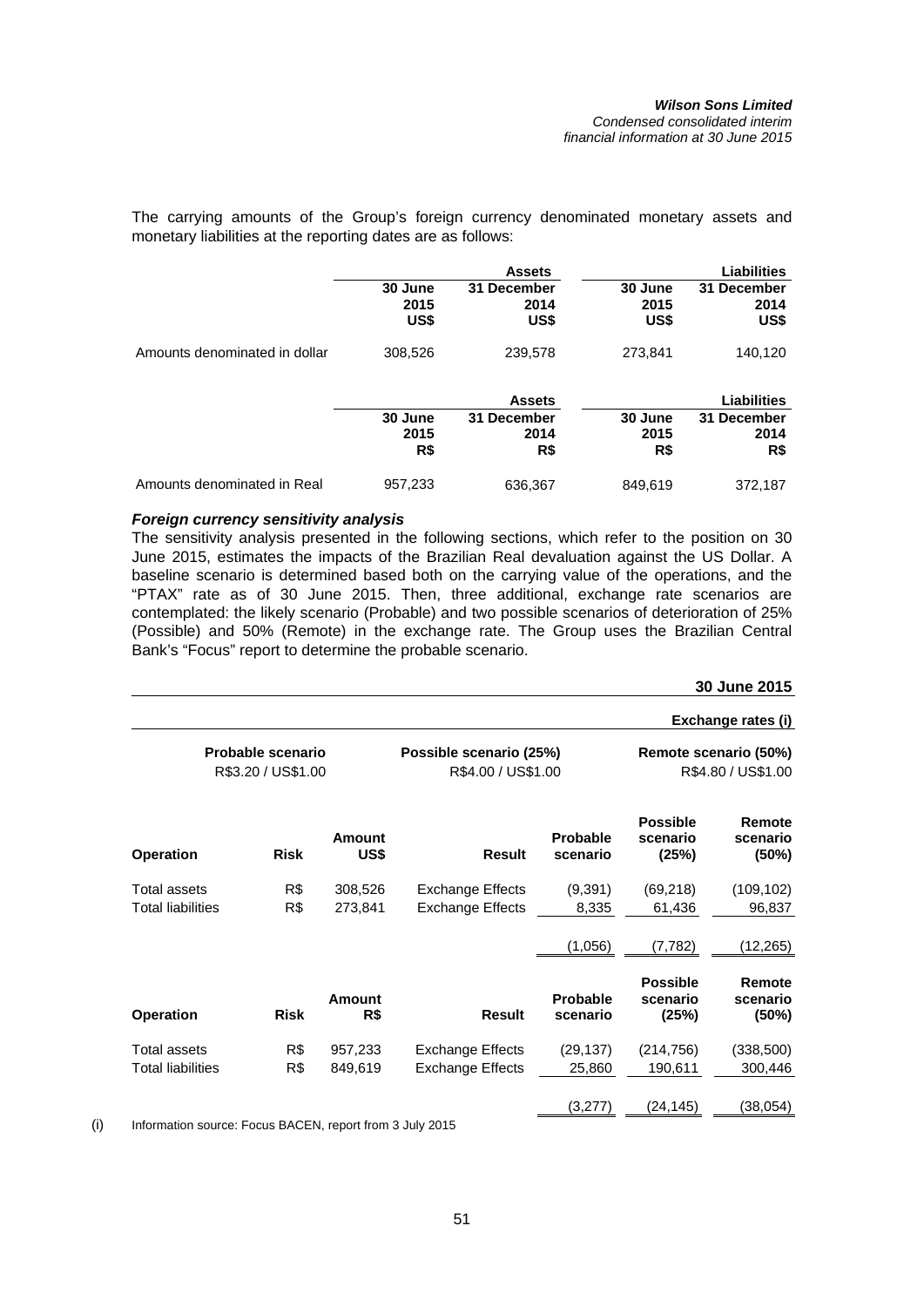*Condensed consolidated interim financial information at 30 June 2015* 

#### **31 December 2014**

#### **Exchange rates (i)**

|                          | <b>Probable scenario</b><br>R\$2.80 / US\$1.00 |                       | Possible scenario (25%)<br>R\$3.50 / US\$1.00 | Remote scenario (50%)<br>R\$4.20 / US\$1.00 |                                      |                             |
|--------------------------|------------------------------------------------|-----------------------|-----------------------------------------------|---------------------------------------------|--------------------------------------|-----------------------------|
| <b>Operation</b>         | <b>Risk</b>                                    | <b>Amount</b><br>US\$ | <b>Result</b>                                 | <b>Probable</b><br>scenario                 | <b>Possible</b><br>scenario<br>(25%) | Remote<br>scenario<br>(50%) |
| Total assets             | R\$                                            | 239,578               | <b>Exchange Effects</b>                       | (12, 304)                                   | (57, 758)                            | (88,062)                    |
| <b>Total liabilities</b> | R\$                                            | 140,120               | <b>Exchange Effects</b>                       | 7,196                                       | 33,781                               | 51,504                      |
|                          |                                                |                       |                                               | (5, 108)                                    | (23, 977)                            | (36,558)                    |
| <b>Operation</b>         | <b>Risk</b>                                    | Amount<br>R\$         | <b>Result</b>                                 | <b>Probable</b><br>scenario                 | <b>Possible</b><br>scenario<br>(25%) | Remote<br>scenario<br>(50%) |
| Total assets             | R\$                                            | 636,367               | <b>Exchange Effects</b>                       | (32, 682)                                   | (153, 420)                           | (233,912)                   |
| <b>Total liabilities</b> | R\$                                            | 372,187               | Exchange Effects                              | 19,115                                      | 89,728                               | 136,807                     |
|                          |                                                |                       |                                               | (13,567)                                    | (63,692)                             | (97,105)                    |

(i) Information source: Focus BACEN, report from 23 January 2015

#### **e. Interest rate risk management**

The Group holds most of its debts linked to fixed rates. Most of the Group's fixed rates loans are with the FMM.

Other loans exposed to floating rates are as follows:

- TJLP (Brazilian Long Term Interest Rate) for Brazilian Real-denominated funding through FINAME credit line to Port Operations and Logistics operations;
- DI (Brazilian Interbank Interest Rate) for Brazilian Real-denominated funding in Logistics operations; and
- 6-month Libor (London Interbank Offered Rate) for US Dollar-denominated funding for Port Operations.

The Brazilian Real-denominated investments yield interest rates corresponding to the DI daily fluctuation for privately-issued securities and/or "Selic-Over" government-issued bonds. The US Dollar-denominated investments are part in time deposits, with short-term maturities.

#### *Interest rate sensitivity analysis*

The Group does not account for any financial asset or liability interest rate at fair value through profit or loss. Therefore, a change in interest rates at the reporting date would not change the result. The Group uses two important information sources to estimate the probable scenario, BM&F (*Bolsa de Mercadorias e Futuros*) and Bloomberg.

The following analysis concerns a possible fluctuation of revenue or expenses linked to the transactions and scenarios shown, without considering their fair value.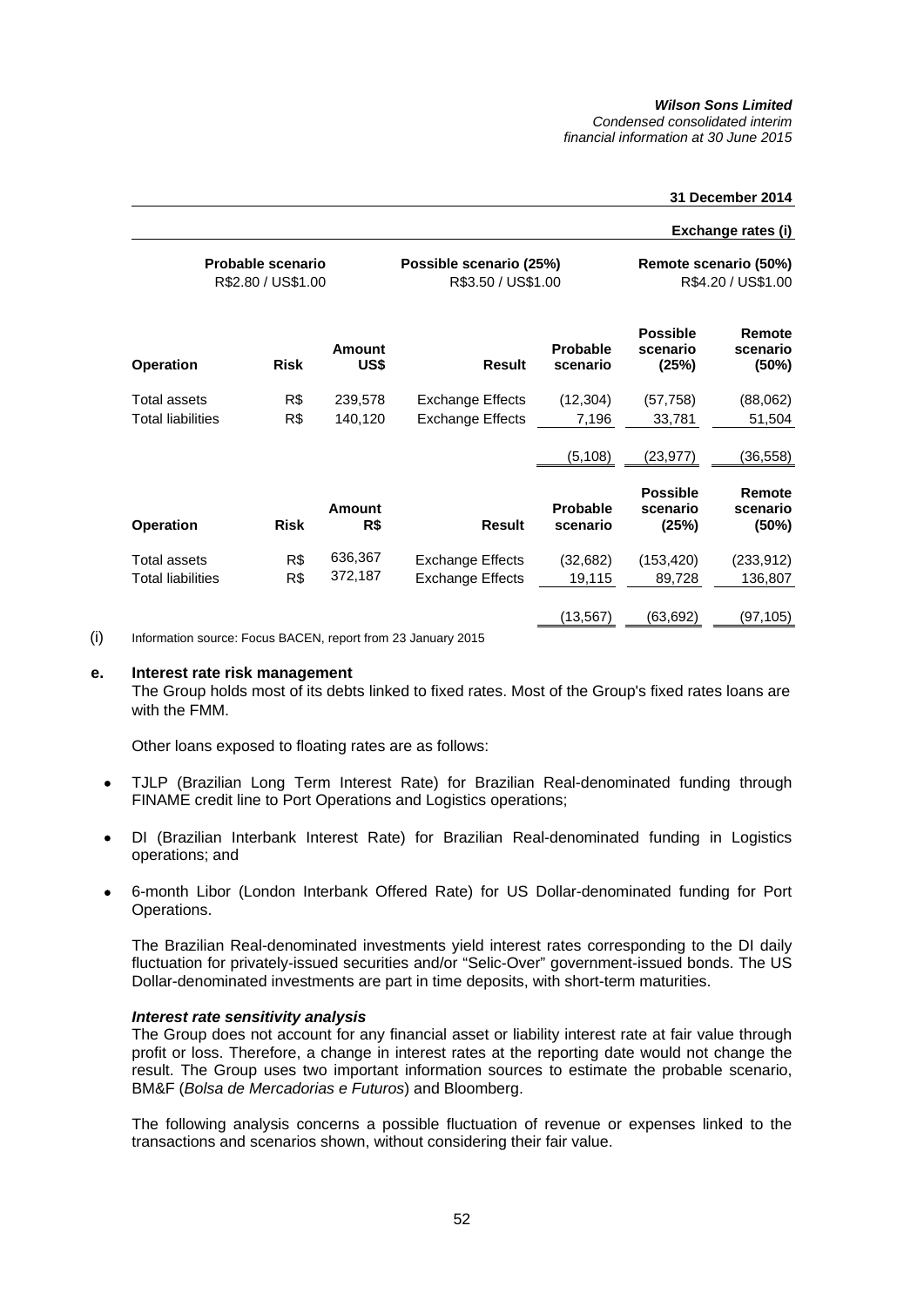#### *Wilson Sons Limited Condensed consolidated interim financial information at 30 June 2015*

## **30 June 2015**

|                                                                                          |                                     |                                        |                                          |                                             |                                             | Libor(i) and CDI(ii)                        |
|------------------------------------------------------------------------------------------|-------------------------------------|----------------------------------------|------------------------------------------|---------------------------------------------|---------------------------------------------|---------------------------------------------|
| <b>Transaction</b>                                                                       |                                     |                                        |                                          | <b>Probable</b><br>scenario                 | <b>Possible</b><br>scenario<br>25%          | Remote<br>scenario<br>50%                   |
| Loans - Libor<br>Loans - CDI<br>Loans - TJLP<br>Investments - Libor<br>Investments - CDI |                                     |                                        |                                          | 0.78%<br>13.70%<br>6.50%<br>1.06%<br>13.70% | 0.97%<br>17.13%<br>8.13%<br>1.25%<br>17.13% | 1.17%<br>20.55%<br>9.75%<br>1.45%<br>20.55% |
| <b>Transaction</b>                                                                       | <b>Risk</b>                         | <b>Amount</b><br>US\$                  | <b>Result</b>                            | Probable<br>scenario                        | <b>Possible</b><br>scenario<br>(25%)        | Remote<br>scenario<br>(50%)                 |
| Loans - Libor<br>Loans - CDI<br>Loans - TJLP<br>Loans - Fixed                            | Libor<br>CDI<br><b>TJLP</b><br>None | 76,457<br>28,554<br>263,957            | Interest<br>Interest<br>Interest<br>None | (209)                                       | (316)<br>(298)                              | (422)<br>(592)                              |
| <b>Total Loans</b><br>Investments<br>Investments<br><b>Total Investments</b>             | Libor<br>CDI                        | 368,968<br>29,676<br>80,093<br>109,769 | Income<br>Income                         | (209)<br>1,619<br>1,619                     | (614)<br>50<br>4,538<br>4,588               | (1,014)<br>100<br>7,457<br>7,557            |
|                                                                                          |                                     |                                        | Net Income                               | 1,410                                       | 3,974                                       | 6,543                                       |
| <b>Transaction</b>                                                                       | <b>Risk</b>                         | Amount<br>R\$                          | <b>Result</b>                            | <b>Probable</b><br>scenario                 | <b>Possible</b><br>scenario<br>(25%)        | Remote<br>scenario<br>(50%)                 |
| Loans - Libor<br>Loans - CDI<br>Loans - TJLP                                             | Libor<br><b>CDI</b><br>TJLP         | 237,218<br>88,592                      | Interest<br>Interest<br>Interest         | (650)                                       | (980)<br>(925)                              | (1, 310)<br>(1,837)                         |
| Loans - Fixed<br><b>Total Loans</b>                                                      | None                                | 818,950<br>1,144,760                   | None                                     | (650)                                       | (1,905)                                     | (3, 147)                                    |
| Investments<br>Investments<br><b>Total Investments</b>                                   | Libor<br>CDI                        | 92,072<br>248,495<br>340,567           | Income<br>Income                         | 5,024<br>5,024                              | 155<br>14,079<br>14,234                     | 310<br>23,135<br>23,445                     |
|                                                                                          |                                     |                                        | Net Income                               | 4,374                                       | 12,329                                      | 20,298                                      |

(i) Information source: Bloomberg

(ii) Information source: BM&F (Bolsa de Mercadorias e Futuros)

The net effect was obtained by assuming a 12 month period starting 30 June 2015 in which interest rates vary and all other variables are held constant. The scenarios express the difference between the scenario rate and actual rate.

The interest rate risk mix is 29.35% of Libor and 70.65% of CDI.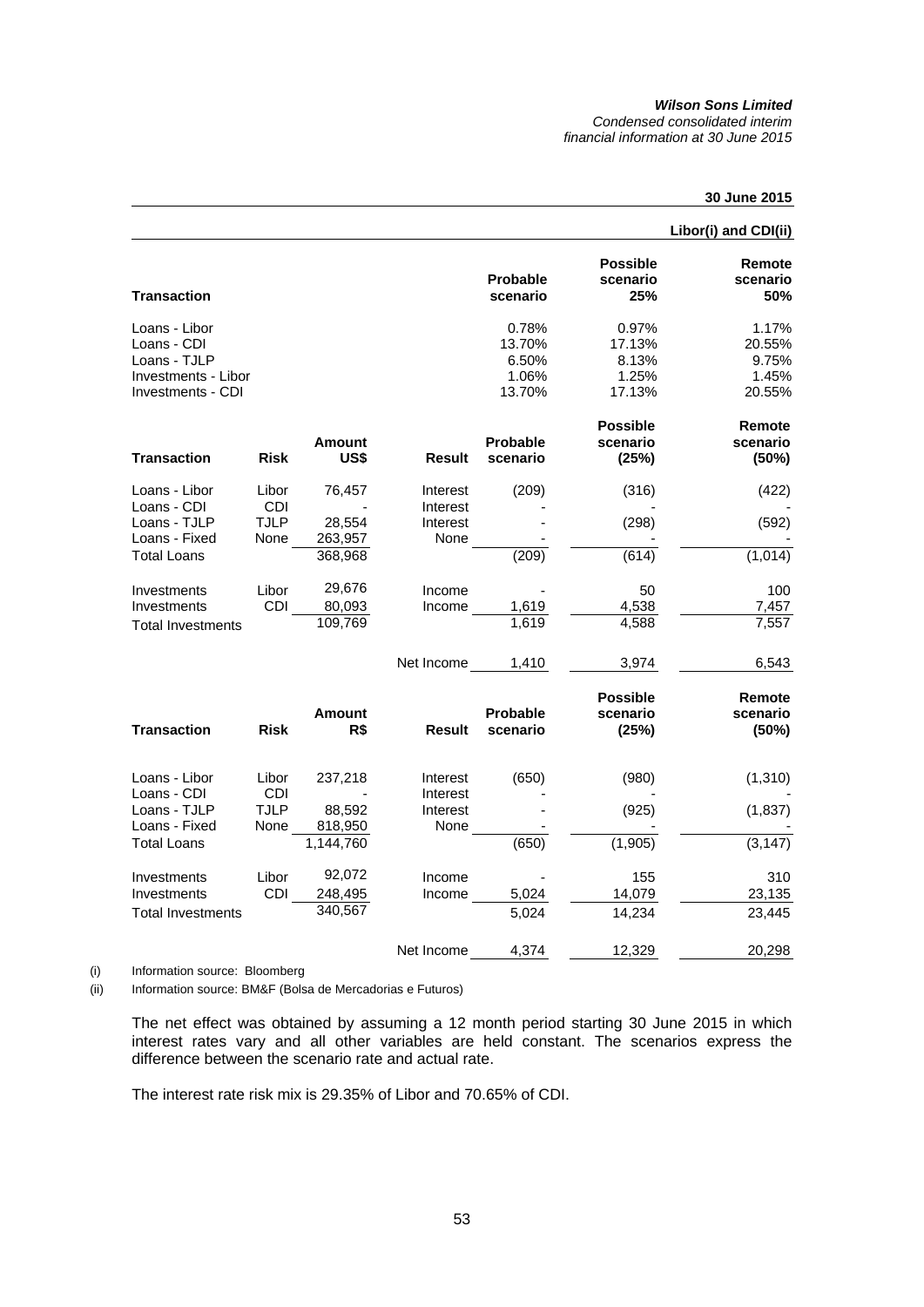*Condensed consolidated interim financial information at 30 June 2015* 

## **31 December 2014**

|                          |             |           |               |                             |                                    | Libor(i) and CDI(ii)      |
|--------------------------|-------------|-----------|---------------|-----------------------------|------------------------------------|---------------------------|
| <b>Transaction</b>       |             |           |               | <b>Probable</b><br>scenario | <b>Possible</b><br>scenario<br>25% | Remote<br>scenario<br>50% |
| Loans - Libor            |             |           |               | 0.62%                       | 0.78%                              | 0.93%                     |
| Loans - CDI              |             |           |               | 12.40%                      | 15.50%                             | 18.60%                    |
| Loans - TJLP             |             |           |               | 5.50%                       | 6.88%                              | 8.25%                     |
| Investments - Libor      |             |           |               | 0.62%                       | 0.78%                              | 0.93%                     |
| Investments - CDI        |             |           |               | 12.40%                      | 15.50%                             | 18.60%                    |
|                          |             |           |               |                             | <b>Possible</b>                    | Remote                    |
|                          |             | Amount    |               | Probable                    | scenario                           | scenario                  |
| <b>Transaction</b>       | <b>Risk</b> | US\$      | Result        | scenario                    | (25%)                              | (50%)                     |
| Loans - Libor            | Libor       | 83,564    | Interest      | (177)                       | (272)                              | (366)                     |
| Loans - CDI              | <b>CDI</b>  | 12,233    | Interest      | (58)                        | (170)                              | (280)                     |
| Loans - TJLP             | <b>TJLP</b> | 30,858    | Interest      |                             | (278)                              | (553)                     |
| Loans - Fixed            | None        | 268,530   | None          |                             |                                    |                           |
| <b>Total Loans</b>       |             | 395,185   |               | (235)                       | (720)                              | (1, 199)                  |
| Investments              | Libor       | 39,206    | Income        | 44                          | 106                                | 168                       |
| Investments              | CDI         | 65,777    | Income        | 829                         | 2,823                              | 4,816                     |
| <b>Total Investments</b> |             | 104,983   |               | 873                         | 2,929                              | 4,984                     |
|                          |             |           | Net Income    | 638                         | 2,209                              | 3.785                     |
|                          |             |           |               |                             | <b>Possible</b>                    | Remote                    |
|                          |             | Amount    |               | <b>Probable</b>             | scenario                           | scenario                  |
| <b>Transaction</b>       | <b>Risk</b> | R\$       | <b>Result</b> | scenario                    | (25%)                              | (50%)                     |
| Loans - Libor            | Libor       | 221,963   | Interest      | (471)                       | (722)                              | (973)                     |
| Loans - CDI              | CDI         | 32,493    | Interest      | (154)                       | (451)                              | (743)                     |
| Loans - TJLP             | <b>TJLP</b> | 81,965    | Interest      |                             | (739)                              | (1, 469)                  |
| Loans - Fixed            | None        | 713,269   | None          |                             |                                    |                           |
| <b>Total Loans</b>       |             | 1,049,690 |               | (625)                       | (1, 912)                           | (3, 185)                  |
| Investments              | Libor       | 104,139   | Income        | 116                         | 281                                | 447                       |
| Investments              | CDI         | 174,717   | Income        | 2,203                       | 7,498                              | 12,792                    |
| <b>Total Investments</b> |             | 278,856   |               | 2,319                       | 7,779                              | 13,239                    |
|                          |             |           | Net Income    | 1,694                       | 5,867                              | 10,054                    |

(i) Information source: Bloomberg

(ii) Information source: BM&F (Bolsa de Mercadorias e Futuros)

The net effect was obtained by assuming a 12 month period starting 31 December 2014 in which interest rates vary and all other variables are held constant. The scenarios express the difference between the scenario rate and actual rate.

The interest rate risk mix is 37.24% of Libor and 62.66% of CDI.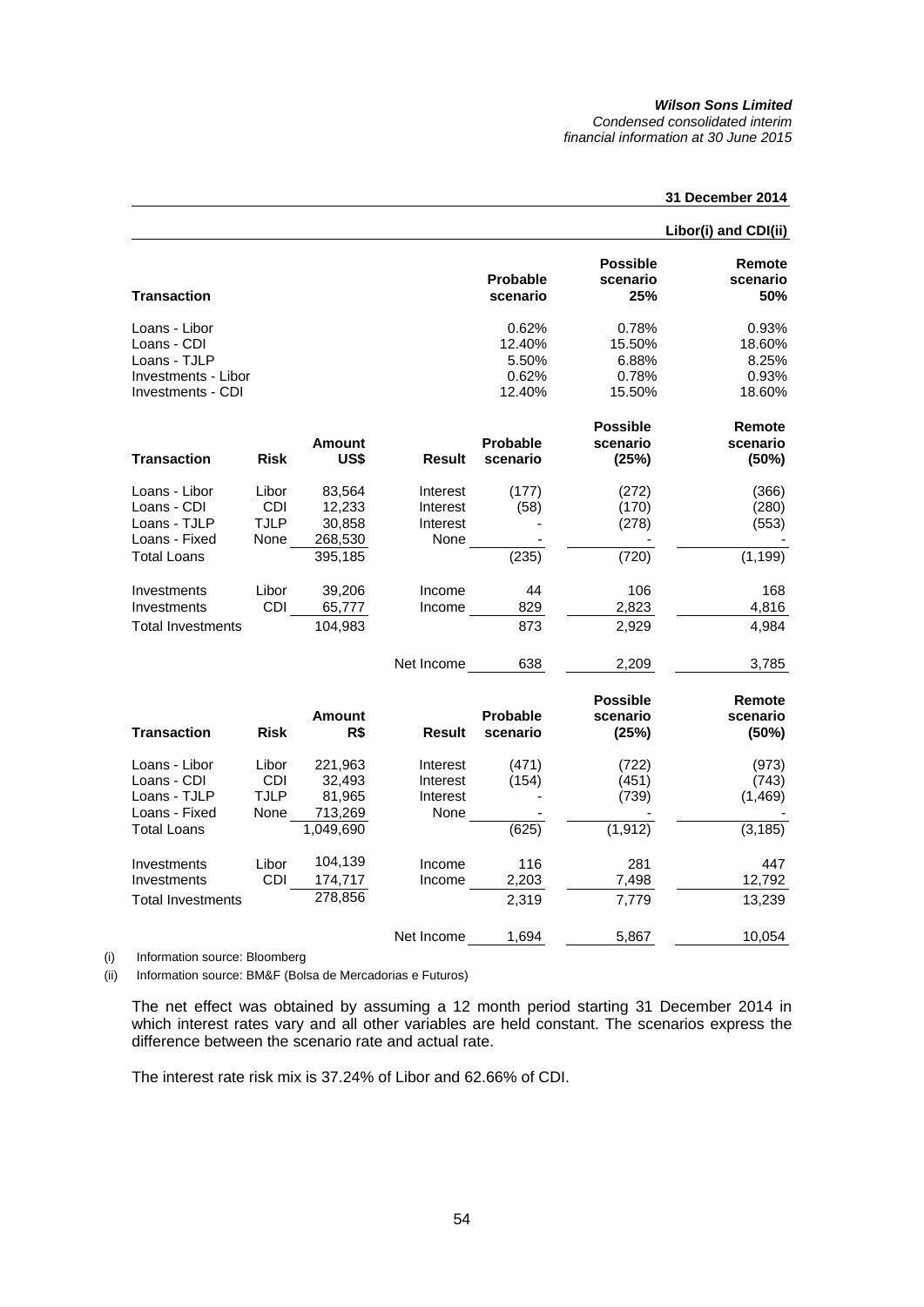### *Derivative financial instruments*

The Group may enter into derivatives contracts to manage risks arising from interest rate fluctuations. All such transactions are carried out within the guidelines set by the Risk Management Committee. Generally the Group seeks to apply hedge accounting in order to manage volatility in profit or loss.

The Group uses cash flow hedges to limit its exposure that may result from the variation of floating interest rates. On 16 September 2013, its subsidiary, Tecon Salvador, entered into an interest rate swap agreement with an initial notional amount of \$74.4 million to hedge a portion of its outstanding floating-rate debt with IFC. On 30 June 2015 the notional amount was \$62.8 million, equivalent to the outstanding debt amount on that date. This swap converts floating interest rate based on the London Interbank Offered Rate, or LIBOR, into fixed-rate interest and expires in March 2020.The derivatives were entered into with Santader Brasil as counterparty, whose credit rating was AAA, as of 30 June 2015, according to Standard& Poor's Brazilian local rating scale.

Tecon Salvador is required to pay the counterparty a stream of fixed interest payments at rates fixed from 0.553% to 4.250%, according to the schedule agreement, and in turn, receives variable interest payments based on 6-month LIBOR. The net receipts or payments from the swap are recorded as financial expense.

|                                         | US\$<br><b>Outflows</b> | US\$<br>Net effect | R\$<br><b>Outflows</b> | R\$<br>Net effect |
|-----------------------------------------|-------------------------|--------------------|------------------------|-------------------|
|                                         |                         |                    |                        |                   |
| Within one year                         | (656)                   | (656)              | (2,036)                | (2,036)           |
| In the second year                      | (694)                   | (694)              | (2, 153)               | (2, 153)          |
| In the third to fifth years (including) | (1, 142)                | (1, 142)           | (3, 543)               | (3, 543)          |
| After five years                        |                         |                    |                        |                   |
|                                         | (2, 492)                | (2, 492)           | (7, 732)               | (7, 732)          |
| Fair value                              |                         | (2, 492)           |                        | (7, 732)          |

## **Fair Value**

The fair value of the swap was estimated based on the yield curve as of 30 June 2015, and represents its carrying value. As of 30 June 2015, the interest rate swap balance in other noncurrent liabilities was US\$2.4 million; and the balance in accumulated other comprehensive income on the consolidated balance sheets was \$2.4 million. The net change in fair value of the interest rate swap recorded as other comprehensive income for the year ended 30 June 2015 was an after-tax loss of US\$2.4 million.

| 30 June 2015               | <b>Notional</b><br><b>Amount US\$</b> | <b>Maturity</b> | US\$<br><b>Fair Value</b> | R\$<br><b>Fair Value</b> |
|----------------------------|---------------------------------------|-----------------|---------------------------|--------------------------|
| <b>Financial Assets</b>    |                                       |                 |                           |                          |
| <b>Interest Rates Swap</b> | 62,800                                | Mar/2020        | (2, 492)                  | (7,732)                  |
| Total                      |                                       |                 | (2, 492)                  | (7,732)                  |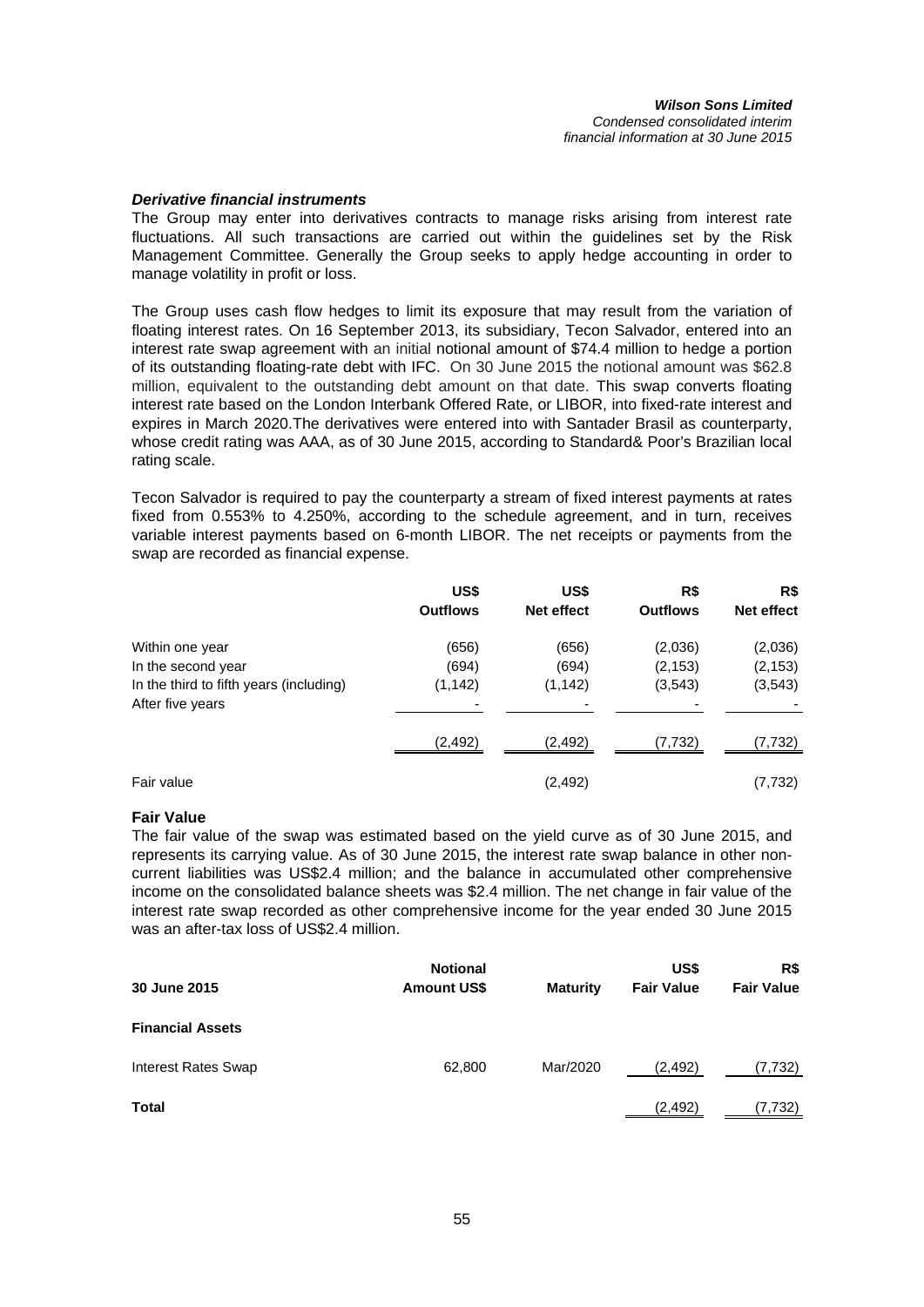## *Derivative Sensitivity Analysis*

This analysis is based on 6-month Libor interest rate variances that the Group considered to be reasonably possible at the end of the reporting period. The analysis assumes that all other variables, in particular foreign exchange rates, remain constant and ignores any impact of forecast sales and purchases. Three scenarios were simulated: the likely scenario (Probable) and two possible scenarios of reduction of 25% (Possible) and 50% (Remote) in the interest rate. Even if the Group has to pay adjustments in future fixings, the swap contract fixes the total interest amount that the Group will pay is equal as the rate agreed. In this case in both scenarios the risk associated on 30 June 2015 is US\$2.5 million (R\$7.7 million).

## *Cash Flow Hedge*

The Group applies hedge accounting for transactions in order to manage the volatility in earnings. The swap is designated and qualifies as a cash flow hedge. As such, the swap is accounted for as an asset or a liability in the accompanying consolidated balance sheets at fair value. The effective portion of changes in fair value of the derivative is recognized in other comprehensive income and presented as an asset revaluation reserve in equity. Any ineffective portion of changes in fair value of the derivative is recognized immediately in the profit or loss.

If the hedging instrument no longer meets the criteria for hedge accounting operations, expires or is sold, terminated or exercised, or the designation is revoked, the hedge accounting is discontinued prospectively when there is no further expectation for the forecasted transaction, and then the amount stated in the equity is reclassified to the profit or loss.

On the initial designation of the derivative as a hedging instrument, the Group formally documents the relationship between the hedging instrument and the hedged transaction, including the risk management objective and strategy on the implementation of the hedge and the hedged risk, together with the methods that will be used to evaluate the effectiveness of the hedging relationship. The Group is utilizing the dollar offset method to assess the effectiveness of the swap, analyzing whether the hedging instruments are highly effective in offsetting changes in fair values or cash flows of the respective hedged items attributable to the hedged risk, and if the actual results for each coverage are within the range from 80 - 125 percent.

Under this methodology, the swap was deemed to be highly effective for the period ended 30 June 2015. There was no hedge ineffectiveness recognized in profit or loss for the year ended 30 June 2015.

## **f. Liquidity risk management**

The Group manages liquidity risk by maintaining adequate cash reserves, banking facilities and reserve borrowing facilities, continuously monitoring forecast and actual cash flows, and matching the maturity profiles of financial assets and liabilities.

Liquidity risk is the risk that the Group will encounter difficulty in fulfilling obligations associated with its financial liabilities that are settled with cash payments or other financial asset. The Group's approach in managing liquidity is to ensure that the Group always has sufficient liquidity to fulfil the obligations that expire, under normal and stress conditions, without causing unacceptable losses or risk damage to the reputation of the Group.

Normally, the Group ensures it has sufficient cash reserves to meet the expected operational expenses, including financial obligations. This practice excludes the potential impact of extreme circumstances that cannot be reasonably foreseen, such as natural disasters.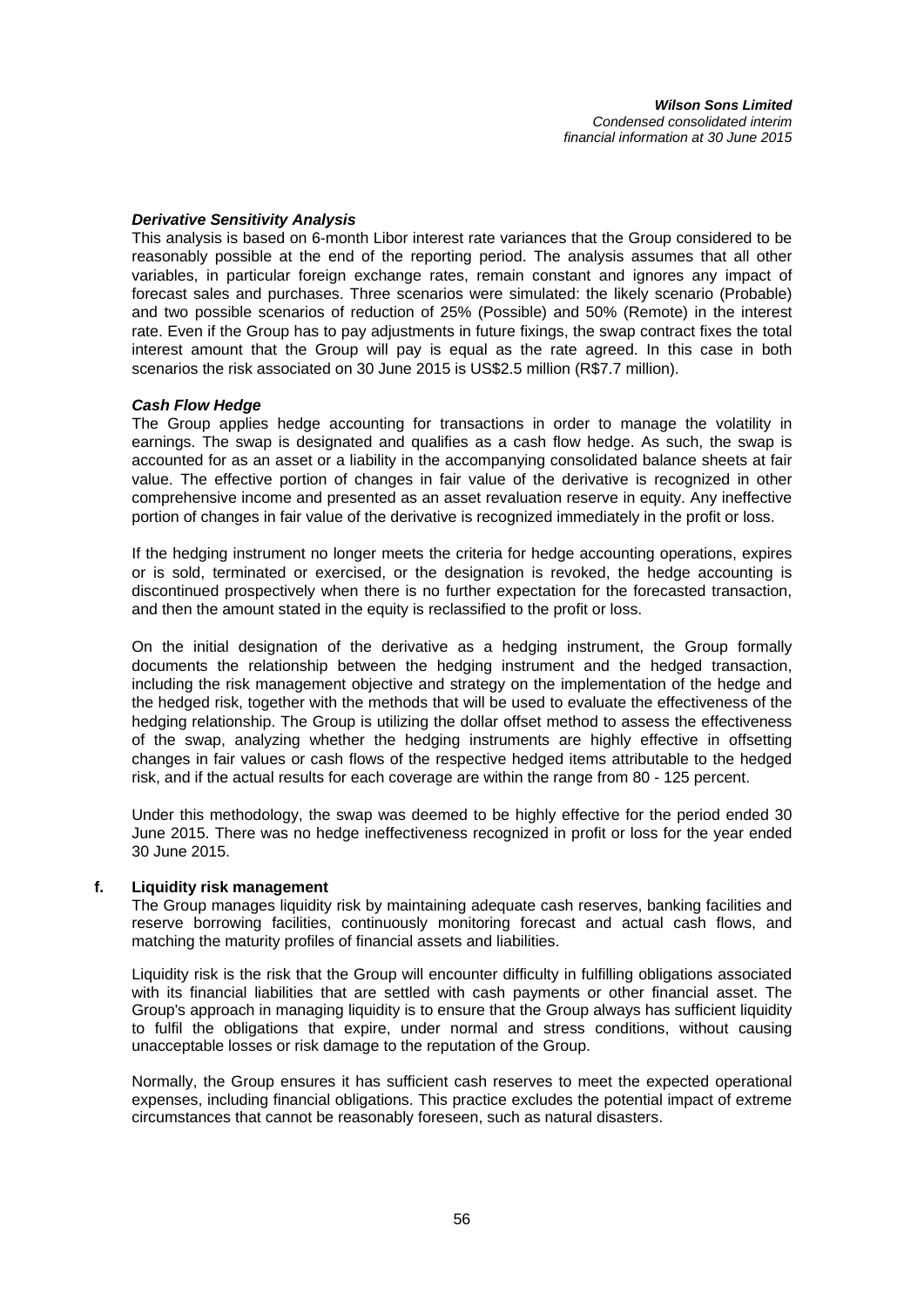#### *Wilson Sons Limited Condensed consolidated interim financial information at 30 June 2015*

The following tables detail the Group's remaining contractual maturity for its non-derivative financial liabilities. The tables have been drawn up based on the undiscounted cash flows of financial liabilities based on the earliest date on which the Group can be required to pay. The table includes both interest and principal cash flows.

|                                    | Weighted          |           |           |           |              |
|------------------------------------|-------------------|-----------|-----------|-----------|--------------|
|                                    | average effective | Less than |           | More than |              |
|                                    | interest rate     | 12 months | 1-5 years | 5 years   | <b>Total</b> |
| 30 June 2015                       | $\%$              | US\$      | US\$      | US\$      | US\$         |
| Variable interest rate instruments | 2.99%             | 16,435    | 77,384    | 11,194    | 105,013      |
| Fixed interest rate instruments    | 2.93%             | 23,197    | 79,383    | 161,375   | 263,955      |
|                                    |                   | 39,632    | 156,767   | 172,569   | 368,968      |
|                                    | Weighted          |           |           |           |              |
|                                    | average effective | Less than |           | More than |              |
|                                    | interest rate     | 12 months | 1-5 years | 5 years   | Total        |
| 30 June 2015                       | %                 | R\$       | R\$       | R\$       | R\$          |
| Variable interest rate instruments | 2.99%             | 50,990    | 240,092   | 34,731    | 325,813      |
| Fixed interest rate instruments    | 2.93%             | 71,972    | 246,293   | 500,682   | 818,947      |
|                                    |                   | 122,962   | 486,385   | 535,413   | 1,144,760    |
|                                    | Weighted          |           |           |           |              |
|                                    | average effective | Less than |           | More than |              |
|                                    | interest rate     | 12 months | 1-5 years | 5 years   | Total        |
| <b>31 December 2014</b>            | %                 | US\$      | US\$      | US\$      | US\$         |
| Variable interest rate instruments | 2.93%             | 28,592    | 79,200    | 18,863    | 126,655      |
| Fixed interest rate instruments    | 2.98%             | 22,603    | 81,114    | 164,813   | 268,530      |
|                                    |                   | 51,195    | 160,314   | 183,676   | 395,185      |
|                                    | Weighted          |           |           |           |              |
|                                    | average effective | Less than |           | More than |              |
|                                    | interest rate     | 12 months | 1-5 years | 5 years   | <b>Total</b> |
| 31 December 2014                   | %                 | R\$       | R\$       | R\$       | R\$          |
| Variable interest rate instruments | 2.93%             | 75,946    | 210,371   | 50,104    | 336,421      |
| Fixed interest rate instruments    | 2.98%             | 60,038    | 215,455   | 437,776   | 713,269      |
|                                    |                   | 135,984   | 425,826   | 487,880   | 1,049,690    |

## **g. Credit risk**

The Group's credit risk can be attributed mainly to balances such as cash and cash equivalents and trade receivables. Trade and other receivables disclosed in the balance sheet are shown net of the allowance for doubtful debts.

The allowance is booked whenever a loss is identified, which based on past experience is an indication of impaired cash flows.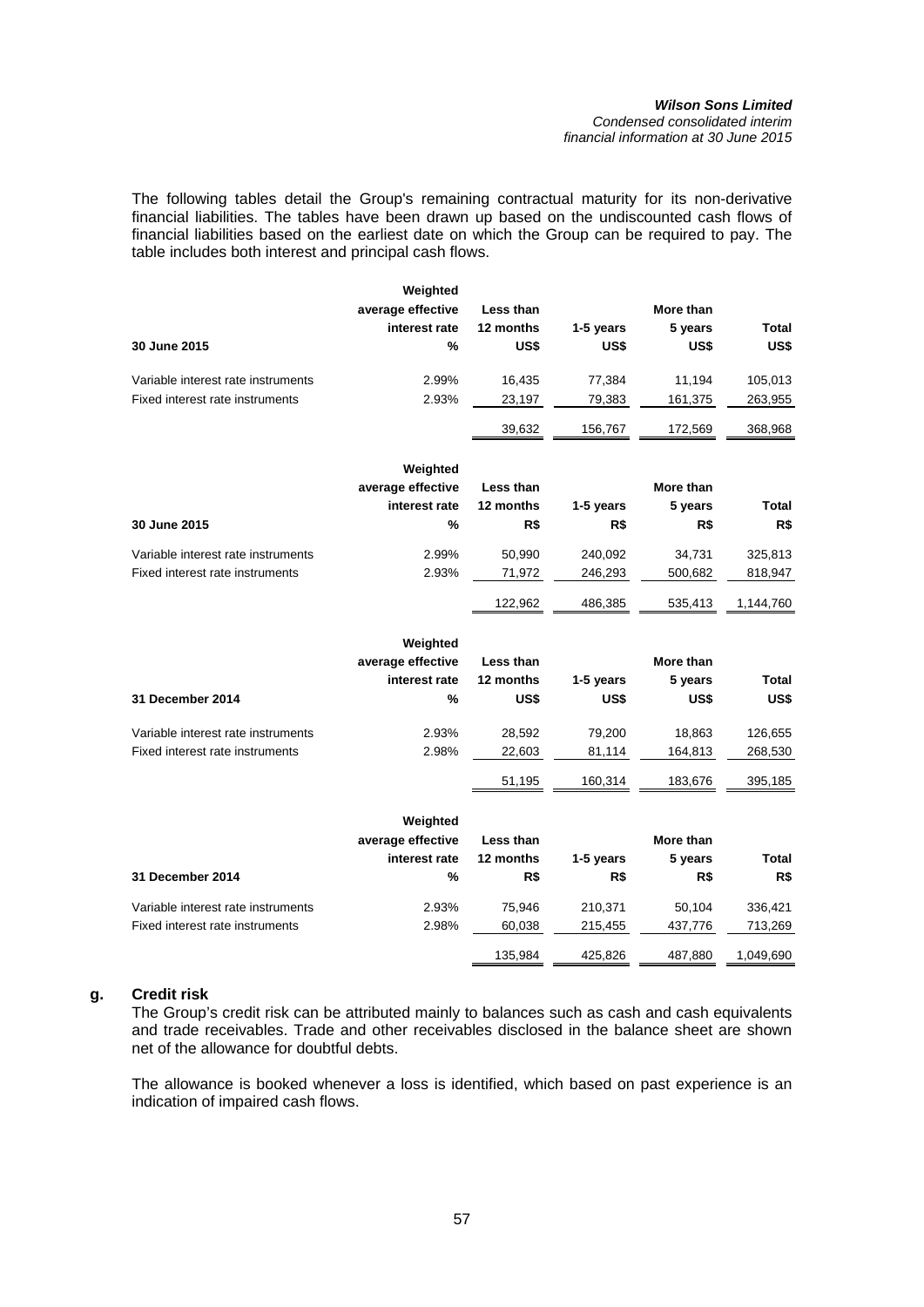The Group invests temporary cash surpluses in government and private bonds, according to regulations approved by management, which follow the Group policy on credit risk concentration. Credit risk on investments in non-government backed bonds is mitigated by investing only in assets issued by leading financial institutions.

The Group's sales policy follows the criteria for credit sales set by management, which seeks to mitigate any loss due to customer default.

|                               |             |                 | US\$                |                 | R\$                 |
|-------------------------------|-------------|-----------------|---------------------|-----------------|---------------------|
|                               | <b>Note</b> | 30 June<br>2015 | 31 December<br>2014 | 30 June<br>2015 | 31 December<br>2014 |
| Cash and cash equivalents     | 14          | 94.278          | 85,533              | 292,507         | 227,193             |
| Short-term investments        | 14          | 20.620          | 24,000              | 63.976          | 63,749              |
| Operational trade receivables | 13          | 45.820          | 49,178              | 142,160         | 130,627             |
| Other receivables             | 13          | 82,717          | 98,154              | 256,637         | 260,716             |
| <b>Exposed to credit risk</b> |             | 243,435         | 256,865             | 755,280         | 682,285             |

## **h. Fair value of financial instruments**

The Group's financial instruments are recorded in balance sheet accounts at 30 June 2015 and 31 December 2014 at amounts similar to the fair value at those dates. These instruments are managed though operating strategies aimed to obtain liquidity, profitability and security. The control policy consists of ongoing monitoring of rates agreed versus those in force in the market, and confirmation of whether its short-term financial investments are being properly marked to market by the institutions dealing with its funds.

The determination of estimated realizable values of Company's financial assets and liabilities relies on information available in the market and relevant assessment methodologies. Nevertheless, considerable judgment is required when interpreting market data to derive the most adequate estimated realization value.

IFRS 7 establishes a fair value hierarchy that prioritizes the inputs to valuation techniques used to measure fair value. The hierarchy gives the highest priority to unadjusted quoted prices in active markets for identical assets or liabilities (Level 1 measurements) and the lowest priority to measurements involving significant unobservable inputs (Level 3 measurements). The three levels of the fair value hierarchy are follows:

- Level 1: quoted prices (unadjusted) in active markets for identical assets or liabilities.
- Level 2: inputs other than quoted prices included within Level 1 that are observable for the asset or liability, either directly (i.e. as prices) or indirectly (i.e. derived from prices).
- Level 3: inputs for the asset or liability that are not based on observable market data (unobservable inputs).

There were no amounts related to levels 1 and 3 at 30 June 2015 and 31 December 2014. The table below analyses financial instruments carried at fair value.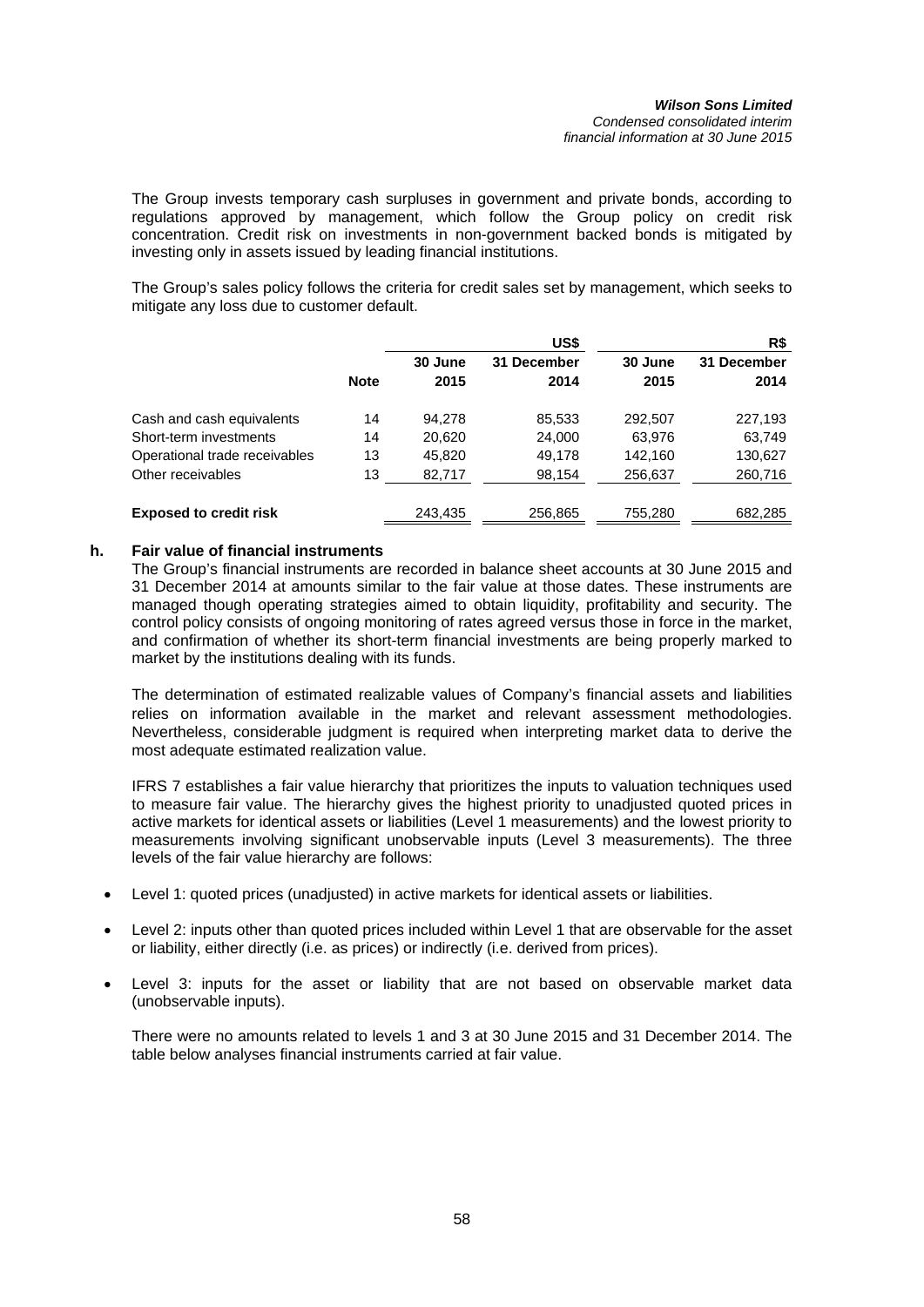*Condensed consolidated interim financial information at 30 June 2015* 

| <b>Financial instruments hierarchy</b> |               |  |
|----------------------------------------|---------------|--|
| Level 2                                | Level 2       |  |
| US\$                                   | R\$           |  |
|                                        |               |  |
| 20,620                                 | 63,976        |  |
| 94,278                                 | 292,507       |  |
| (2, 492)                               | (7, 732)      |  |
| (1, 428)                               | (4, 429)      |  |
| (368,968)                              | (1, 144, 760) |  |
|                                        |               |  |
| (257,990)                              | (800,438)     |  |
|                                        |               |  |
|                                        |               |  |
| 24,000                                 | 63,749        |  |
| 85,533                                 | 97,946        |  |
| (1,999)                                | (5,309)       |  |
| (1,570)                                | (4, 171)      |  |
| (395,185)                              | (1,049,690)   |  |
|                                        |               |  |
| (289,221                               | (768,228)     |  |
|                                        |               |  |

## **i. Criteria, assumptions and limitations used when computing market values**

#### *Cash and cash equivalents*

The market values of the bank current account balances are consistent with book balances.

#### *Investments*

The carrying amounts of short-term investments approximate their fair value.

#### *Operational trade and other receivables/payables*

According to the Group's management the book balances of trade and other receivables and payables approximate fair values.

### *Bank and loans*

Fair value of loan arrangements were calculated at their present value determined by future cash flows and at interest rates applicable to instruments of similar nature, terms and risks or at market quotations of these securities. Fair value measurements recognized in the consolidated interim financial information are grouped into levels based on the degree to which the fair value is observable.

The fair values of BNDES, BB, IFC, Finimp, and Eximbank financing arrangements are similar to their carrying amounts since there are no similar instruments, with comparable maturity dates and interest rates.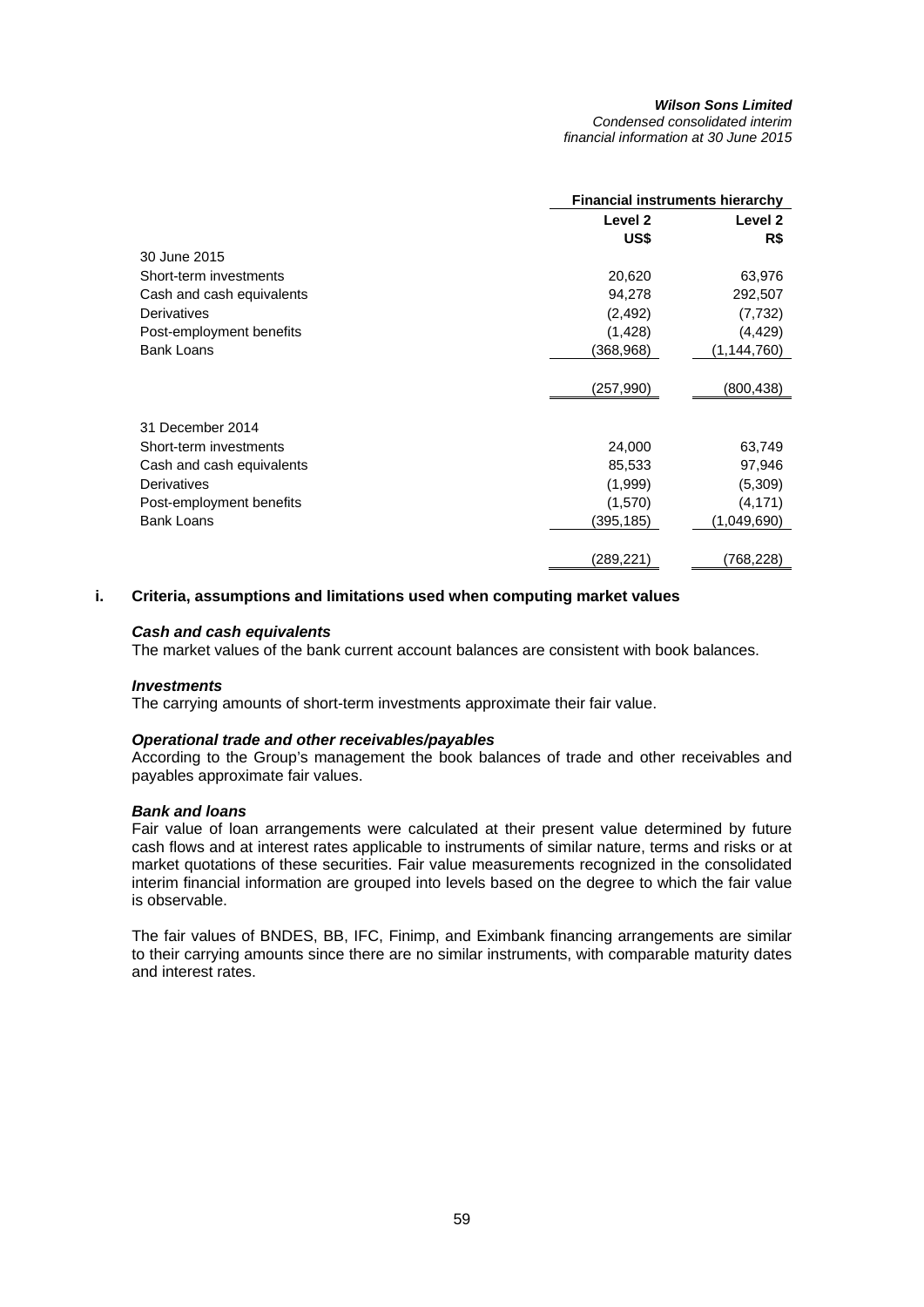*Condensed consolidated interim financial information at 30 June 2015* 

## **26 Related-party transactions**

Transactions between the Company and its related party subsidiaries have been eliminated on consolidation and are not disclosed in this note. Transactions between the group and its associates, joint ventures, other investments, and other related parties are disclosed below.

|                                                                     | <b>Current</b><br>assets<br>(liabilities)<br>US\$ | <b>Revenues</b><br>US\$ | <b>Expenses</b><br>US\$ |
|---------------------------------------------------------------------|---------------------------------------------------|-------------------------|-------------------------|
| Joint ventures:                                                     |                                                   |                         |                         |
| 1. Allink Transportes Internacionais Ltda.                          | 3                                                 | 17                      |                         |
| 2. Consórcio de Rebocadores Barra de Coqueiros                      | 195                                               | 138                     |                         |
| 3. Consórcio de Rebocadores Baía de São Marcos                      | 2,013                                             | 5                       |                         |
| 4. Wilson Sons Ultratug and subsidiaries                            | (8, 497)                                          | 8,221                   |                         |
| 5. Intermarítima                                                    | 3,468                                             | 276                     |                         |
| Other:                                                              |                                                   |                         |                         |
| 6. Gouvêa Vieira Advogados                                          |                                                   |                         | 45                      |
| 7. CMMR Intermediação Comercial Ltda.                               |                                                   |                         | 105                     |
| Six-month period ended 30 June 2015                                 | (2,818)                                           | 8,657                   | 150                     |
| Three-month period ended 30 June 2015                               | (25, 470)                                         | 4,586                   | 62                      |
| At 31 December 2014                                                 | 31,539                                            | 6,193                   | 385                     |
| Six-month period ended 30 June 2014                                 | 33,068                                            | 1,185                   | 1,925                   |
| Three-month period ended 30 June 2014                               | 15,255                                            | 710                     | 905                     |
|                                                                     |                                                   |                         |                         |
|                                                                     | <b>Current</b>                                    |                         |                         |
|                                                                     | assets                                            |                         |                         |
|                                                                     | (liabilities)                                     | <b>Revenues</b>         | <b>Expenses</b>         |
|                                                                     | R\$                                               | R\$                     | R\$                     |
| Joint ventures:                                                     |                                                   |                         |                         |
| 1. Allink Transportes Internacionais Ltda.                          | 9                                                 | 52                      |                         |
| 2. Consórcio de Rebocadores Barra de Coqueiros                      | 605                                               | 409                     |                         |
| 3. Consórcio de Rebocadores Baía de São Marcos                      | 6,246                                             | 13                      |                         |
| 4. Wilson Sons Ultratug and subsidiaries<br>5. Intermarítima        | (26, 363)                                         | 12,278<br>868           |                         |
|                                                                     | 10,760                                            |                         |                         |
| Other:                                                              |                                                   |                         | 128                     |
| 6. Gouvêa Vieira Advogados<br>7. CMMR Intermediação Comercial Ltda. |                                                   |                         | 313                     |
|                                                                     |                                                   |                         | 441                     |
| Six-month period ended 30 June 2015                                 | (8,743)                                           | 13,620                  |                         |
| Three-month period ended 30 June 2015<br>At 31 December 2014        | (81, 409)                                         | 1,662                   | 193<br>906              |
| Six-month period ended 30 June 2014                                 | 83,772<br>72,833                                  | 15,417<br>2,744         | 4,262                   |

1. Allink Transportes Internacionais Ltda, is 50% owned by the Group and rents terminal warehousing from the Group.<br>2-3. The transactions with the joint ventures are disclosed as a result of proportionate amounts not elimi

2-3. The transactions with the joint ventures are disclosed as a result of proportionate amounts not eliminated on consolidation.

4. Intergroup loan with Wilson Sons Ultratug (interest - 0.3% per month with no maturity) and trade payables from Wilson, Sons Offshore and Magallanes to Wilson Sons shipyards relate to proportionate amounts of vessel construction not eliminated on consolidation.

5. Intermarítima has 7.5% participation in Tecon Salvaldor and contracts terminal services on an arms length basis. Intermarítima has outstanding loans paying interest at CDI advanced from Wilson Sons Limited, secured by Intermarítimas participation in Tecon Salvador. 6. Mr. J.F. Gouvêa Vieira is a partner with the law firm Gouvêa Vieira Advogados. Fees were paid to Gouvêa Vieira Advogados for legal

services. 7. Mr. C.M. Marote is a shareholder and director of CMMR Intermediação Comercial Ltda. Fees were paid to CMMR Intermediação

Comercial Ltda. for consultancy services to the Wilson, Sons towage segment.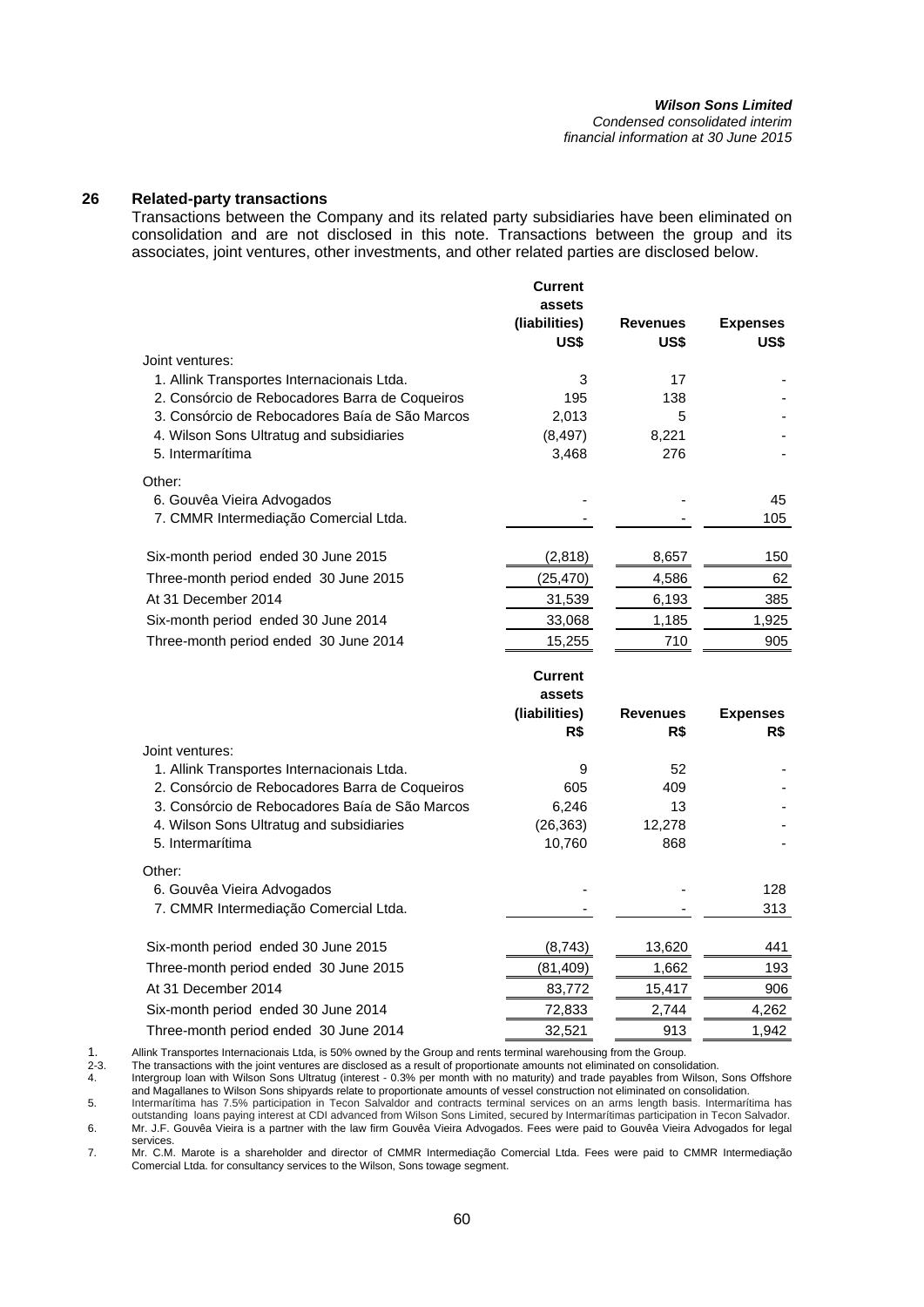The Company has adopted the policy of netting the assets and liabilities of the group related party transactions.

## **27 Notes to the consolidated statement of cash flows**

|                                                                                                                                                    | 30 June<br>2015<br>US\$                | 30 June<br>2014<br>US\$                   | 30 June<br>2015<br>R\$                    | 30 June<br>2014<br>R\$                        |
|----------------------------------------------------------------------------------------------------------------------------------------------------|----------------------------------------|-------------------------------------------|-------------------------------------------|-----------------------------------------------|
| Profit before tax<br>Less: Investment revenues<br>Add: Exchange gain/loss on translation<br>Less: Share of result of joint ventures                | 35,597<br>(5,663)<br>6,762<br>(2,093)  | 50,420<br>(3,960)<br>(9,931)              | 112,217<br>(16, 722)<br>14,432<br>(6,700) | 128,143<br>(10, 793)<br>(21, 501)<br>(6, 464) |
| Add: Finance costs                                                                                                                                 | 20,408                                 | (1,612)<br>1,695                          | 60,789                                    | 4,265                                         |
| Operating profit from operations                                                                                                                   | 55,011                                 | 36,612                                    | 164,016                                   | 93,650                                        |
| Adjustments for:<br>Depreciation and amortisation expenses<br>Cash-settled share-based payment                                                     | 28,903                                 | 31,675<br>(7, 118)                        | 85,217                                    | 62,115<br>(16, 881)                           |
| Gain on disposal of property, plant and equipment<br>Provision (reversal) for cash-settled share-based payment<br>Increase in provisions           | (141)<br>1,653<br>65                   | 242<br>(2,302)<br>2,382                   | (434)<br>4,920<br>193                     | 45<br>(5, 443)<br>3,568                       |
| Operating cash flows before movements in working capital                                                                                           | 85,491                                 | 61,491                                    | 253,912                                   | 137,054                                       |
| Decrease in inventories<br>Increase in trade and other receivables<br>Increase in trade and other payables<br>Increase in other non-current assets | (2,082)<br>12,705<br>13,872<br>491     | (7, 279)<br>25,102<br>(33,890)<br>(1,676) | (6, 187)<br>37,753<br>41,178<br>1,459     | (11, 958)<br>78,544<br>(93, 562)<br>(2,259)   |
| Cash generated by operations                                                                                                                       | 110,477                                | 43,748                                    | 328,115                                   | 107,819                                       |
| Income taxes paid<br>Interest paid - borrowings<br>Interest paid - leasing<br>Interest paid - others                                               | (10, 830)<br>(7, 402)<br>(182)<br>(61) | (8,325)<br>(5,976)<br>(260)<br>(199)      | (32,606)<br>(22, 291)<br>(546)<br>(177)   | (19, 168)<br>(13, 821)<br>(592)<br>(457)      |
| Net cash from operating activities                                                                                                                 | 92,002                                 | 28,988                                    | 272,495                                   | 73,781                                        |

### **Non-cash transactions**

During the current year, the Group entered into the following non-cash investing and financing activities which are not reflected in the consolidated statement of cash flows:

|                                              | 30 June<br>2015<br>US\$ | 30 June<br>2014<br>US\$ | 30 June<br>2015<br>R\$ | 30 June<br>2014<br>R\$ |
|----------------------------------------------|-------------------------|-------------------------|------------------------|------------------------|
| <b>Additions to fixed assets</b>             |                         |                         |                        |                        |
| Equipment acquisition through finance leases | 334                     | 22                      | 926                    | 49                     |
| Capitalized interest                         | 476                     | 605                     | 1.427                  | 1.370                  |
| <b>Taxes settlement</b>                      |                         |                         |                        |                        |
| Income tax compensation                      | (2, 354)                | 6.430                   | (6,994)                | 14.708                 |